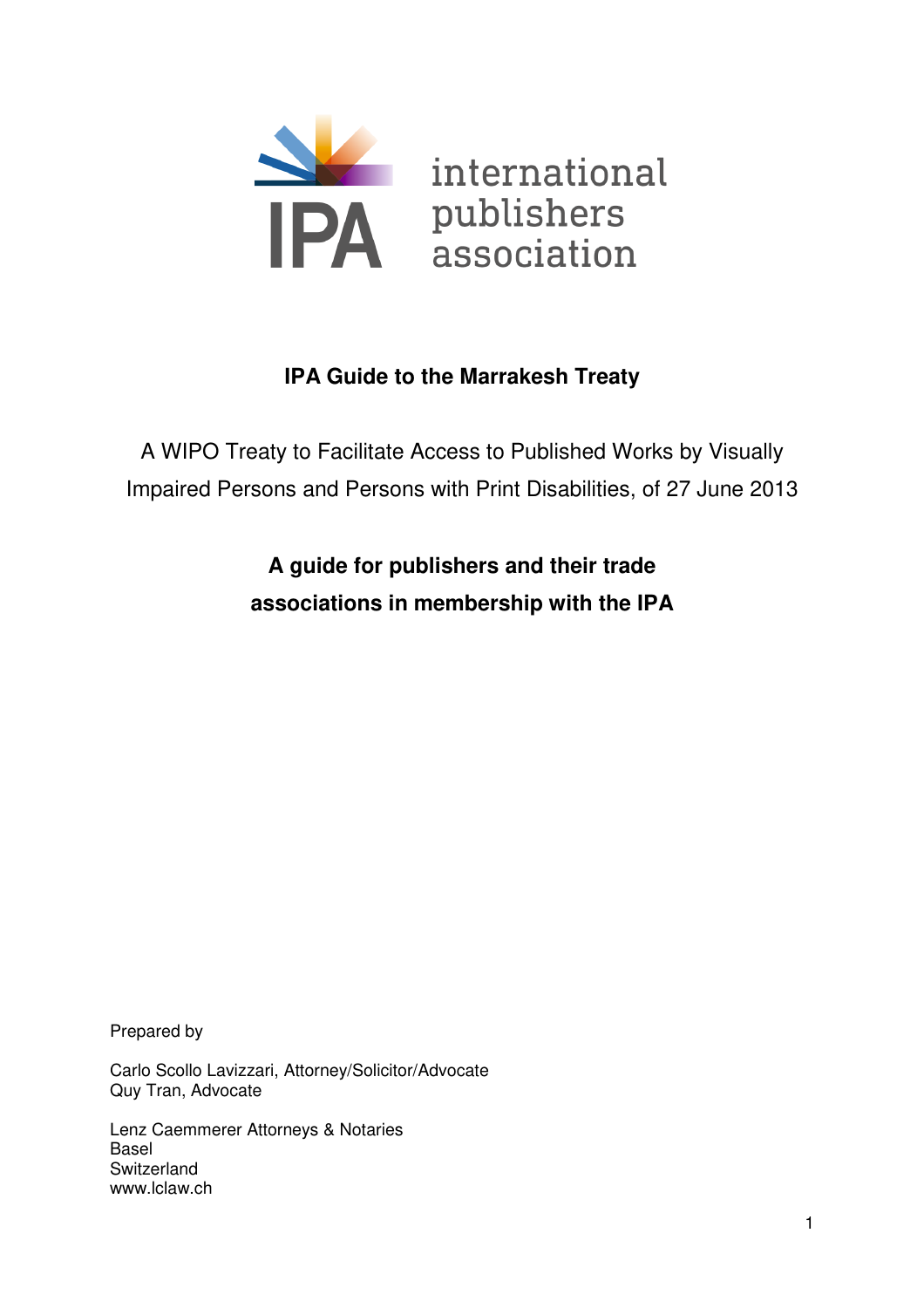# List of Contents

# Introduction:::::::::::::::::::::::::::::::::::::::::::::::::::::::::::::::::::::::::::::::::::::::::::::::::::::::::::::::::::::::::::::::6

| 1. |     |                                                                                                                                                            |
|----|-----|------------------------------------------------------------------------------------------------------------------------------------------------------------|
| 2. |     | The Context of the Marrakesh Treaty: On the Road to Equal Access for Visually<br>Impaired Persons (VIPs) and for Persons With a Print Disability (PWPDs) 8 |
|    | 2.1 | Blind vs Visually Impaired Persons vs 'Persons with a Print Disability' 8                                                                                  |
|    | 2.2 | The Promise of Technology, Better Standards and Ongoing Innovation 9                                                                                       |
|    | 2.3 | The Role of Collaboration, Discovery Made Accessible and the Merger of Private &                                                                           |
|    | 2.4 |                                                                                                                                                            |
|    | 2.5 | The Marrakesh Treaty as a Facilitation of Greater Accessibility Treaty12                                                                                   |
|    | 2.6 | The Marrakesh Treaty and the International System of Copyright Treaties and                                                                                |
|    |     | 2.7 The Marrakesh Treaty and the Accessible Book Consortium (ABC): the Co-ordination                                                                       |
| 3. |     | The Marrakesh Treaty (MT): A Closer Look at the Provisions of the Treaty13                                                                                 |
|    | 3.1 |                                                                                                                                                            |
|    | a.  |                                                                                                                                                            |
|    | b.  |                                                                                                                                                            |
|    | c.  |                                                                                                                                                            |
|    | d.  |                                                                                                                                                            |
|    | е.  |                                                                                                                                                            |
|    | f.  |                                                                                                                                                            |
|    | i.  |                                                                                                                                                            |
|    | ii. |                                                                                                                                                            |
|    | g.  |                                                                                                                                                            |
|    | 3.2 |                                                                                                                                                            |
|    | a.  |                                                                                                                                                            |
|    | b.  |                                                                                                                                                            |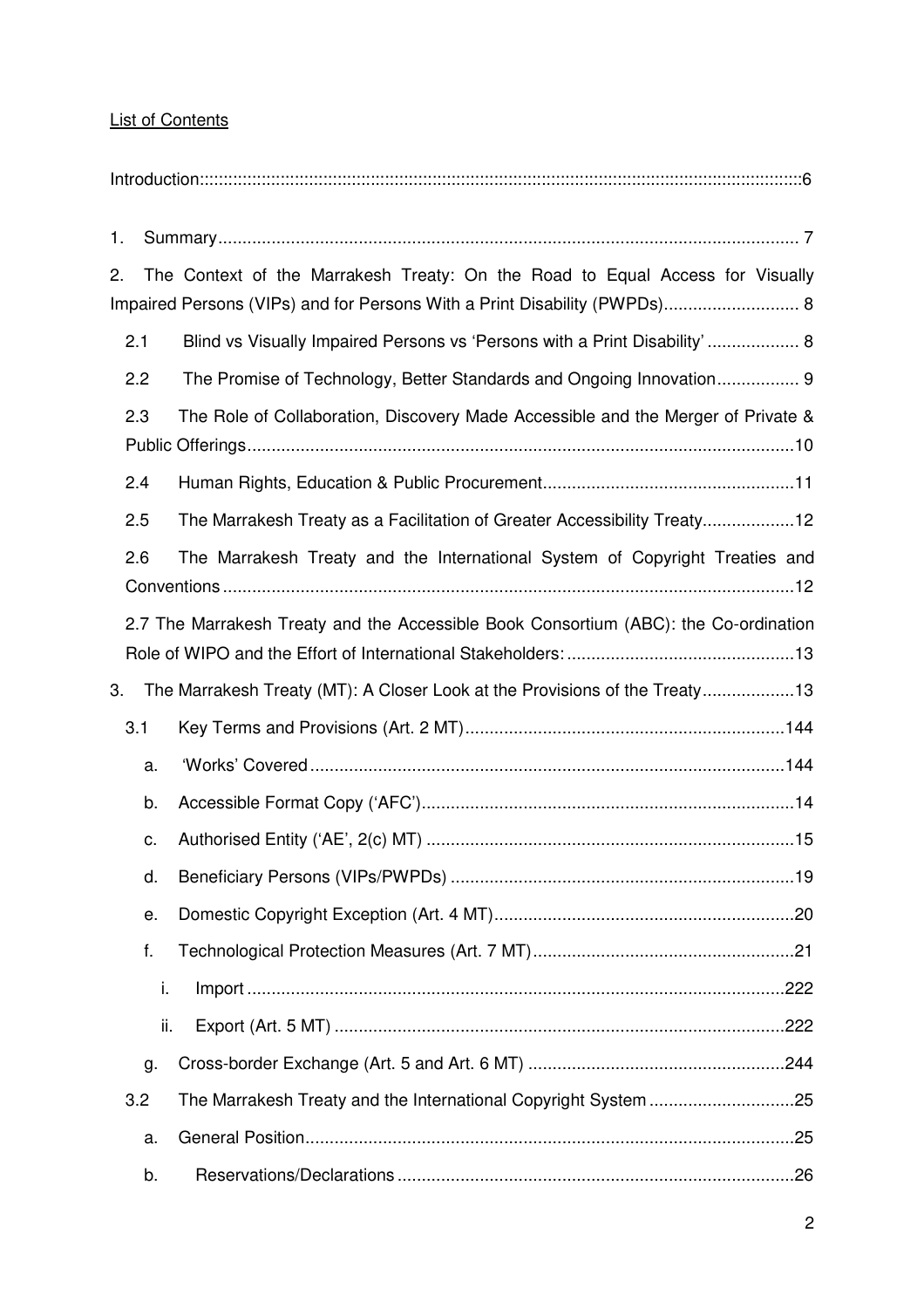| c.          |                                                                                                                                                                          |
|-------------|--------------------------------------------------------------------------------------------------------------------------------------------------------------------------|
| 3.3         |                                                                                                                                                                          |
| a.          | Access before the Marrakesh Treaty: The past, transitory and ongoing role of                                                                                             |
| i.          | Historical efforts before the Marrakesh Treaty (before June 2013)27                                                                                                      |
| ii.         | Access mechanisms prior to all countries joining Marrakesh: the transitory role of                                                                                       |
| b.          | Access after the Marrakesh Treaty: the continued role of licensing288                                                                                                    |
| c.          |                                                                                                                                                                          |
| 4.          | General Recommendations for Ratification/Accession and National Implementation of                                                                                        |
| 4.1         | Countries acceding to or ratifying the MT should actively consider also ratifying the                                                                                    |
| 4.2         | Countries should be clear to insist on lawful access to source copies from which                                                                                         |
| 4.3         | Countries should take into account the growing proportion and development of<br>BAPs and the need to carve-out works that are 'commercially available' in accessible     |
| 4.4         | Countries should create a national roundtable or forum on accessibility310                                                                                               |
| 4.5         | Countries should provide for legal mechanisms to correct inappropriate uses or<br>unintended systematic supply of AFCs, especially cross-border 3130                     |
| 4.6<br>with | Countries should seek transparency from AEs generally regarding their compliance<br>from<br>AEs<br>benefit<br>funds<br>МT<br>and<br>that<br>from<br>state<br>donor<br>or |
| 4.7         | Countries should guard against extraneous issues advanced to weaken copyright                                                                                            |
| 4.8         | Countries should guard against the temptation to go beyond equal access to                                                                                               |
| 5.          | Recommendations for the International Publishers Association322                                                                                                          |
| 5.1         | IPA should continue at the international level to coordinate the efforts of<br>stakeholders in the publishing industry and in the value chain from author to reader on   |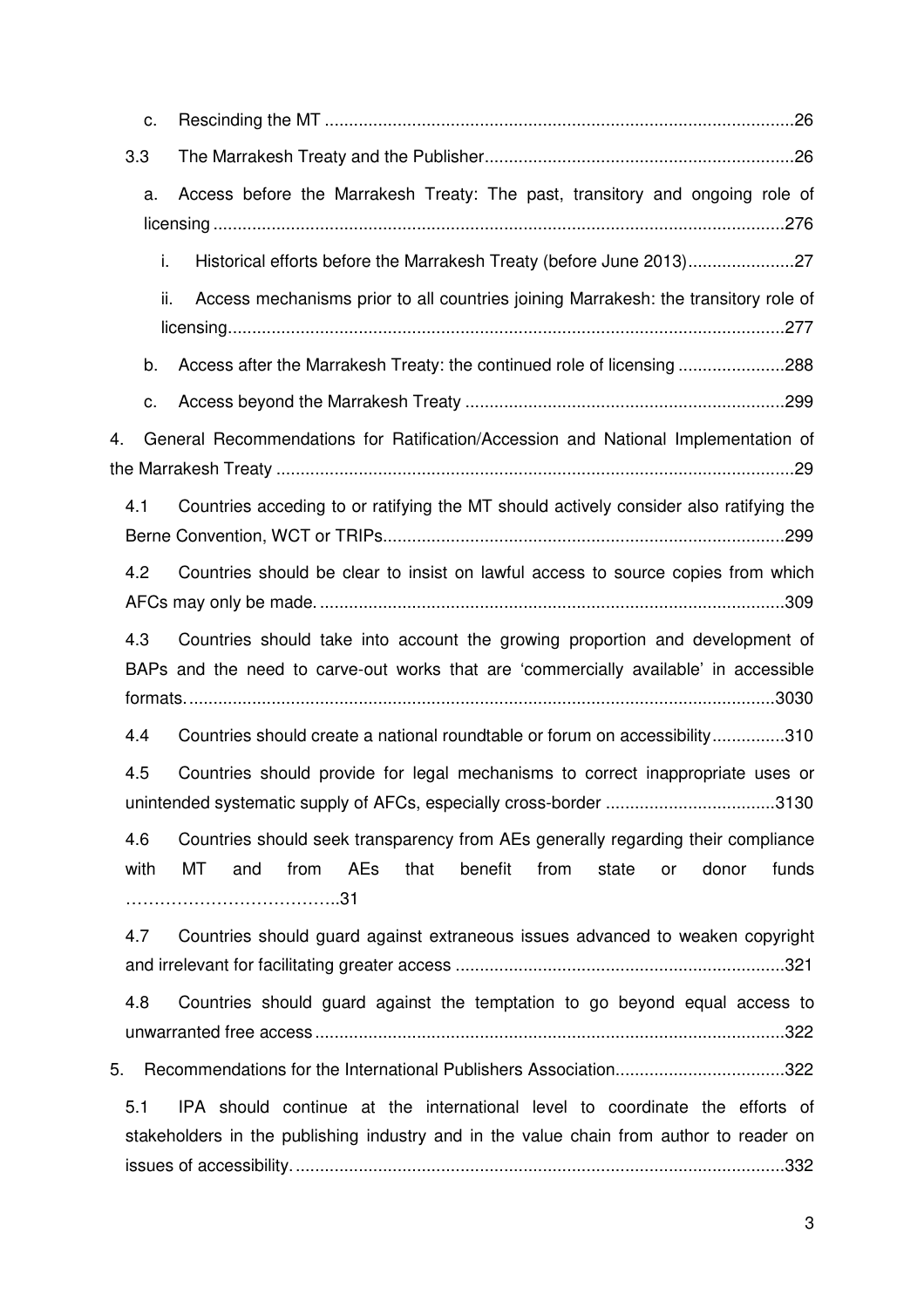5.2 IPA should regularly inform its members about accessibility trends and the implementation and application of the MT. IPA should assemble and promote accessibility guidelines such as those of its member trade associations (e.g. http://publishers.org.uk/campaigns/accessibility/publisher-guidelines/) ............................ 332

5.3 IPA should promote and ensure through the ABC that catalogues of a national nature of accessible books are widely discoverable and searchable. .............................. 332

5.4 IPA should remain the natural stakeholder to liaise with WIPO and the World Blind Union and the ABC to improve accessibility, and to support efforts that improve possibilities for collaboration. .............................................................................................................. 333

5.5 IPA should disseminate information on standards and technology and the evolving best practice landscape in publishing in the field of accessibility ..................................... 333

5.6 IPA should monitor the correct implementation and application of the MT provisions as part of the overall International Copyright System....................................................... 333

6. Recommendations for National Publisher Associations ............................................... 333

6.1 Regional, national and local publisher associations are encouraged to work closely with local organisations representing visually impaired/print disabled persons and to discuss whether and how the MT should be implemented. Demonstrating willingness to collaborate is the best recipe to avoid unbalanced national implementations and for the MT to have an overall positive effect on increasing the accessibility of literary works ........... 333

6.2 Publisher Associations should ensure that when the copyright exceptions are implemented, the stipulations and flexibilities of the MT are implemented in such a way that a balanced solution is achieved … .................................................................................. 333

| 7. |                                                                                    |  |  |  |
|----|------------------------------------------------------------------------------------|--|--|--|
| 8. |                                                                                    |  |  |  |
|    |                                                                                    |  |  |  |
|    |                                                                                    |  |  |  |
| a. |                                                                                    |  |  |  |
| b. |                                                                                    |  |  |  |
| C. |                                                                                    |  |  |  |
| d. |                                                                                    |  |  |  |
| е. | What are the practical consequences of the conclusion of the Marrakesh Treaty? 377 |  |  |  |
| f. |                                                                                    |  |  |  |
| g. | What are the obligations of countries that become Contracting Parties?388<br>4     |  |  |  |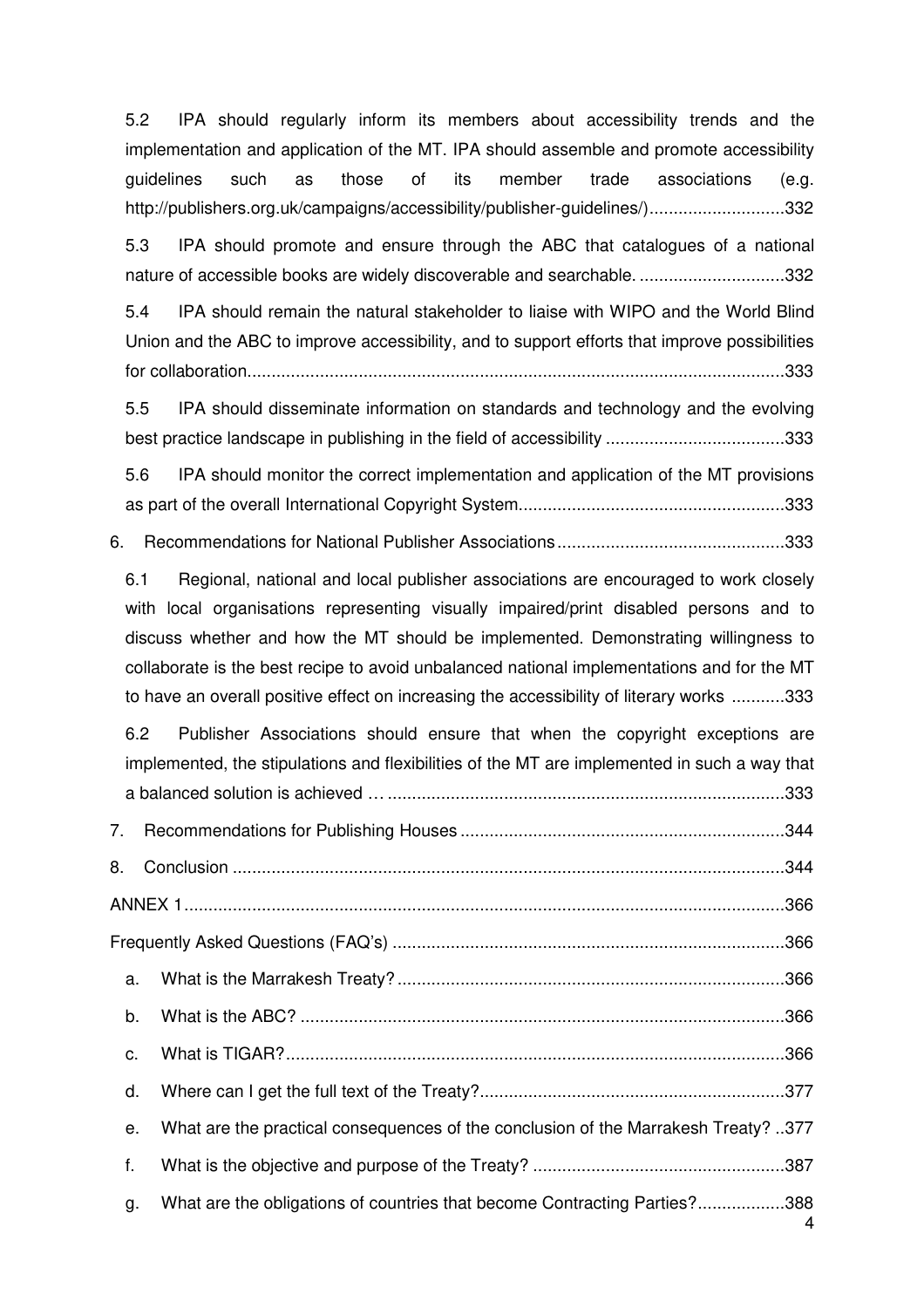| h. | What is the impact of the Three-Step Test on the Treaty obligations? 388                                                                                           |
|----|--------------------------------------------------------------------------------------------------------------------------------------------------------------------|
| i. | What policy space do Contracting Parties (countries adopting the MT) retain when                                                                                   |
| İ. | May publishers argue that all exceptions and limitations should be limited to works<br>that are not commercially available in an appropriate accessible format?399 |
|    | k. May publishers ask for a reference to the Three-Step Test in the cross-border                                                                                   |
| L. |                                                                                                                                                                    |
| m. |                                                                                                                                                                    |
| n. |                                                                                                                                                                    |
| 0. |                                                                                                                                                                    |
| p. |                                                                                                                                                                    |

#### **Acknowledgements**

This Guide is based on the author's first-hand experience gained between 2003-2016 as a representative of the international and South African publishing industry before, during and after the Diplomatic Conference at Marrakesh on 27 June, 2013.

As such, this author has benefited from a multitude of interactions with representatives from the World Blind Union, WIPO, WIPO Member States, Publisher Associations in membership of IPA, the South African Library for the Blind, and many other organisations and persons too numerous to be listed here. The author feels particularly indebted (in no particular order) to the following persons: George Kerscher, Alicia Wise, Martin Moscoso, Nicol Faasen, François Hendrickz, Dan Pescod, Jim Russell, Marianne Diamond, Jim Fruchterman, Cristina Mussinelli, Catherine Blache, Piero Attanasio, Fiona Philips, Allan Adler, Jessica Sänger, José Borghino, Olav Stokkmo, Monica Halil Lovblad, Michele Woods, Geidy Lung, Mark Seeley, YS Chi, Benoît Müller, Brian Crawford, Jens Bammel, Tarja Koskinnen-Olsen, all of the other initiators of the original WIPO Stakeholder Platform involved in setting up the Trusted Intermediary Guidelines and, of course, the authors of the above-referenced legal guides: Anita Huss, Silke von Lewinski and Mihály Ficsor. Any errors and omissions are entirely the responsibility of the authors.

12 October 2016 Carlo Scollo Lavizzari, Basel, Switzerland © CSL, Basel, licence terms: http://www.stm-assoc.org/2014\_02\_17\_STM\_NonCom\_v\_1\_0.pdf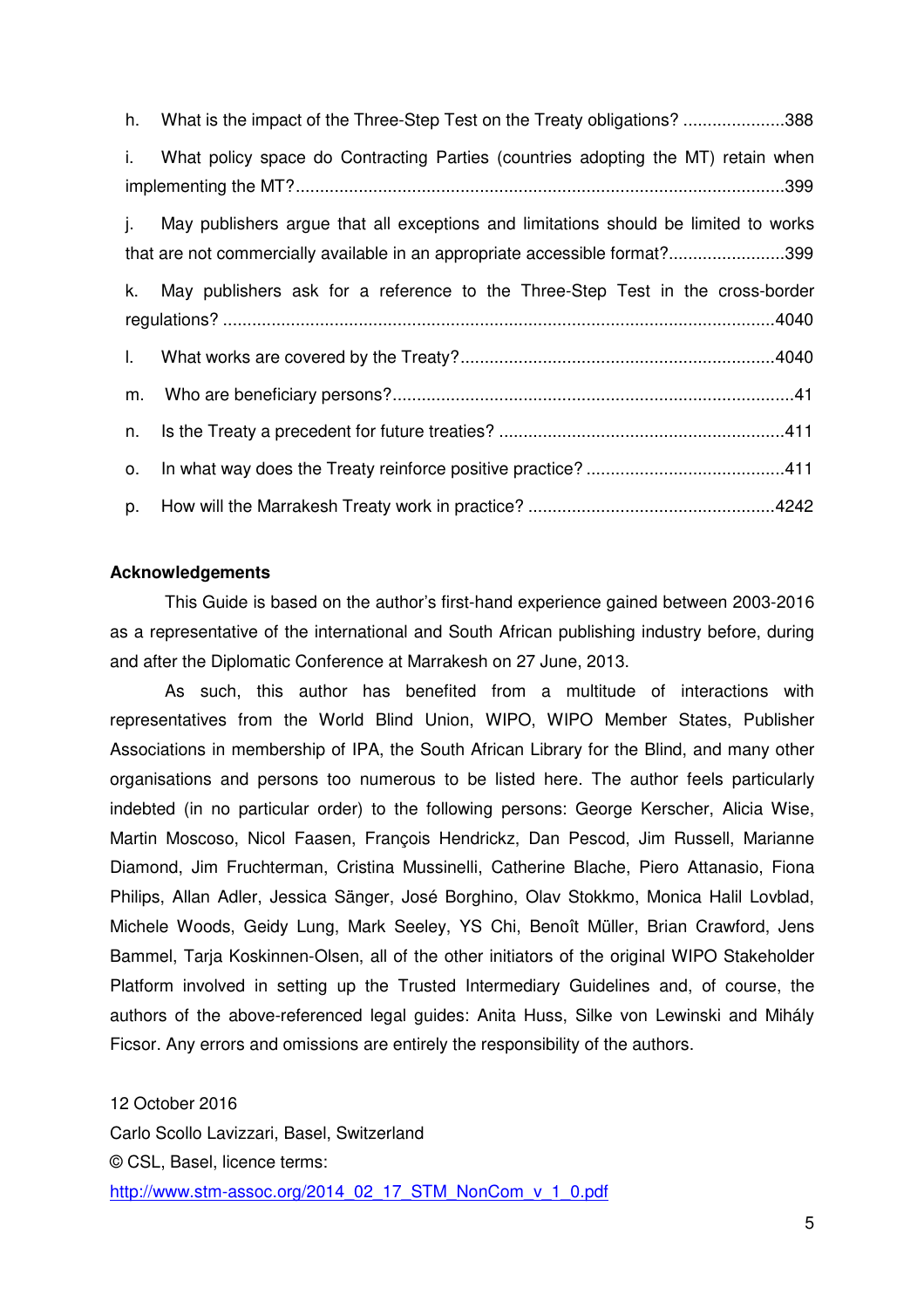#### **Introduction**

It is sometimes said that the character of a society or community is best measured by how it treats its most vulnerable members. If that is a plausible standard, then let us one day value the publishing industry by how it engaged to help empower those readers who are blind and print disabled.

The International Publishers Association (IPA) has commissioned this Guide to WIPO's Marrakesh Treaty. The Guide hopes to help identify, remove, overcome or work around all or some of the barriers, whether legal, technical, workflow, design, habit, social, psychological, collective or individual, which result in literature that is easily available to sighted readers not being equally available to visually impaired and print disabled readers.

Commenting on the coming into effect of the Marrakesh Treaty (MT), Richard Charkin, President of IPA, welcomed it as potentially having enormous societal benefit. The MT has rightly been recognized as an important tool to increase the number of literary works available as so-called 'Accessible Format Copies'(AFC) worldwide and to maximize the number of visually impaired and print disabled readers that may thus gain access to literary works. Sometimes, the MT may well offer the only tools to facilitate access to a literary work in a special format suited for readers who are unable to read like sighted readers. Thus, this Guide offers an introduction to the MT, explaining its scope and merit, as well as an interpretation consistent with other international copyright treaties. In addition, the Guide makes recommendations for the ratification/accession and national implementation of the MT.

The positive mechanisms provided for in the MT alone are, however, not expected to significantly alter the proportion of world literature being made available to visually impaired and print disabled readers and sighted readers alike (estimated at 1-5%). Consequently, the Guide also aims to give some necessary context to this international instrument and to point to technological, collaborative, transactional and other mechanisms that may increase access. Therefore, legislators, policy makers, publishers, their trade associations and other stakeholders may also use the Guide as a signpost to orient their efforts and to choose from among available tools those best suited to make a meaningful and active contribution towards achieving equal access to published and unpublished literary works.

Finally, the Guide will also point to the potential risks and pitfalls of giving in to extraneous interpretations of the MT or to allowing overbroad local and/or national implementation of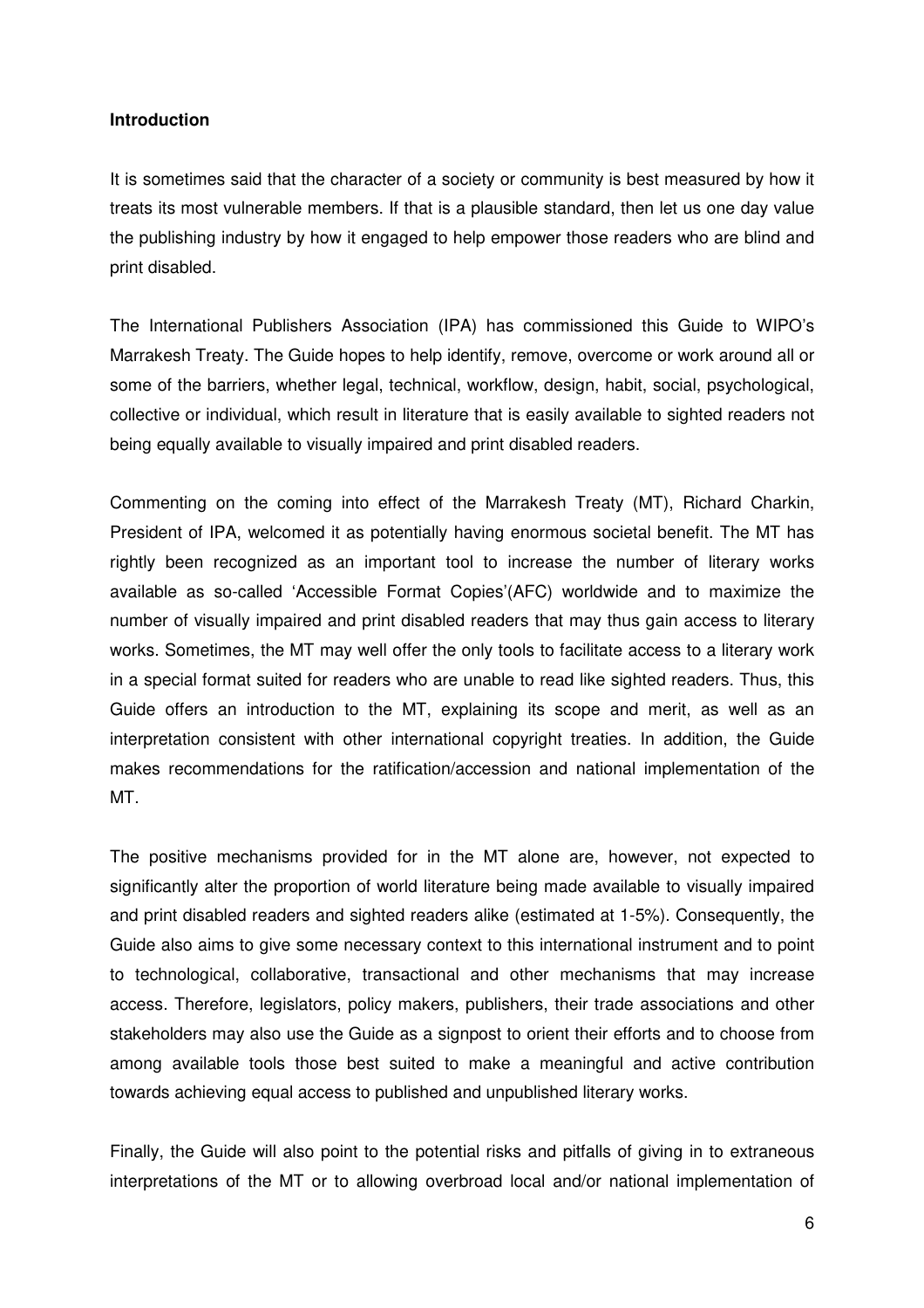exceptions and limitations. The potential for harm to result from unintended consequences of implementation is particularly great because the MT facilitates the cross-border exchange of copyright-protected works. A wrong or harmful implementation in one country thus risks not being somewhat or sufficiently circumscribed or self-contained, but reverberating throughout many or all other countries that are contracting parties to the MT. We can liken this to a wave reaching very distant shores or a weak link compromising an entire chain. Fortunately, the MT does contain built-in safeguards and allows for implementing national corrective mechanisms to counter the eventuality of misuse and to preserve the integrity of the crossborder exchange system.

### **1. Summary**

According to *National Geographic*, September 2016 edition, approximately one in every 200 people on Earth—39 million of us—cannot see. Another 246 million have severely reduced vision. These 'visually impaired persons' or 'persons with a print disability' (VIPs/PWPDs) can access an estimated 5% of all written information and literary works (e.g. books, websites, traffic signs, gravestones) that sighted people can read. This deleterious state of affairs has been termed the 'book famine'.

The MT was concluded on 27 June 2013 in Marrakesh under the auspices of the World Intellectual Property Organization (WIPO) and came into effect on 30 September, 2016. The MT creates four obligations for ratifying countries (referred to as 'Contracting Parties'):

- A national exception or limitation in copyright law to make 'Accessible Format Copies' (AFCs) of published works and to supply them to VIPs/PWPDs. Limitations and exceptions would affect the right of reproduction, the right of distribution, and the right of making works available to the public, as provided by the WIPO Copyright Treaty (WCT) and the Berne Convention. The limitation or exception provided in national law should permit the changes needed to make a published literary work accessible in an alternative format. The MT explains that an Authorised Entity (AE) may make AFCs, which can then be distributed by non-commercial lending or by electronic communication. The conditions for this activity include having lawful access to the work, introducing only those changes needed to make the work accessible, and supplying the AFCs only for use by VIPs/PWPDs;
- An importation clause for AFCs that mirrors the above national exception;
- An exception to distribute and make available AFCs across borders to Authorised Entities (AEs) and to VIPs/PWPDs. This specific limitation or exception requires the use of the works exclusively by beneficiary persons;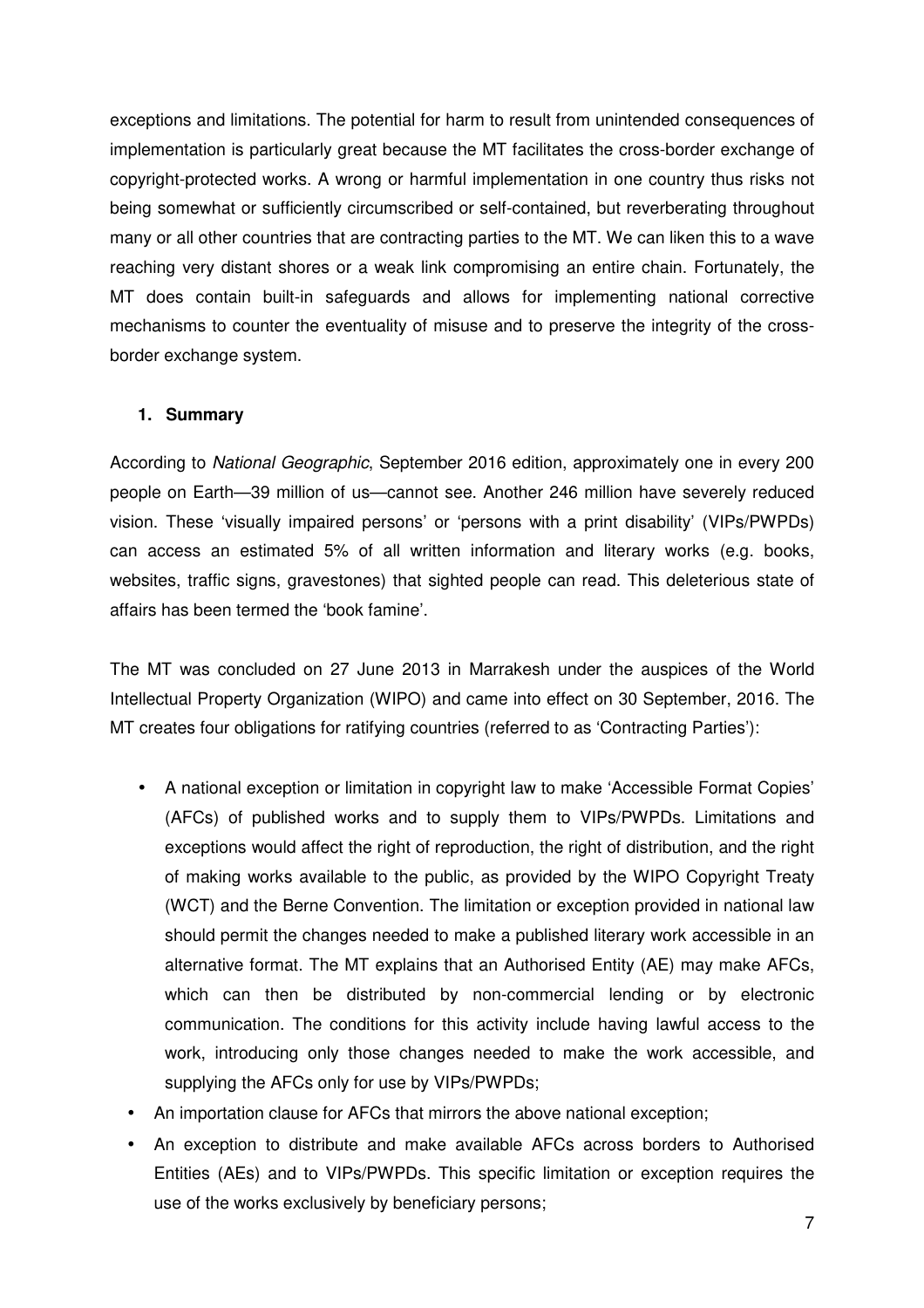• An obligation to ensure that Technical Protection Measures (TPMs) do not prevent print disabled persons from having access to works.

The MT contains several mandatory safeguards, most importantly:

- The Three-Step Test which is the international yard-stick for the legitimacy of all exceptions, now including those for visually impaired and print disabled persons;
- The way that the MT defines 'AFC', and how an 'Authorized Entity' (AE) is obliged to conduct its activity according to firm practices, which the AE itself must establish and follow;

The recognition that import and export of AFCs by AEs is restricted in some cases, e.g. where these entities are situated in countries that have not acceded to the Berne Convention and/or the WIPO Copyright Treaty.

Further optional safeguards are the possibility to implement a so-called 'commercial availability' requirement at the national level—perhaps the most controversial aspect of the MT. Some countries currently recognize this requirement in their laws, e.g. Australia, Canada, Denmark, Germany, Singapore and UK. Under the MT, countries can confine limitations or exceptions to those works that cannot be 'obtained commercially under reasonable terms for beneficiary persons in that market'.

- 2. The Context of the Marrakesh Treaty: On the Road to Equal Access for Visually Impaired Persons (VIPs) and for Persons with a Print Disability (PWPDs)
	- 2.1 Blind vs Visually Impaired Persons vs 'Persons with a Print Disability'

As mentioned above, world-wide, some 39 million people are blind and 246 million are visually impaired or dyslexic. The latter category, dyslexia, ranges from only light impairment (such as the condition affecting this Guide's author) to the inability to read a text without assistive technology. The category of 'print disabled' or 'people with a print disability' also includes persons who are paralyzed and who cannot manipulate a book or e-book. Moreover, there are other visual disabilities that require alternate formats, such as letters highlighted in white or yellow or undulating text or text written in light typeset set against a black page background.

To the extent that the sum of written materials (95% of what is in print) that remains inaccessible to affected persons includes also publicly available in-copyright material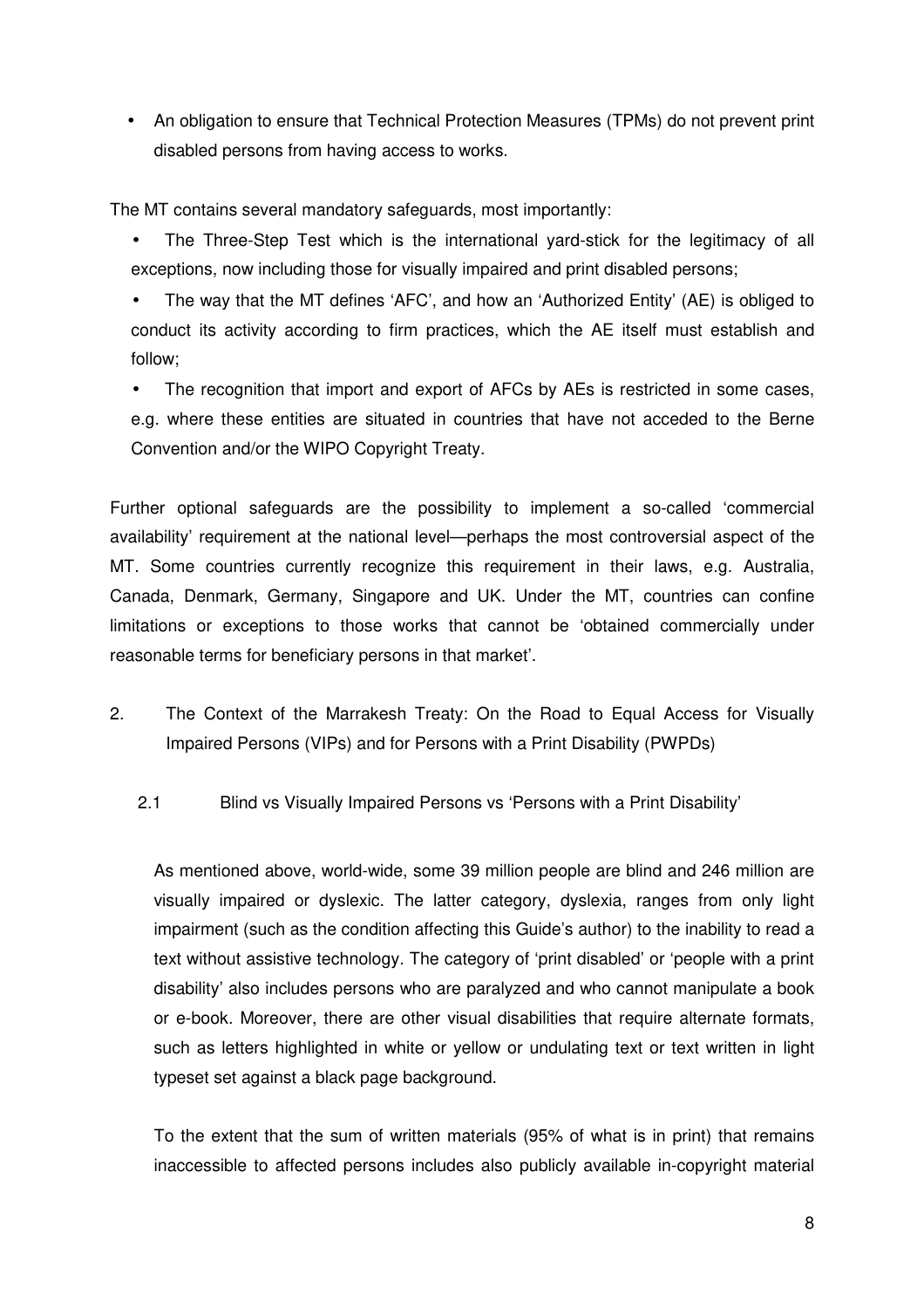that is not available through Open Access, copyright protection may present a barrier to making these materials being more readily available to VIPs/PWPDs.

The salient point is that the category of 'Persons with Print Disabilities' does not include persons with a learning disability or persons unable to speak a particular language. Thus, under no circumstances should the MT be put forward as an international instrument that authorizes the abridgement, adaptation, and simplification of literary works to suit the needs of persons with a *learning disability* or lack of command of a language, or impaired ability of comprehension.

### 2.2 The Promise of Technology, Better Standards and Ongoing Innovation

While copyright subsisting in a literary work potentially constitutes a barrier to making literary works accessible, it is by no means so that by 'peeling back' the layer of copyright the work in question becomes accessible. From the perspective of VIPs/PWPDs, a work in a written format is essentially like a work that is undecipherable—akin to a work protected by very strong encryption or 'copy-control' mechanisms that 'lock' the work in an unintelligible and un-navigable format.

It is, in other words, possible to comprehend the challenge of accessibility from the perspective of Information Technology as a problem of 'peeling back' layers of code that prevent access to a work. With the help of IT and standards, various groups are in fact addressing technological layers that render a work inaccessible (by sometimes converting or reformatting a work to render it in an accessible format).

As if the above layers of technological barriers were not enough, there are at least three more factors that make the challenge of equal access so complex:

First, visual disability is not equal disability: an accessible format that may work well for one set of VIPs is useless for another. It depends on the type of disability, and each of the many types requires its own formatting options;

Second, even under a scenario where a public domain text (for argument's sake) is available in an accessible format for some or all types of visual disability, the discovery of such availability may not itself be so accessible—as a result, the entire accessible work is de facto invisible, undiscoverable and unavailable. The entire distribution chain-—whether funded privately (booksellers, Amazon), or through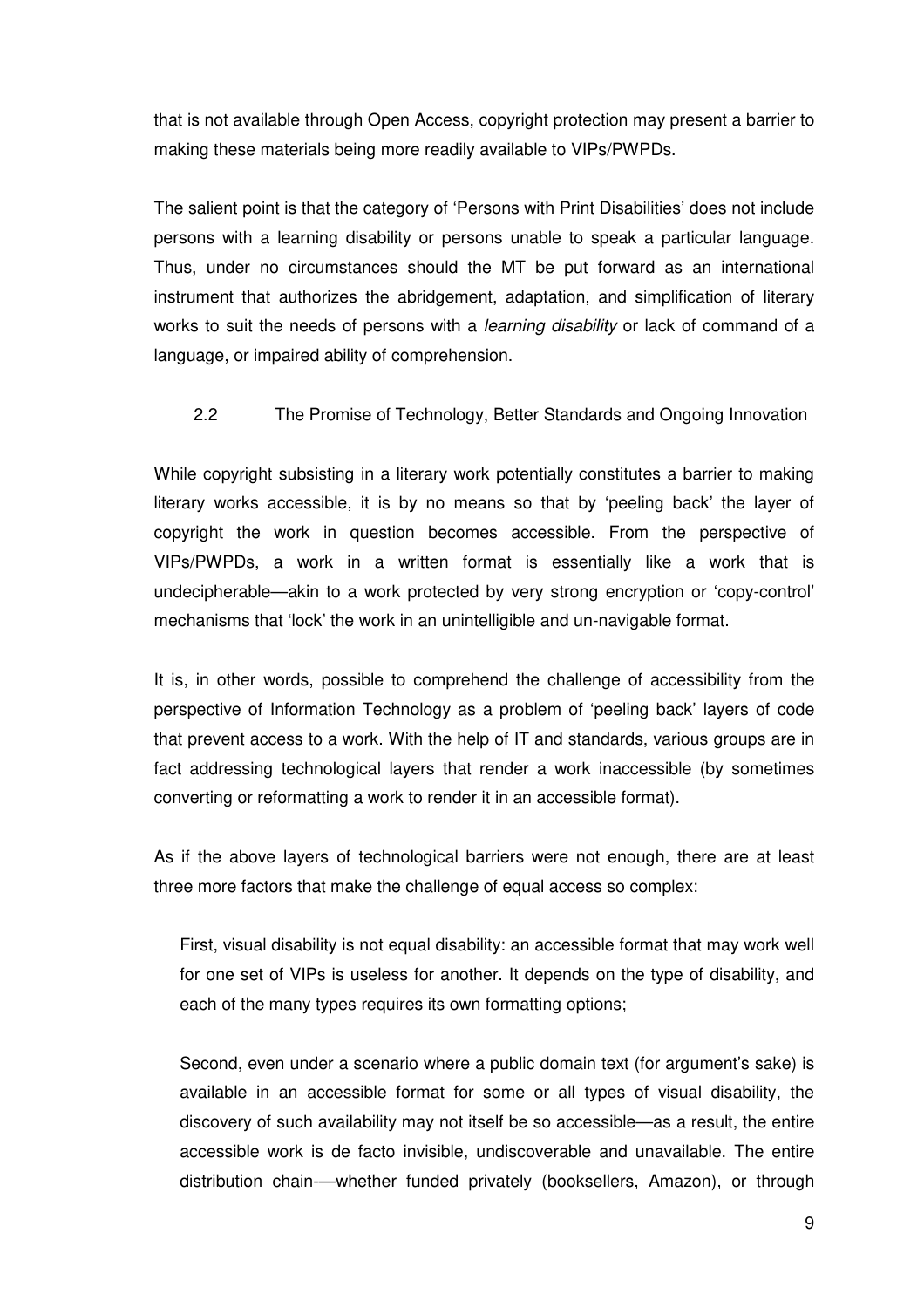non-profit or state bodies-—needs to work together to add accessibility to the definition of discoverability;

Third, even persons with the same perceptual disability and a common discoverable work may require different formats in order to access it due to their different personal skills. The elderly or the young among VIPs/PWDPs may have different abilities in their use of technology, such that a notionally usable format may be rendered inaccessible for persons unfamiliar with it.

Among the many groups concerned with the important work of harnessing standards and technology in this field are the following groups with close links to publishing:

- International Digital Publishing Forum (IDPF, www.idpf.org), the trade and standards organization for the publishing industry;
- EDItEUR (www.editeur.org), the trade standards body for the global book, e-book and serials supply chains, with over 110 members in 25 countries around the world;
- European Digital Reading Lab (https://edrlab.org/, https://edrlab.org/edrlab/readium-lcp-principles). The EDR-Lab is the European head office of the IDPF and of the Readium Foundation (http://readium.org), which develops tools for the distribution of this format;
- Open Source Technology for EPUB 3 and the Open Web Platform (www.readium.org);
- DAISY Consortium (www.daisy.org), a global partnership of organizations committed to creating the best way to read and publish for everyone;
- WIPO's Accessible Books Consortium (ABC), brings together many global stakeholders and compiles a catalogue of 'Born-Accessible Publications' and AFCs, with the aim of increasing the number of books worldwide in accessible formats and to make them available to people who are blind, have low vision or are otherwise print-disabled (www.accessiblebooksconsortium.org).
- 2.3 The Role of Collaboration, Discovery Made Accessible and the Merger of Private & Public Offerings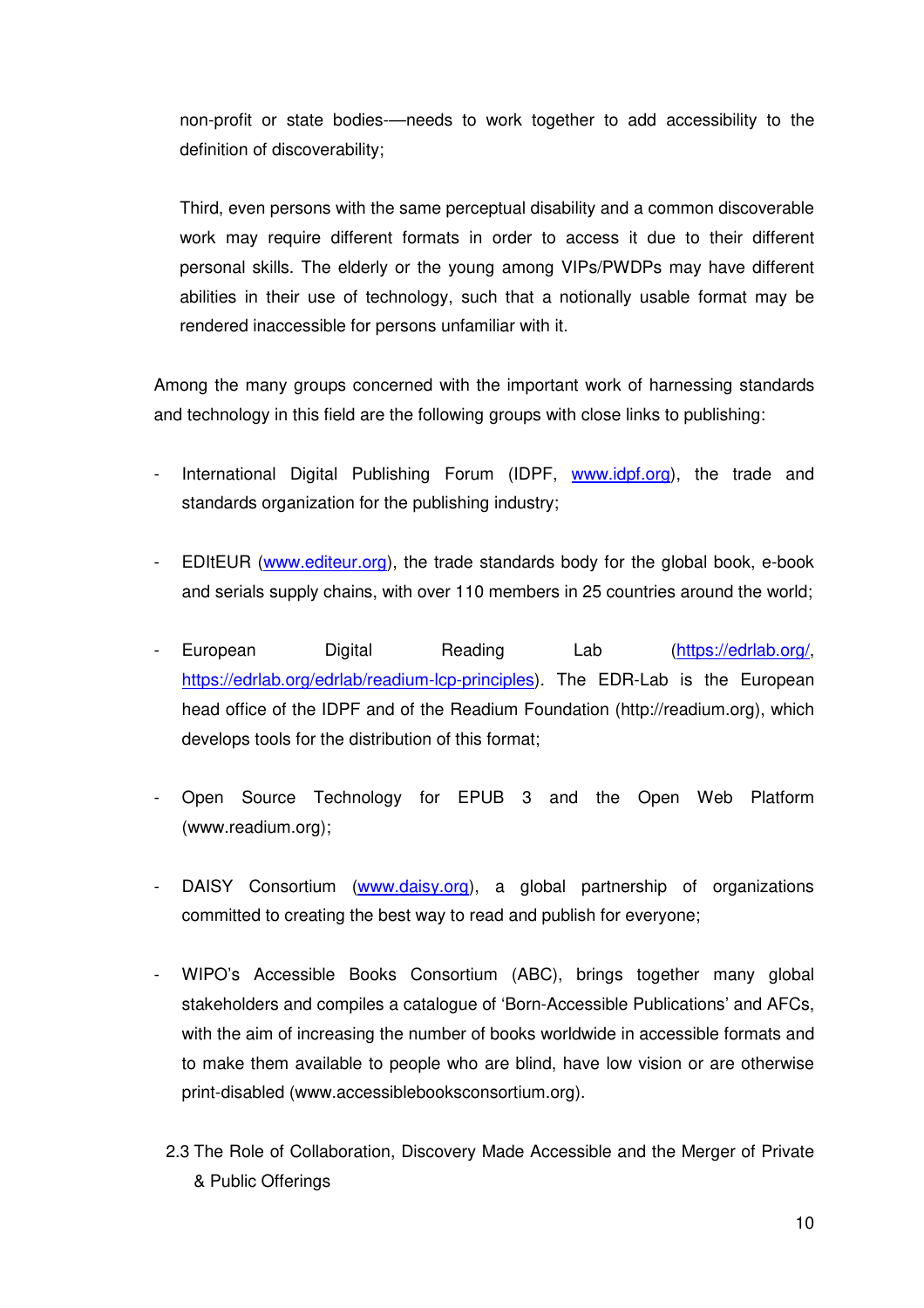From the foregoing, it follows that the only way to significantly alter the landscape, to 'end the book famine', is through a collaborative environment that will allow each actor to work in synchronized and harmonious ways with all the other actors in the book chain, from authors to readers. This includes the traditional value chain of publisher and bookseller, but also includes technology and software providers, cloud hosts and search engines, governments, UN organizations such as WIPO, and NGOs, charities, 'Authorized Entities' (as described in the Marrakesh Treaty), funders, learning institutions (including adult and further education and training) and private parties and civil society.

2.4 Human Rights, Education & Public Procurement

Apart from copyright law, technology and standards, skills and education, there are other bodies of law that may affect the challenge of accessibility. It is beyond the scope of this Guide to introduce these bodies of law in detail, but it is necessary to reference two of them to alert the reader that some mechanisms exist outside the law of copyright that may affect publishing and—particularly—accessible publishing.

The UN Convention on the Rights of Persons with Disabilities (http://www.un.org/disabilities/convention/conventionfull.shtml) and national disability laws seek to advance equal treatment of the disabled (including VIPs/PWPDs).

Laws governing the submission of schoolbooks and learning materials may also provide in some countries that a publisher, whose schoolbook or learning material is approved for use in learning institutions (typically K-12), shall submit a plain text version in electronic format to the government department concerned with education. This obligation is designed to ensure the timely supply of a plain text version of the prescribed learning material to any VIP/PWPD learners. This would typically be an obligation contained in a law or in a condition of a tender or public procurement process and is distinct, and also very different, from the aims and scope of permitted acts under the Marrakesh Treaty. In the case of the public procurement law, the publisher typically supplies a publisher-grade original file in a particular, very basic format. The subject of regulation is the supply of a genuine 'raw' electronic text of the approved learning material and not the production of an AFC by reproduction or copying of a lawfully obtained published genuine copy of a literary work. Only this latter case falls within the scope of the Marrakesh Treaty.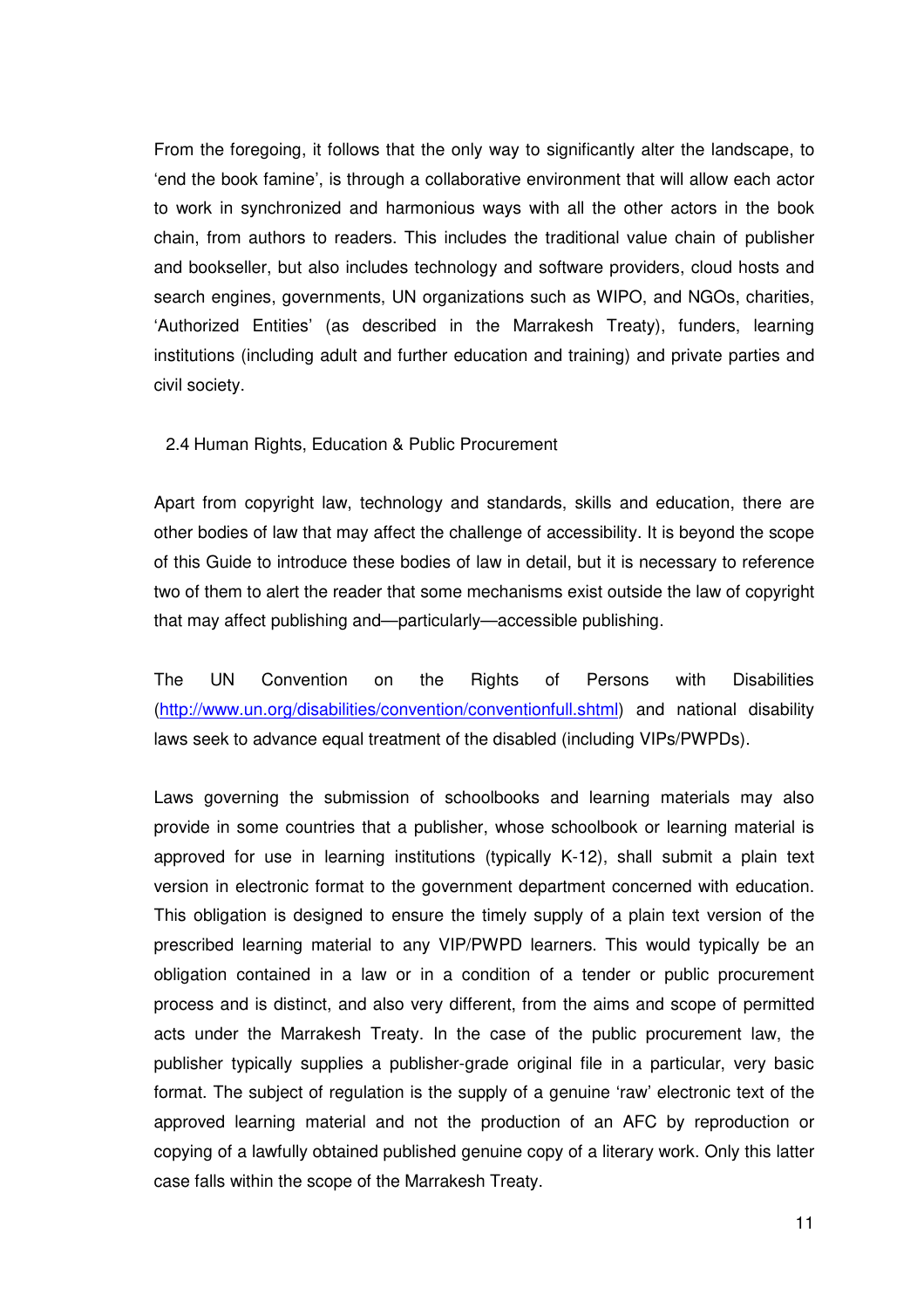In some countries, notably Germany, the above obligation is not the result of a procurement condition. Rather, the obligation is part of a binding agreement between the trade association of educational publishers and Medibus, a consortium of libraries for the blind. The said contract also stipulates a copyright license by which designated state or school bodies are authorized to make AFCs from genuine final copies of the whole or parts of textbooks or schoolbooks efficiently sourced directly from publishers in a streamlined fashion (a clear description of who must request what from whom by when, and who must deliver what, where and when). The ability to produce an AFC directly from a publisher reduces not only the production costs, but also the chance of inadvertent errors.

#### 2.5 The Marrakesh Treaty as a Facilitator of Greater Accessibility

The title of the Marrakesh Treaty was decided upon by the Diplomatic Conference that adopted it. By that title, the MT is both a 'facilitation treaty' in law and also in the sense that its object and main purpose is to increase the availability of accessible books through the making of so-called 'AFCs' and their distribution, including across borders. These are copies that present a literary work (as defined) in an *alternative format* that renders them accessible to a VIP/PWPD. Any reproduction and intermediate step, even though generally restricted by copyright, must be permitted under an exception if it is necessary and leads to greater accessibility than would otherwise be the case.

The Marrakesh Treaty in its recitals fully acknowledges that it is not the only mechanism that can yield an end to the book famine and that, in fact, technological solutions and the concept of the 'Accessible Mainstream Publication' (AMP) or the 'Born-Accessible' work is needed to achieve equal access for a far greater proportion of VIPs/PWPDs than is the case today.

# 2.6 The Marrakesh Treaty and the International System of Copyright Treaties and **Conventions**

Apart from being a 'facilitation' treaty, one of the arrows in the quiver of targeted measures towards ending the book famine, the Marrakesh Treaty is also one of the international legal instruments in the pantheon of copyright and intellectual property treaties that create the international system of copyright protection today administered by WIPO. Indeed, many of the provisions of the Marrakesh Treaty may only be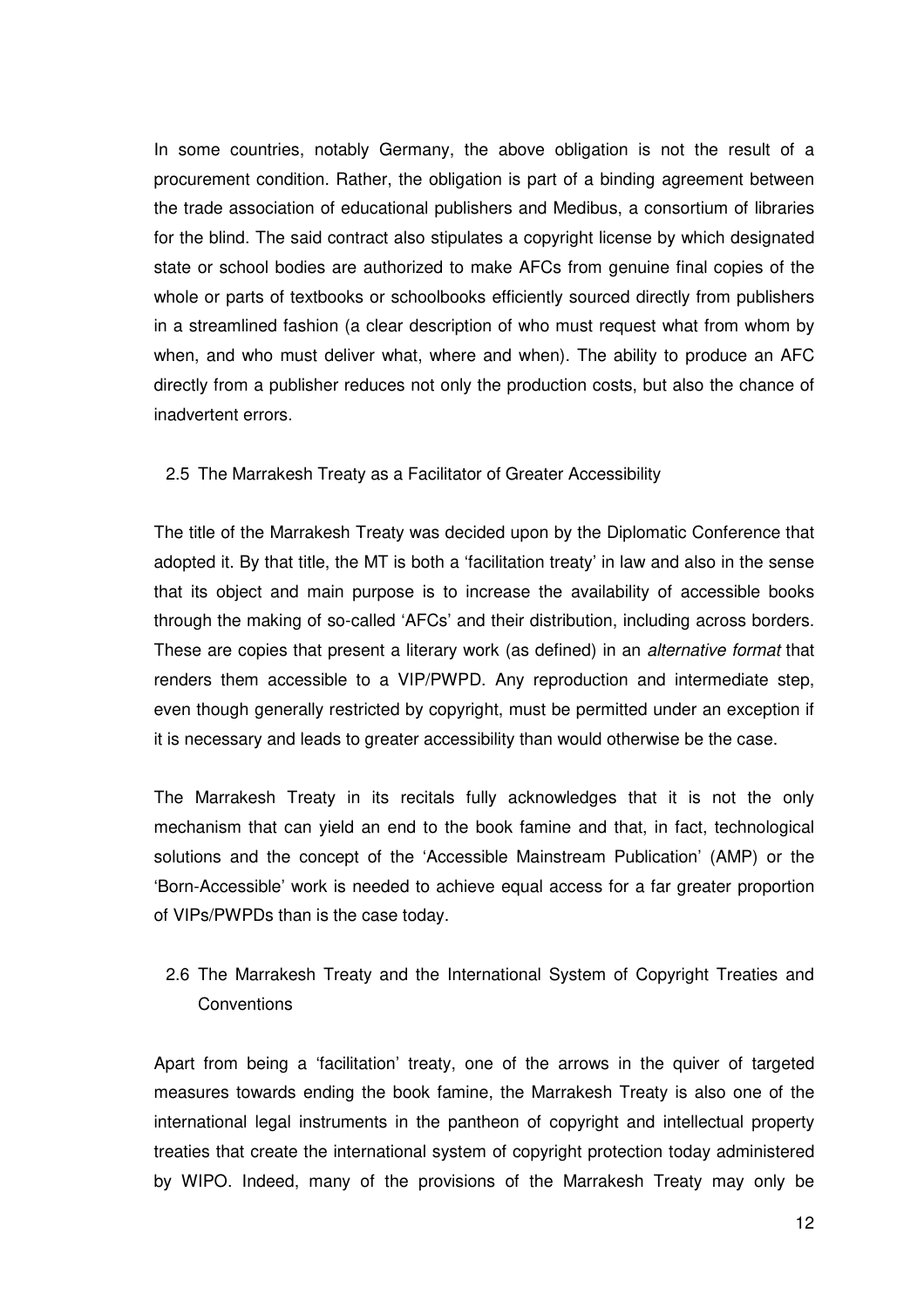understood and correctly interpreted by reference to other treaties and conventions on copyright and intellectual property.

Moreover, it is posited here that one of the achievements of the 2013 Diplomatic Conference at Marrakesh was to enshrine the principles in the Marrakesh Treaty that, if correctly applied, are consistent with international copyright norms. Therefore, it is also very important to implement the Marrakesh Treaty into national laws in ways conducive to a consistent interpretation of the national law within international copyright norms.

The MT leaves Contracting Parties the freedom to implement its provisions by taking into account their own legal systems and practices, including determinations on 'fair practices, dealings or uses', provided they comply with their Three-Step Test obligations under other treaties. The Three-Step Test is a basic principle used to determine whether an exception or limitation is permissible under the international system of norms on copyright and related rights. It includes three elements. Any exception or limitation: (1) shall be confined to certain special cases; (2) shall not conflict with the normal exploitation of the work; and (3) shall not unreasonably prejudice the legitimate interests of the rightsholder.

2.7 The Marrakesh Treaty and the Accessible Book Consortium (ABC): the Coordination Role of WIPO and the Effort of International Stakeholders

The single most important contribution of the ABC, in this writer's view, is to draw together all significant international role-players in the field of accessibility and to bring about a comprehensive catalogue that will be searchable in accessible format. The 'world catalogue' will include literary works available as AMPS, born-accessible titles, and AFCs world-wide. Already today the availability through the ABC is impressive and comprises approximately half a million titles ready to be exchanged in MT countries and participating non-MT countries.

A comprehensive description of the catalogue and the whole range of activities of the ABC is beyond the scope of this IPA Guide, but a sound description of the practical benefits that the ABC and its precursor 'TIGAR' have to offer is available here: http://www.wipo.int/wipo\_magazine/en/2016/05/article\_0002.html

3. The Marrakesh Treaty (MT): A Closer Look at the Provisions of the Treaty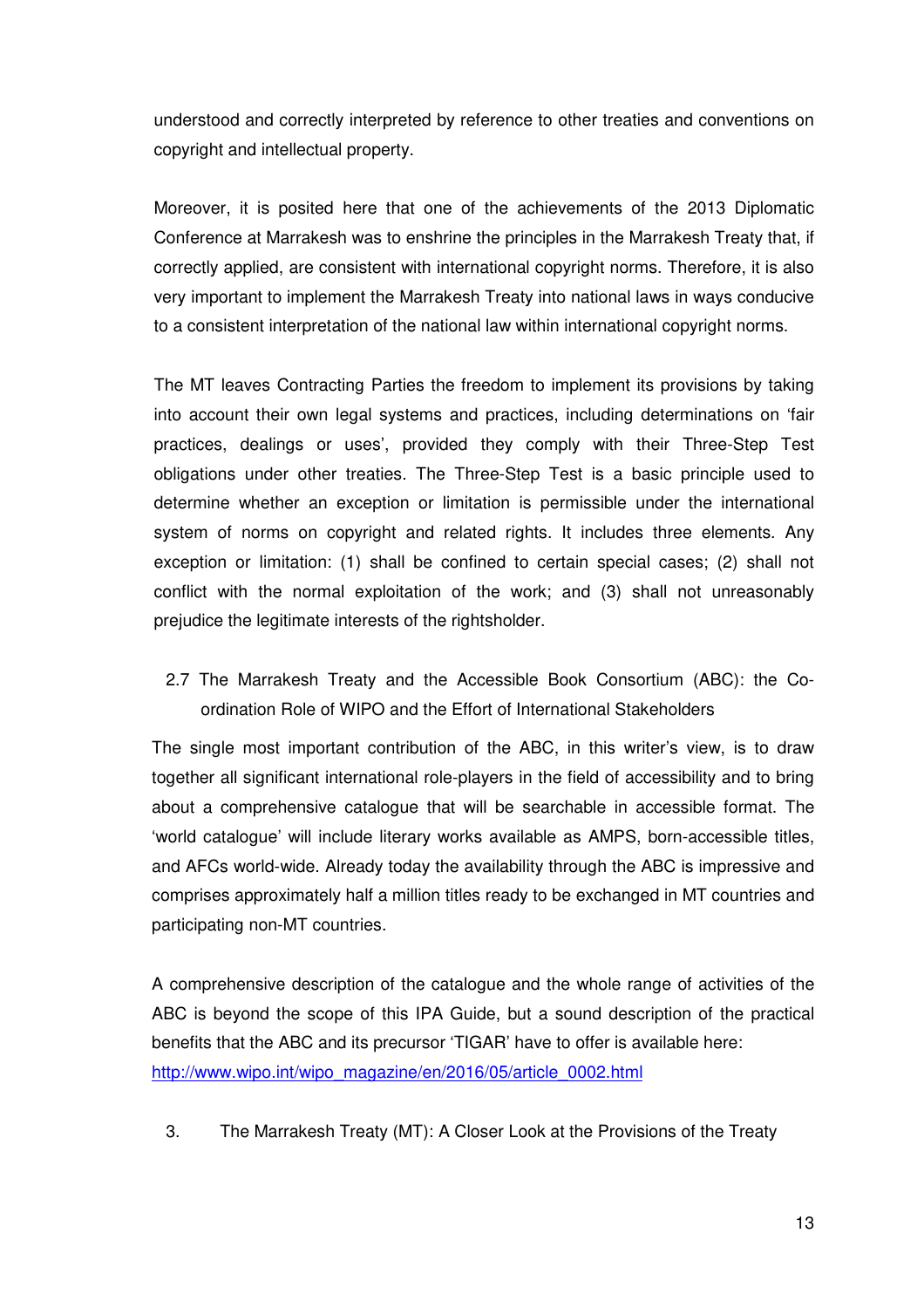#### 3.1 Key Terms and Provisions (Art. 2 MT)

#### a. 'Works' Covered

The Treaty defines the type of works to which it applies. Article 2(a) refers to the type of publications which can be transcribed / distributed under the terms of the Treaty. These are: 'literary and artistic works in the form of text, notation and/or related illustrations, whether published or otherwise made publicly available in any media'.

'Works' under the MT are only those works within the meaning of the Berne Convention that have already been published or otherwise made publicly available, and which exist in the form of text, notation and/or related illustrations. This form may cover a written text, possibly also musical notations, and also text made available in other media, such as in audio form (in particular audiobooks), as explained in the agreed statement concerning Article 2(a) MT.

The definition therefore covers books, periodicals and other similar textual works, as well as sheet music. It does not cover films. The Treaty does not allow for the contents of a work to be changed (e.g. to 'easy read' format); rather, it allows merely for the work's contents to be transcribed into an accessible format. Although audiovisual works do not fall within the definition of works, textual works embedded in audiovisual works (such as educational multimedia DVDs) would appear to fall within the definition.

The definition only covers works that have been 'published' or have been otherwise made 'publicly available' (e.g. by the author or other rightsholder). The definition does not extend to works made available illegally without the consent of the author or other rightsholder.

Therefore, a work that is 'born accessible', meaning a work which consists of printed text only and which may be used from the outset by both sighted and VIPs/PWPDs through a choice of different display options, is not covered by the Marrakesh Treaty. It is already accessible from the outset and there is no need to facilitate access or to make it accessible to visually impaired persons in an alternative manner on the basis of an exception or limitation.

### b. Accessible Format Copy ('AFC')

Article 2(b) MT defines the term 'accessible format copy' or 'AFC'. This is a key concept that legally speaking is hard to define because of the prevailing dynamic technological environment that leads to a changing 'state of the art' of what 'accessible' means.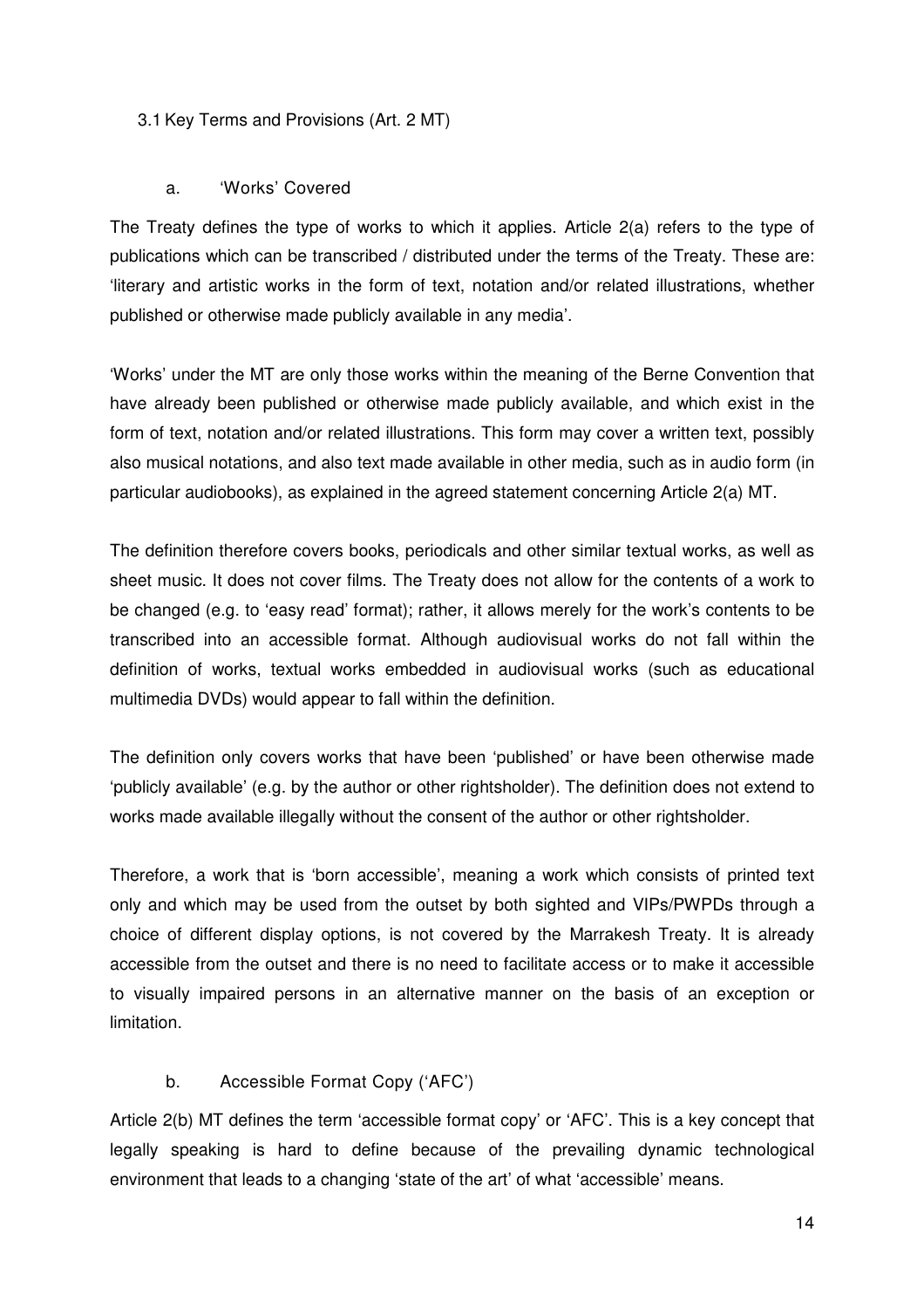AFC is best understood in juxtaposition to 'born-accessible publication' (BAP), also known as 'accessible mainstream publication' (AMP), i.e. a literary work that is already made accessible from first publication '*ab initio*' (to begin with).The above sections on the 'context' of equal access also show that AFC is a term that needs to be interpreted relative to the individual beneficiary person or the sub-set or types of disability in question, the beneficiary's skill, and the enabling technological environment available to the beneficiary person.

It is thus hardly surprising that the MT can only use broad strokes to define AFC in a way that is technology-neutral, and which does not limit the format or the technique used to make a work (more) accessible than the available original publication so that the alternative format makes the work accessible 'as feasibly and comfortably as for a person without visual impairment or other print disability'.

#### A second clause in the MT definition adds:

**'accessible format copy' means a copy of a work in an alternative manner or form which gives a beneficiary person access to the work, including to permit the person to have access as feasibly and comfortably as a person without visual impairment or other print disability. The accessible format copy is used exclusively by beneficiary persons and it must respect the integrity of the original work, taking due consideration of the changes needed to make the work accessible in the alternative format and of the accessibility needs of the beneficiary persons**.

The wording of the Marrakesh Treaty contains an ambiguity: an AFC is a format intended to be used *only* by a VIP/PWPD. The MT states verbatim: 'the accessible format copy is used exclusively by beneficiary persons'. This refers to who is actually using an AFC, not who is capable of using the AFC. In this respect, the second sentence of Article 2(b) MT would perhaps have been better placed in an operative Article of the MT, rather than in the definition section as a limitation on the legal uses of an AFC that are permitted (and those that are not permitted) under the Treaty. That is, the Treaty allows a Contracting Party to permit distribution *only* to beneficiary persons and requires them to maintain the restriction on editing or alterations in ways beyond what the process of creating an AFC requires.

### c. Authorized Entity ('AE', 2(c) MT)

The role of the 'Authorized Entity' (AE) is another critical building block in the MT, and it is a straightforward definition. It is a non-profit or government agency that makes accessible copies of works, and limits distribution of those copies to people with bona fide disabilities, whom the MT calls 'Beneficiary Persons' (in this Guide referred to as VIPs/PWPDs). It also may cover for-profit entities that provide services to beneficiary persons using public funds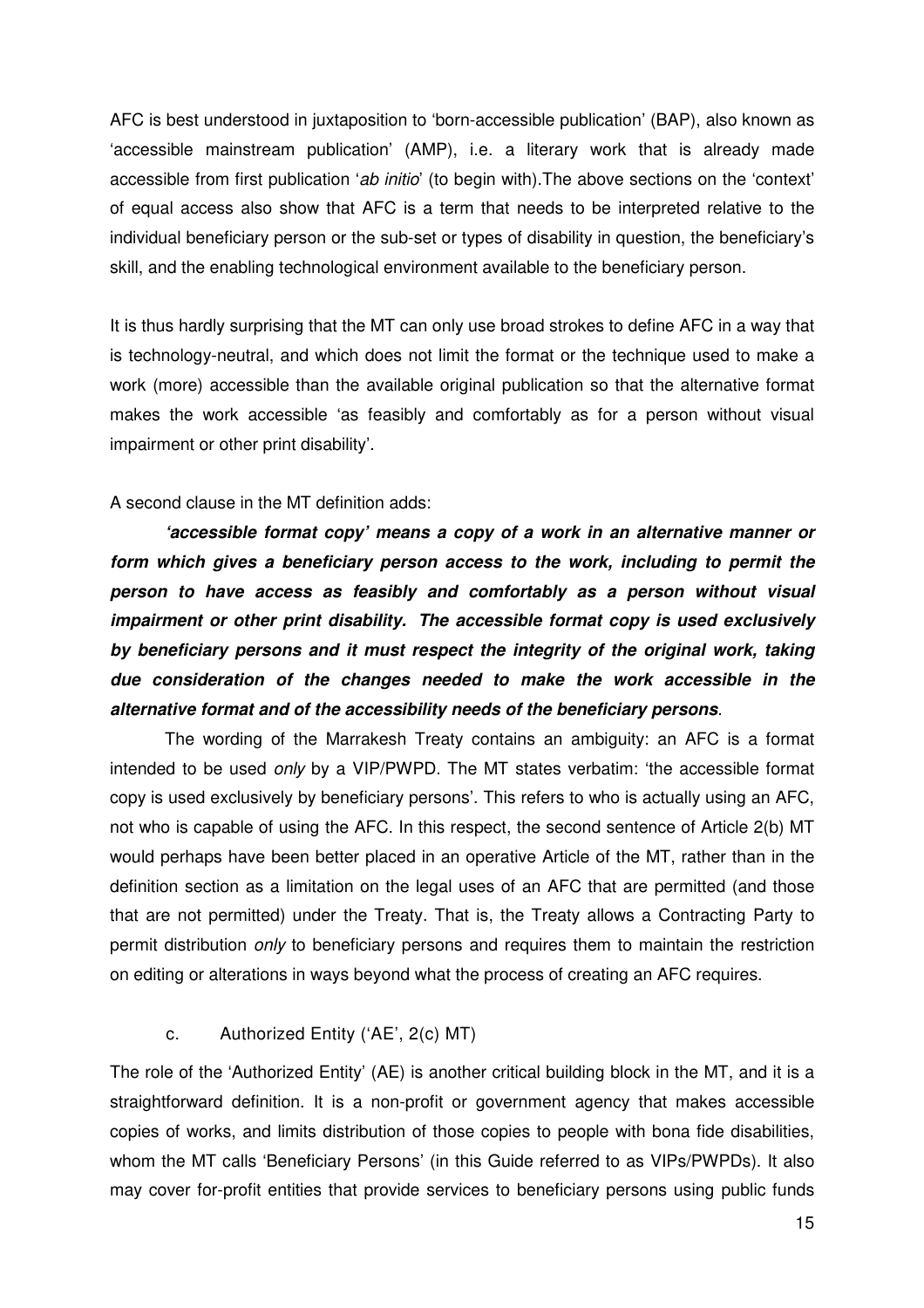and on a non-profit basis. There is no specific process of accreditation of or approval mechanism to qualify as an 'AE' in the MT itself. Article 9 provides for WIPO to create a mechanism for AEs to register and to exchange information. However, for an AE to register with WIPO is neither a precondition to participate under the arrangements of the MT, nor is it sufficient. What counts is actual compliance with the MT and national law requirements. Meeting the (broad) criteria in Article 2(c) MT is on face value sufficient from the perspective of the MT.

The agreed statement concerning Article 2(c) MT elaborates that the phrase 'entities recognized by the government' may include entities that receive financial support from the government for providing services to beneficiary persons. Furthermore, Article 2(c) MT provides that the term 'AE' also includes a government institution or a non-profit organization that provides the same services to beneficiary persons as one of its 'primary activities or institutional obligations', even if the organization is not specifically authorized or recognized by the government to do so. Thus, for example, both a specialized agency providing services to the blind and a general-service library with an institutional program to promote accessibility could constitute AEs.

Be that as it may, the plain meaning of the very term 'Authorized Entity' (AE) denotes an official designation, accreditation or authorization that can be bestowed, approved and importantly—withdrawn where an AE fails to live up to the requirements of the MT. These are briefly described as follows:

Article 2(c) MT specifies that an AE 'establishes and follows its own practices' to establish that the people it is serving are beneficiary persons; to limit its distribution of accessible format copies to beneficiary persons or AEs; to discourage the reproduction and distribution of unauthorized copies; and to maintain due care in, and records of, its handling of copies of works.

AEs have the duty to establish and follow their own practices in several areas, including establishing that the persons they serve are beneficiary persons, providing services only to those persons, discouraging unauthorized uses of copies, and maintaining 'due care' in handling copies of works. During negotiations, the term 'practices' emerged as acceptable to all. Some delegations feared that 'guidelines' or 'rules' could super-impose WIPO guidelines or rules on national law and act as a limitation on the freedom to implement the MT consistent with national law requirements. Other delegations during the Diplomatic Conference were, however, not content to delete any reference to the establishment of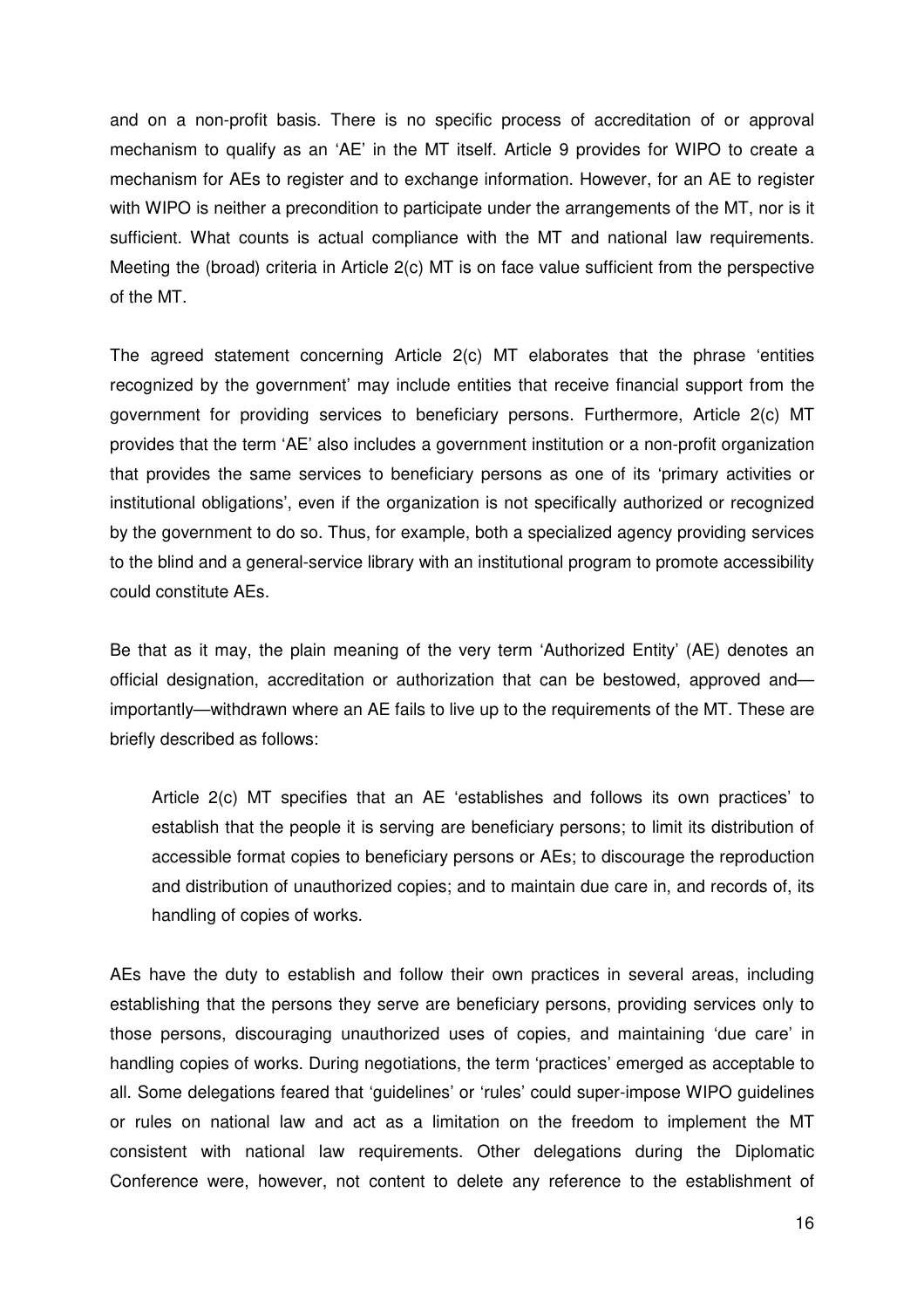practices, which inherently refers to a continued application of a workflow that permits interested and affected parties to obtain transparency about any prevailing practices, their evaluation and assessment as to adequacy, effectiveness and proportionality, and not least for consistency with the application of the Three-Step Test.

Practices must be the AE's 'own'. In the opinion of this author, there is at least a dual significance and meaning of the term 'own practice'. Firstly, it is not sufficient for an AE to point to practices that may be ascertained in the abstract, written down in a rule-book or administrative ruling, or theoretically (what lawyers call 'law in the books', as opposed to 'law in action'). What matters is that the conduct must be rule-driven, i.e. a 'practice' or standard procedure must be established and then actually 'followed'. The conduct of an AE 'in practice' is thus capable of measurement against its own stated established standard procedures, i.e. the emphasis is on what activities are undertaken by an AE in actual fact, and whether the practice that is being followed is sufficient to meet the goals and safeguards of the MT, and indeed the AE's own stated mechanisms of compliance.

Secondly, in a cross-border context—and the cross-border aspect must be regarded as the main benefit and novelty added by the MT to the WIPO system of international copyright treaties—an AE must not substitute the 'practices' of other AEs, i.e. AEs in the country of reception of any AFC, but must strictly adhere to their own practices, which by implication are consistent with the national laws of the country where the AE is situated. An AE is thus not able to substitute, for instance, a wider definition of VIP/PWPD that is inconsistent with its national law, or apply a different or lower due diligence standard 'established and followed' by other AEs. The AE is obliged to follow its 'own' (and sound) practices. Naturally, there is a strong case for AEs that collaborate regularly with each other and with stakeholders such as publishers to develop, strictly on a voluntary basis, a shared understanding and expectation of what the AEs' established and followed practices are, especially when cross-border uses are concerned. WIPO may well be a good forum to exchange best practices and to develop greater levels of coherence and convergence of practices over time.

The Marrakesh Treaty does not require an organization to fulfill any formalities or undertake specific procedures to obtain recognition as an 'AE' in its international dealings with other AEs. One advantage of this freedom is that AEs themselves, perhaps also in dialogue with publishers and other stakeholders, are free to create standards and self-correcting rules and, for instance, voluntary codes of conduct that make it 'safe' for AEs and for publishers as rightsholders to deal with their counterpart AEs in other countries. These rules and codes of conduct that in due course AEs situated in different countries might be willing to establish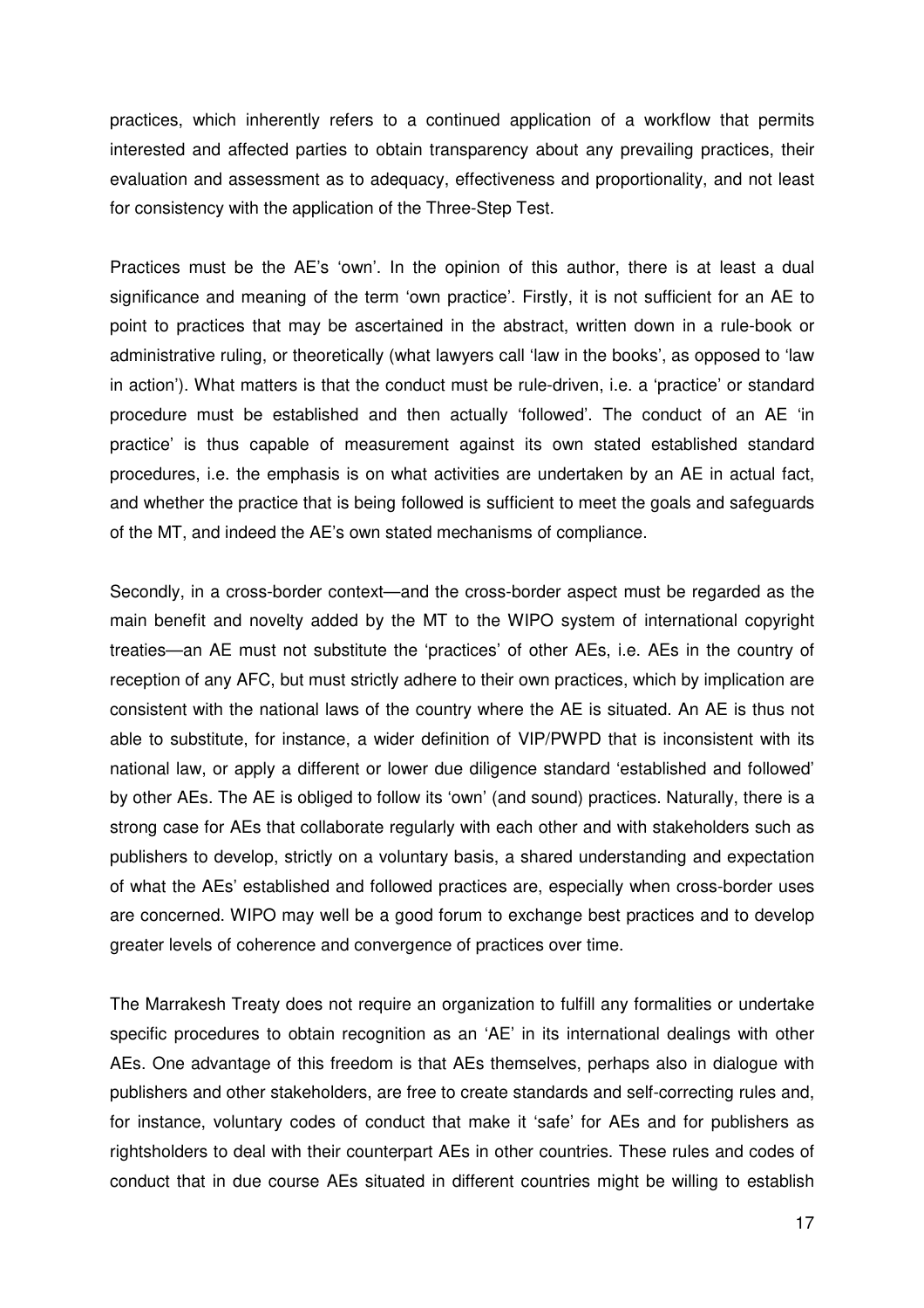may also discharge some of the due diligence that the MT imposes on AEs that wish to serve beneficiary persons in other countries. Thus, it is imaginable that where a reputable AE that adheres to any future voluntary standards and codes certifies a beneficiary person to be in its membership, other AEs may be able to trust this certification, discharging their national obligation to limit distribution to legitimate recipients. The MT does not foreclose such practical steps and rules from emerging as voluntary and private agreements rather than as a matter of international law. Also, the MT is silent on national criteria to be set down before an AE is recognized as such, either nationally or internationally. The MT would not, for instance, forbid measures that impose more stringent criteria before an AE is permitted to take part in international exchanges of AFCs. Contracting Parties do have the leeway under the MT to create such procedures at the national level.

Given the fact that author's rights may be restricted for the benefit of the AE (and thus, indirectly VIPs/PWPDs) it seems evident, and has been clarified in the definition, that AEs must not act for profit; otherwise, they would by definition not be 'AE', and may thus not benefit from an exception or limitation under the Treaty. For the same reasons, they must through their practices guarantee certain parameters to avoid an abuse of exceptions and limitations of authors' rights. In particular, they must have and follow their own practices in order to establish that they only serve beneficiary persons rather than also sighted people when making use of a relevant exception or limitation. Also, they must discourage uses in respect of unauthorized copies, and maintain records of their careful handling of their copies, which enables tracking of any illegal acts only to avoid such unwanted situations or mischief recurring in the future. In fact, in any regular public library similar records are being taken in the normal course of activities. Regarding both public libraries for the sighted as well as for AEs, the routine maintenance of records will not conflict with the respect for privacy. As a rule, therefore, such record-taking by AEs will not be in conflict with Article 8 MT on the respect for privacy.

Already existing libraries for the blind and similar institutions that make and supply accessible format copies of published works, to the extent that they fulfil the requirements of the definition in Article 2 MT, are likely to act as AEs under the Treaty. To the extent that they do not yet—or not yet sufficiently—exist, any Contracting Party that wishes to adhere to the MT has an interest in establishing such an AE, and ensuring that said AE will work professionally and in a trustworthy manner. After all, their work is a basis for a well-functioning cross-border exchange of accessible format copies, which is one of the main goals of the MT.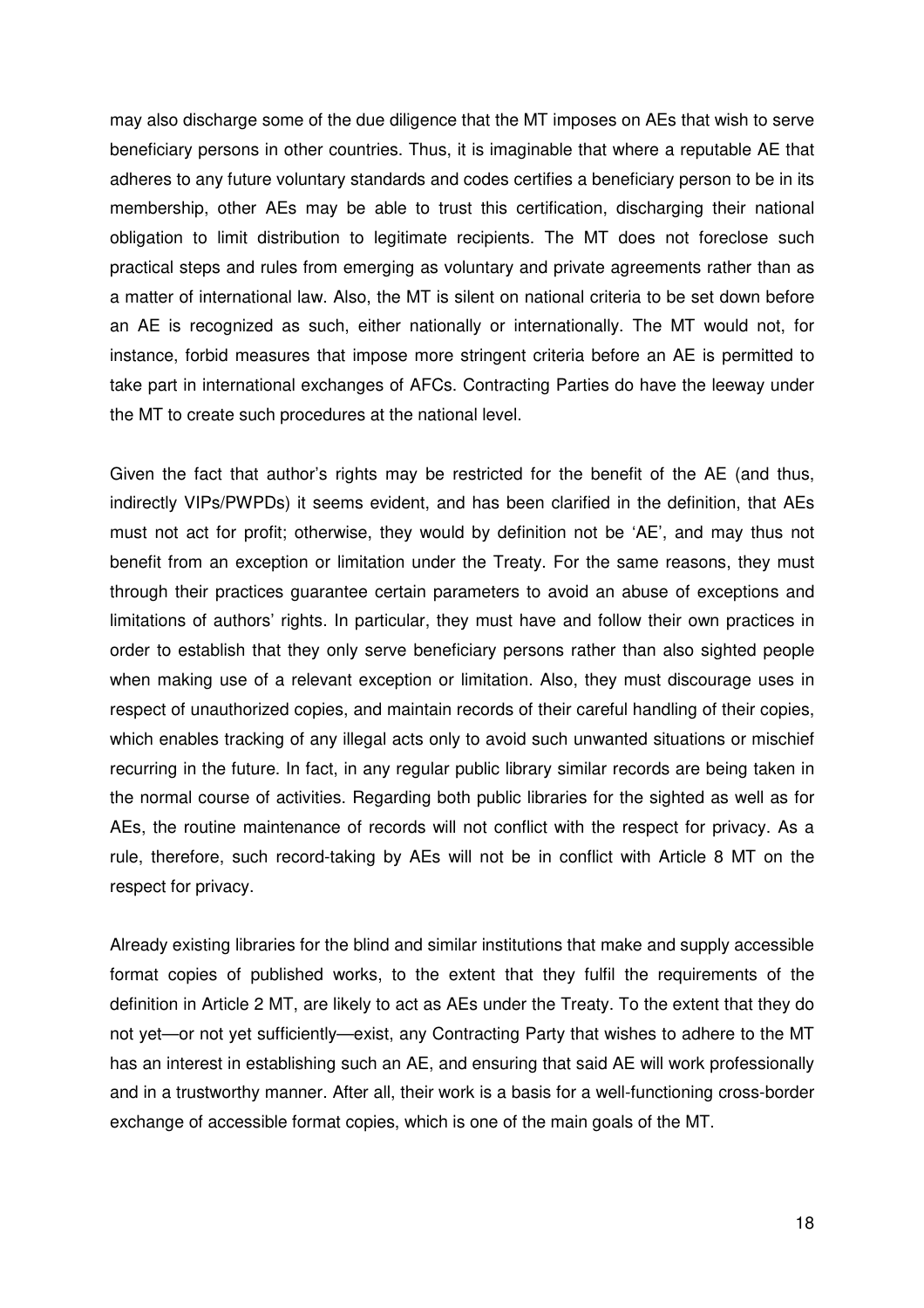From a practical perspective, it will probably be impossible for an AE in one Member State to verify with certainty whether an AE in another Member State indeed qualifies as one. In some cases, foreign AEs and local publishers risk being drawn into direct competition if the process of vetting AEs is not met.

It is posited in this Guide that at least when it comes to the authorization of a cross-border supply-—the heart of the MT-—AEs need to fulfill certain minimum requirements of accountability by following practices that are adequate, effective and proportionate to safeguard the interests of rightsholders. Art 5(2) MT and the agreed statement to the said Article make clear that an AE must take measures to ensure that recipients of AFCs are legitimate recipients. The agreed statement makes clear that an AE may impose tighter or additional controls on cross-border deliveries. By implication, the AE needs to establish adequate, effective and proportionate measures domestically as well. If these measures are stringent enough, an AE is free also not to apply additional measures in the context of a cross-border supply.

### d. Beneficiary Persons (VIPs/PWPDs)

Article 3 MT defines a beneficiary person as a person who is: a) blind; b) 'has a visual impairment or a perceptual or reading disability which cannot be improved to give visual function (substantially equivalent to that of a person who has no such impairment or disability) and so is unable to read printed works'; or c) 'is otherwise unable, through physical disability, to hold or manipulate a book or to focus or move the eyes to the extent that would be normally acceptable for reading'. This is a broad definition for which in this Guide the abbreviation VIPs/PWPDs is used. Beneficiary persons include those who have incurred just about any disability that interferes with the reading of printed material. It includes people who are blind, visually impaired, reading disabled (example: dyslexia) or have a physical disability that gets in the way of effectively holding a book, turning pages or focusing on the page.

The agreed statement concerning Article 3(b) MT further explains that the phrase 'visual impairment or disability … which cannot be improved' in Article 3(b) MT does not require 'the use of all possible medical diagnostic procedures and treatments'. Thus, for example, any disabling visual impairment that cannot be improved using corrective lenses should be understood to qualify. Finally, under Article 3(c) of the Treaty a beneficiary person is also someone who, due to a physical disability, is otherwise unable to hold or manipulate a book or focus or move the eyes to the extent that would normally be acceptable for reading.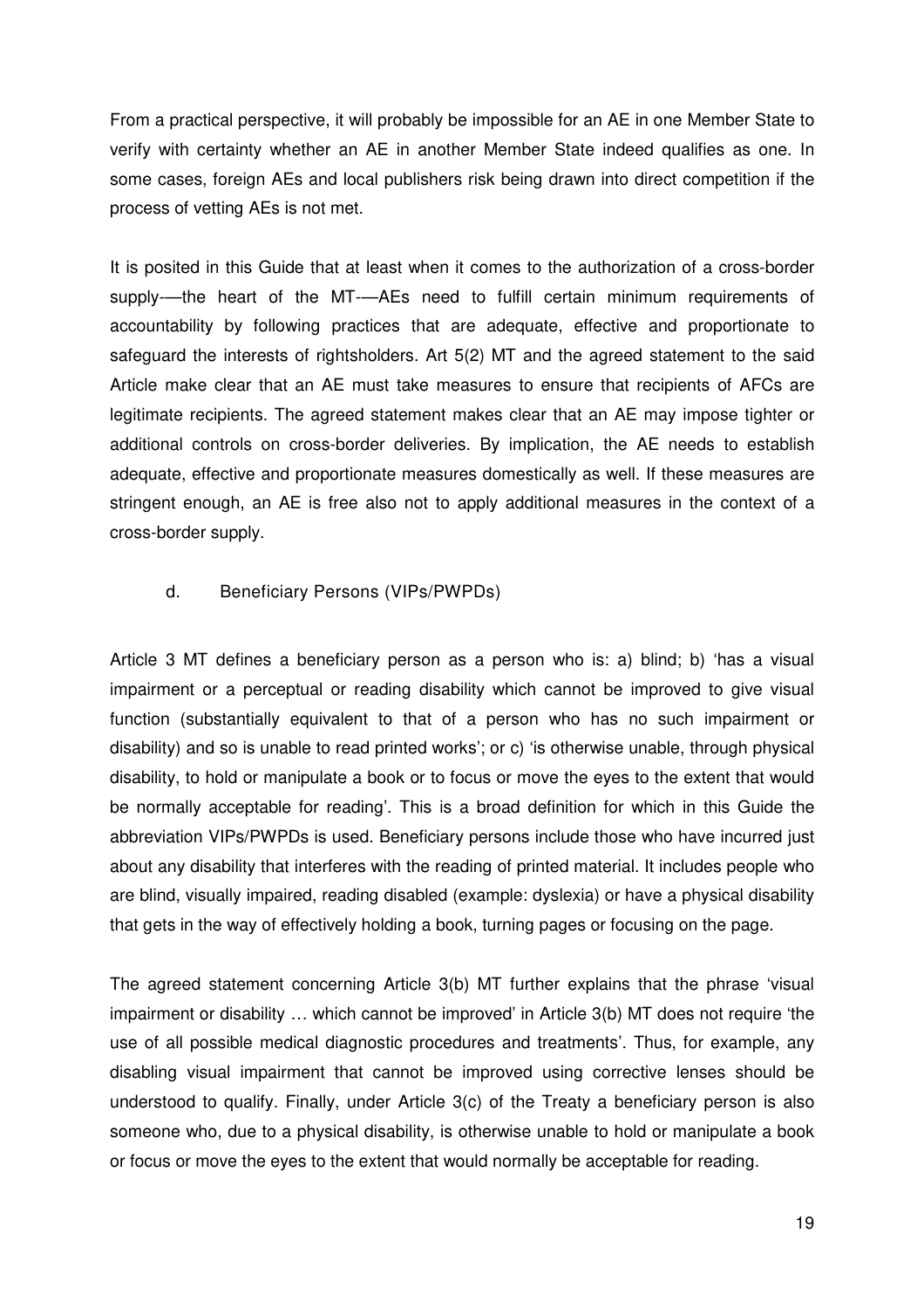VIPs/PWPDs are described in the MT not by reference to medical terms and there is no existing legal definition. It is unclear whether, in the light of the Three-Step Test, Contracting Parties could limit the implementation to some, but not all, categories of beneficiaries mentioned in this Article. A clear, ideally medical, definition of beneficiary persons is highly desirable to safeguard against abuse.

Equally, it is clear that excluded from the category of beneficiary persons are those suffering from a learning disability, weakness or lack of comprehension of a written work, or simple lack of vocabulary or command of a language (e.g.  $2^{nd}$  or  $3^{rd}$  language speakers and learners).

#### e. Domestic Copyright Exception (Art. 4 MT)

Article 4(1) MT requires countries which ratify the Treaty to enact a domestic copyright exception. Art. 4(2) MT provides an example of how this may be done consistent with the international obligations applicable to most Contracting Parties (hence the opening paragraph of Art. 4(2) MT uses the word 'may').The illustrative rather than binding nature of Art. 4(2) MT is further confirmed by Art. 4(3) MT which offers Contracting Parties the possibility to enact 'other' domestic exceptions or limitations in keeping with their own national legal tradition and without reference to the provisions of Art. 4(2) MT. Art. 4(3) MT obliges Contracting States, however, strictly to enact those 'other' exceptions or limitations in ways consistent with Articles 10 and 11 MT and the safeguarding conditions laid out there.

Articles 4(4) and 4(5) provide for yet more flexibility on how to enact a domestic copyright exception and limitation. Art. 4(4) preserves the ability of Contracting States to confine exceptions for beneficiaries to cases where born accessible publications or licensed AFCs are not readily available on reasonable terms and conditions. In that case, a Contracting State should declare by notification to the Director General of WIPO the presence of a commercial (un-)availability requirement either upon ratification or accession or later. During SCCR sessions preparing for the Diplomatic Conference a proposal was made to make such notification mandatory, but the consensus reached was that the notification has only declaratory effect, which is illustrated by the fact that the declaration may be made subsequently to ratification or notification.

Article 4(5) MT preserves the ability of Contracting States to provide for remuneration to rightsholders in conjunction with the enactment of any limitation (an 'exception' is mostly understood to create an exemption without any obligation to pay fair remuneration or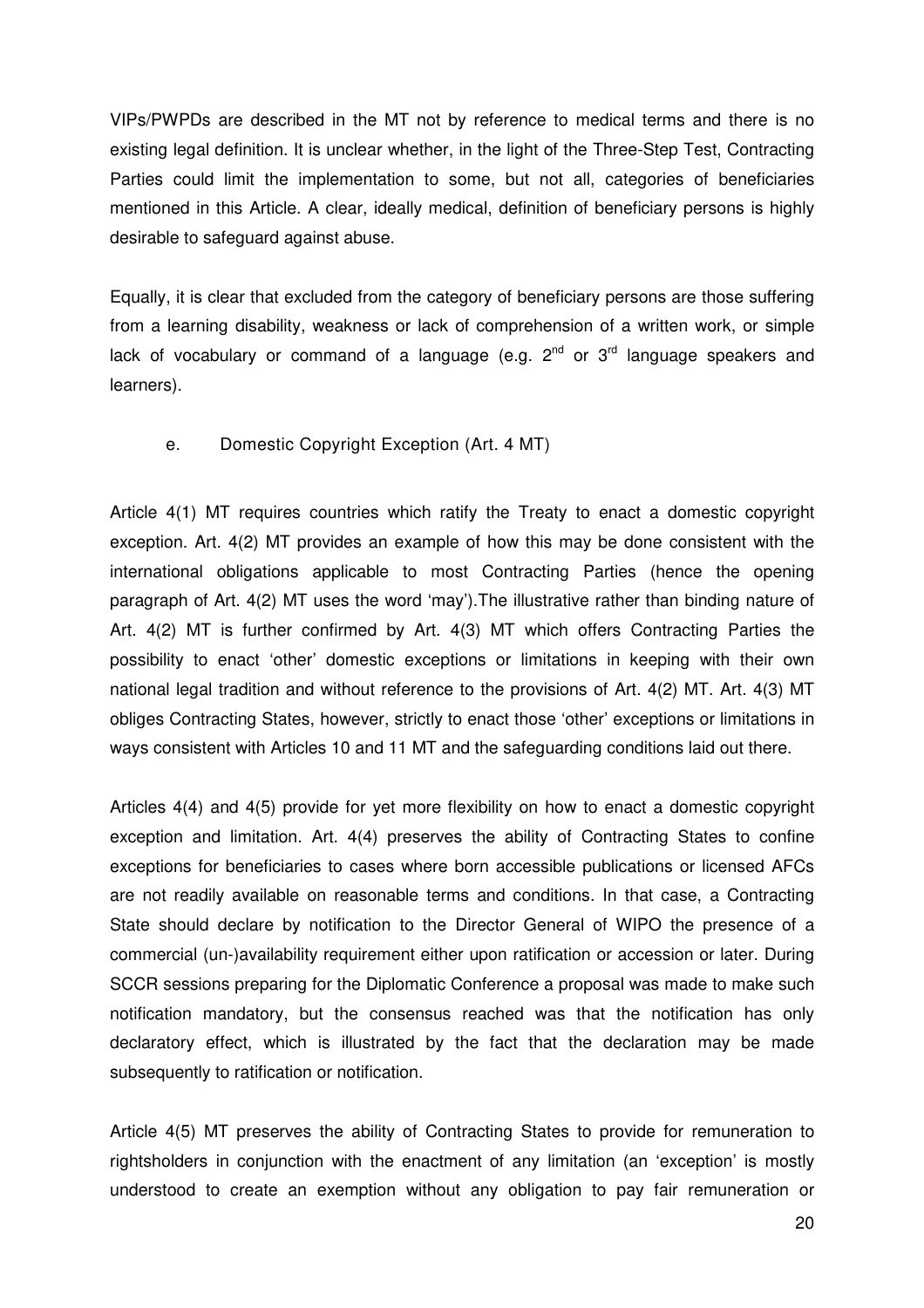equitable compensation, while a 'limitation' is understood to denote a derogation from an exclusive right where additional terms are imposed or payment obligations are provided for hence the term 'exceptions and limitations' used throughout the MT).

It follows from Art. 4 MT, reading together in particular sub-sections (1), (3), (4) and (5), that it would for instance be possible to provide in national law an exception or limitation that is subiect to the absence of available licensing schemes. Equally, it would be possible to enact a mandatory collective license that enables a collective management organization solely to represent rightsholders in dealing with beneficiaries or organizations that represent or act for them. It would also be possible, for instance, to provide for a so-called Extended Collective Licensing (ECL) mechanism, the trade-mark collective licensing mechanism deployed in Nordic countries and now also available in principle in the UK. The beauty of an ECL would be that it brings all stakeholders together and could include provisions, for example, regarding the timely provision of final copies of publications prior to publication (high quality publication-ready electronic files), the payment of remuneration, and mechanisms that avoid the duplication of efforts between publishers offering or licensing the making of bornaccessible original publications and the making of AFCs.

#### f. Cross-border Exchange (Art. 5 and Art. 6 MT)

Article 5 MT must be considered as the heart of the MT and represents the novelty introduced by the MT to the international copyright system. For the first time, a mainstream WIPO Treaty, other than the Berne Annex, contains a norm that speaks to a cross-border supply of a copyright-protected work between any Contracting Party. Up to this point, even parallel imports were purely a matter for national law, as is the question of national or international exhaustion of the distribution right. Articles 16(1) and (2) of the Berne Convention also only deal with infringing copies, not with the supply of a copy made under an exception or limitation, and the articles certainly do not positively permit or regulate a crossborder supply of copies. Art. 5(1) MT creates a basic obligation to permit the supply of AFCs across borders by AEs (not by individuals and not by organisations that may be permitted nationally to benefit from exceptions but do not meet the standards set for AEs, whether internationally or at the national level for international file exchange).

Rightsholders have an interest in keeping some control over the worldwide exploitation of copies through cross-border delivery, especially where the formats offer, on the basis of different display options, access to the works both to sighted and visually impaired persons (as is the case, for example, for born accessible works produced by publishers) or where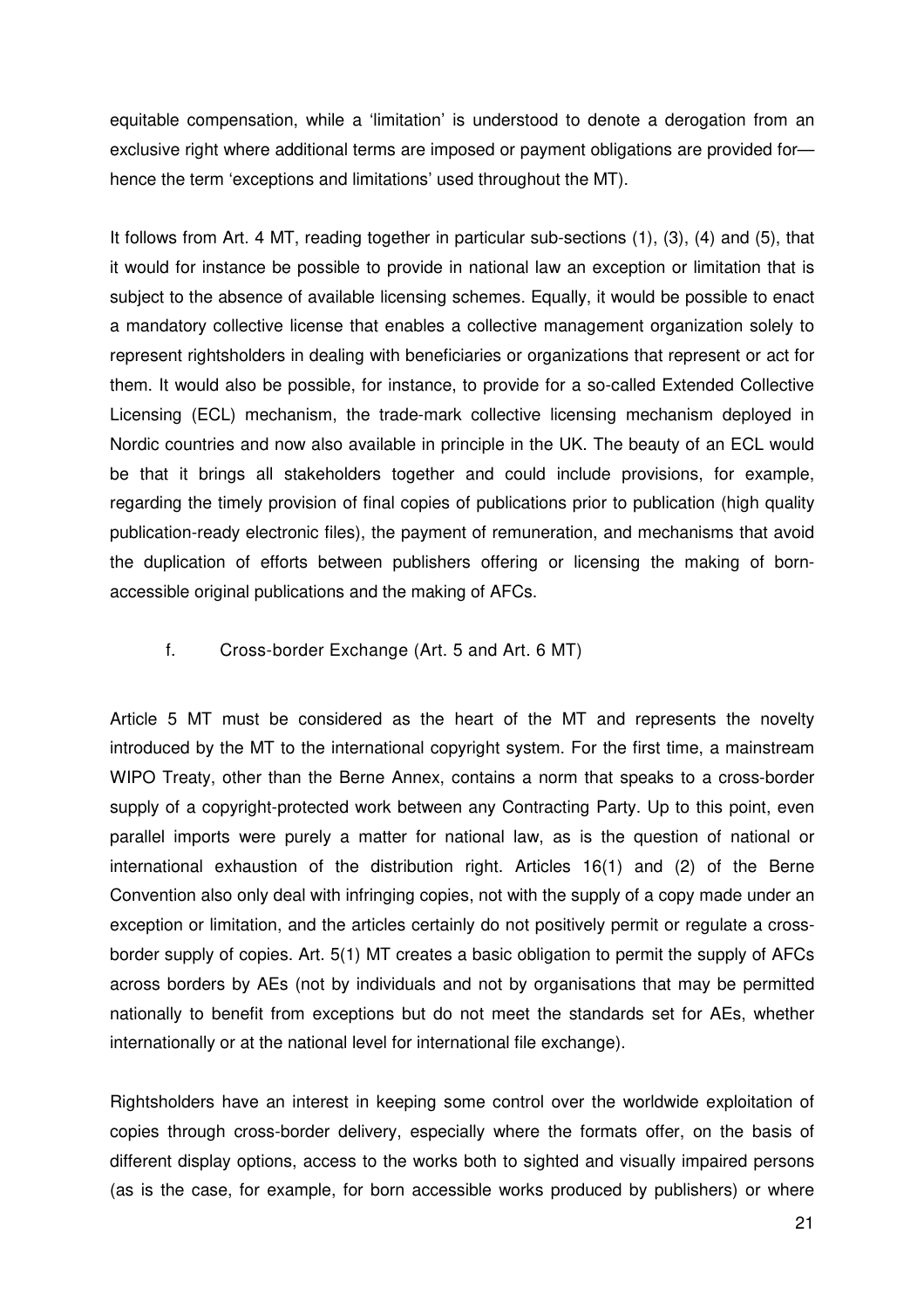accessible format copies as defined by the MT could be easily re-transformed to be read by sighted people, and thus affect the mainstream market in unintended ways. These concerns are addressed in Art. 5(3) and Art. 5(4) MT and discussed further in para 2(f)(ii) below.

### i. Import

Article 6 contains a provision closely mirroring Article 4 MT (domestic law) even though it represents the other side of the coin to Article 5 MT (export). Just as Article 5 MT obligates Contracting Parties to permit AEs to export accessible format copies to AEs or beneficiary persons in other Contracting Parties, Article 6 obligates Contracting Parties to allow AEs or beneficiary persons to import accessible format copies from other Contracting Parties if the AFCs legally could have been made and supplied domestically. Thus, Article 6 MT stipulates that this permission to import strictly applies to the extent that the national law of a Contracting Party would permit an AE or a beneficiary person to make an accessible format copy. Accordingly, if a Contracting Party's national law permitted AEs, but not beneficiary persons, to make accessible format copies only where born-accessible copies or licensed copies are not commercially available, under Article 6 that Contracting Party could only permit AEs to import accessible format copies in these very same circumstances.

The agreed statement concerning Article 6 states that '[i]t is understood that the Contracting Parties have the same flexibilities set out in Article 4 when implementing their obligations under Article 6.' This means that a Contracting Party has the discretion to impose on imports a commercial availability requirement as in Article 4(4) or a remuneration requirement as in Article 4(5).

ii. Export (Art. 5 MT)

The structure of Article 5 is the same as the structure of Art. 4 MT: Article 5(1) sets out the obligation created under the MT to provide for an exception or limitation, while Art. 5(2) provides an example of how this could be done consistent with international obligations (Art. 4, paragraph (1) provides for the obligation and paragraph (2) provides for an illustration of how to do so, without obliging countries to use the exact wording or mechanism).

Article 5(1) MT provides that a Contracting Party must permit an AE to distribute an accessible format copy made under an exception to a beneficiary person or an AE in another Contracting Party. In other words, the domestic copyright law of a Contracting Party must allow an AE to export an accessible format copy to a beneficiary person or an AE in another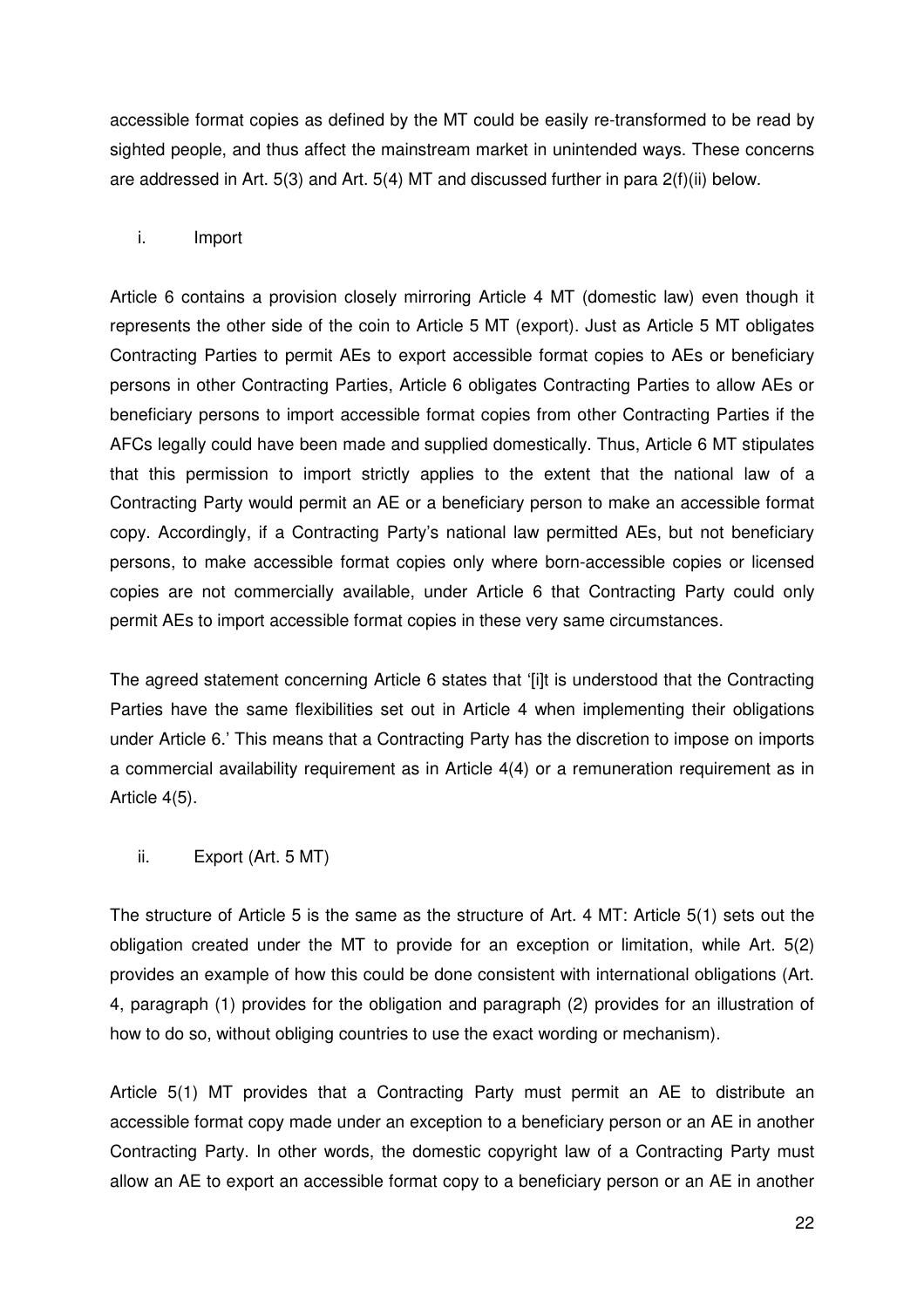Contracting Party. As with Article 4, Article 5 provides Contracting Parties with flexibility on how to implement this obligation. Also as in Article 4, Article 5 sets forth one approach for a Contracting Party to fulfil its Article 5(1) obligation. Under Article 5(2), a Contracting Party may adopt an exception in its national copyright law that permits an AE to distribute an accessible format copy to an AE or a beneficiary person in another Contracting Party, if prior to the distribution 'the originating AE did not know or have reasonable grounds to know that the accessible format copy would be used for purposes other than by beneficiary persons.'

The agreed statement concerning Article 5(2) adds that it is understood that when an AE distributes an accessible format copy directly to a beneficiary person in another Contracting Party, 'it may be appropriate for an AE to apply further measures to confirm that the person it is serving is a beneficiary person and to follow its own practices as described in Article 2'. As worded, this agreed statement indicates that it would be optional for AEs to decide whether 'to apply further measures' in addition to those it employs in the domestic context to confirm the beneficiary status of a person it is serving in another country. Therefore, an AE's decision not to apply further measures should not constitute reasonable grounds for it to know that AFCs would be used by non-beneficiaries, *provided* the 'measures' the AE is using domestically are already providing adequate and effective assurance that the copies are not ending up with people who are not entitled to receive them.

One specific challenge for AEs wishing to serve VIPs/PWPD resident abroad (assuming they are not nationals of the Contracting Party temporarily abroad) may of course be identification of the beneficiaries and ascertaining that they are indeed in need of and qualify to receive an AFC. One thing is clear: an AE needs only to (but also must) follow 'its own' practices. Arguably, this means it must follow its own definition and understanding of who may qualify as a VIP/PWPD and not substitute the practices or the law in the country of destination for its own.

Moreover, the practical difficulty of ensuring compliance with the requirement to limit supply to persons without knowing whether recipients are or are not eligible persons, may actually turn out to be a reason for AEs to register with WIPO or to agree to abide by a common or standard code of conduct. In the future this can be facilitated or agreed by AEs and other stakeholders under the auspices of WIPO. Where an AE follows any voluntary agreed future standard or code of conduct, it would shelter itself from not having acted in a reasonable and proportionate way to meet its obligations under the MT and/or national law responsibilities.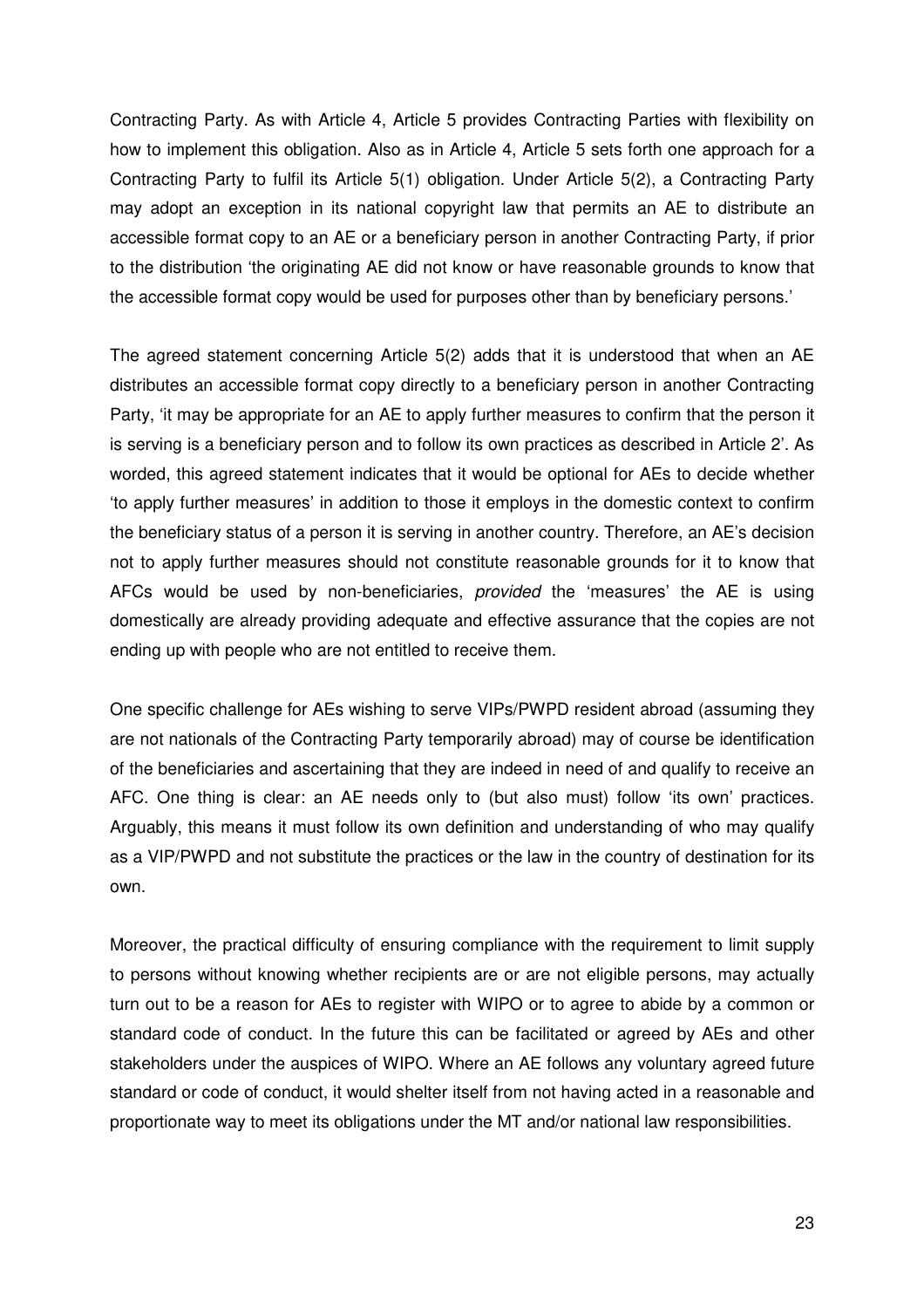Art. 5(2) MT also implicitly makes clear that it is only AEs—for the very reason that they 'establish and follow' verifiable and assessable practices—who should be permitted to export files to either other AEs or, in appropriate circumstances, VIPs/PWPDs. Individuals or non-AEs may not rely on the MT for any export, at least not for any systematic activity.

Art. 5(4)(a) MT addresses the so-called 'Berne Convention Gap', while Art. 5(4)(b) MT addresses the 'WCT Gap'. Art. 5.4 (a) MT makes clear that a Contracting Party to the MT that has not (yet) ratified the Berne Convention or is otherwise not bound to observe its provisions—for example, certain so-called Least Developed Countries(LDCs) under the TRIPS agreement—may receive AFCs but are prevented from exporting them to MT countries or, indeed, to third party countries.

Art. 5(4)(b) MT provides that an AE, whether as a supplier or recipient of an export of an AFC, may only supply an AE or VIP/PWPD in its own jurisdiction, unless the country is party to the WCT or enacts co-extensive exclusive rights and protections as are provided for in the WCT. Art. 5(4) MT was one of the most negotiated provisions of the MT during the Diplomatic Conference in Marrakesh and provides the essential agreement reached: to be a full participant in the cross-border exchange, a country is either obliged to be a party to the WCT or to enact co-extensive protection of copyright-protected works. Where a country does not provide for the said protection, it is limited in supplying AFCs internally and to receiving AFCs from Contracting Parties, but without itself being able to act as a 'hub' to exchange AFCs (be these either AFCs received from others or locally made AFCs).

For export from Contracting Parties that do not recognise a 'commercial availability' requirement (Art. 5 MT) domestically, an argument may still be made to require a limitation and exception not to take effect where an authorised entity knew or had reasonable grounds to know that a work was commercially available in the importing country and where the Contracting Party to which an AFC is imported does in fact recognise the commercial (non-)availability requirement (this narrow interpretation flows from obligations of Contracting Parties permitted to allow exports to respect the Three-Step Test, based on Art. 11 MT, and based on principles of international mutual respect well established in international public and private law).

g. Technological Protection Measures (Art. 7 MT)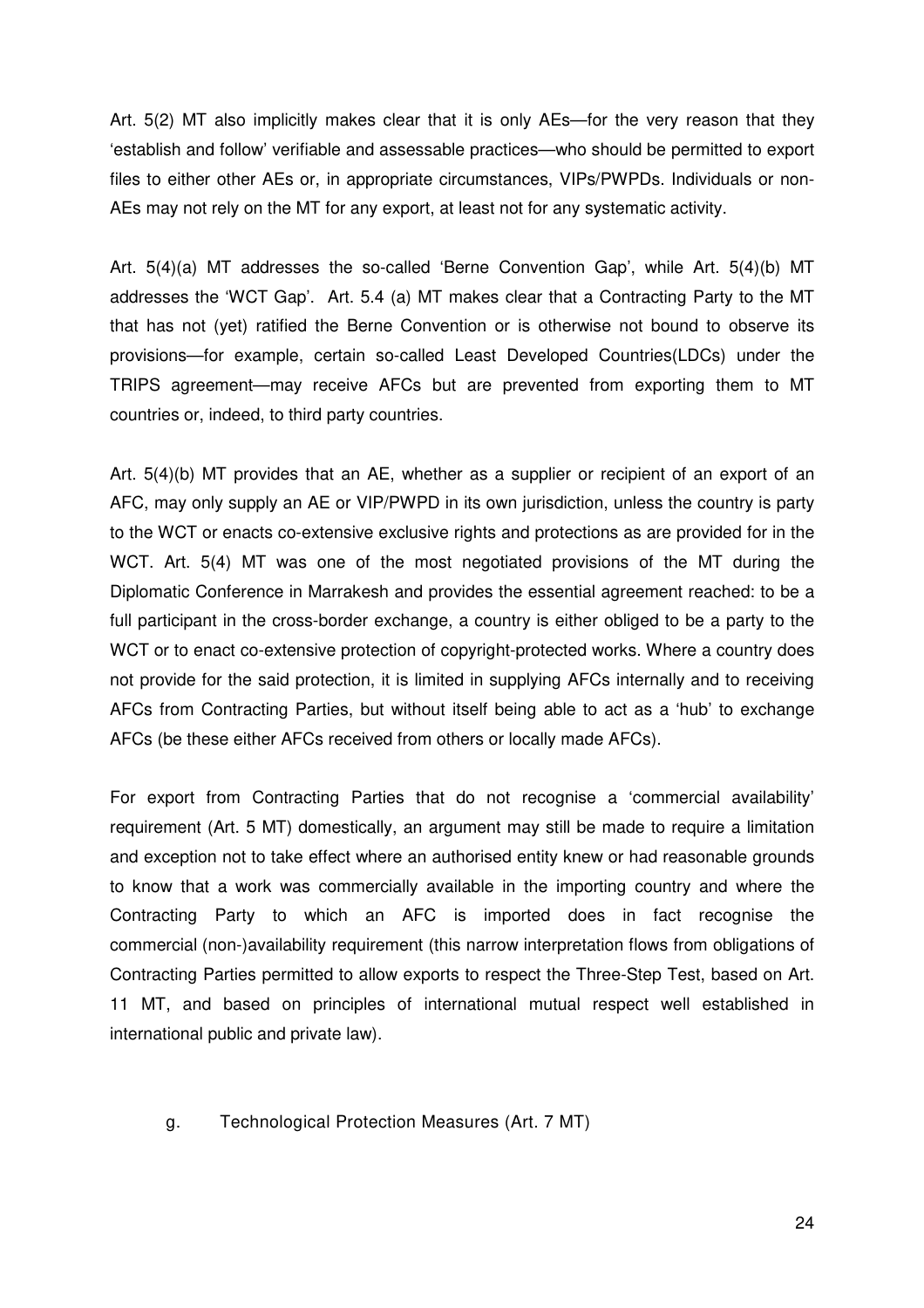'Technological Protection Measures' (TPMs) include software and hardware devices or technology to protect copyright-protected content from unauthorized or unlawful access. TPMs may be applied by rightsholders or by authorized agents in the distribution chain (e.g. e-book sellers or device manufacturers, libraries that protect their secure electronic network and sometimes also organizations that assist the VIPs/PWPDs, i.e. AEs themselves). TPMs are used in conjunction with online accessible or downloadable copies of literary works (e.g. e-book services and files) in the form of copy-control mechanisms or access-control mechanisms or a combination of these.

Article 7 MT provides that when a Contracting Party prohibits the circumvention of technological protection measures, which as a Contracting Party to the WCT it is obliged to do (for instance, in its general copyright legislation), it '*shall take appropriate measures, as necessary, to ensure that this legal protection does not prevent beneficiary persons from enjoying the limitations and exceptions provided for in this Treaty.*'

Thus, the Contracting Party must adopt a mechanism such as an exception to the circumvention prohibition to permit an AE to make an accessible format copy. Other mechanisms—for example, requiring the rightsholder to provide alternative access or to provide an AE with a key to open a digital lock for a legitimate purpose envisaged under the MT—would also appear to satisfy this Article.

The agreed statement concerning Article 7 MT observes that an AE might apply a technological measure to an accessible format copy, perhaps to restrict its distribution beyond the circle or network of authorized beneficiary persons, but nothing in the Article requires this practice.

Article 7 MT thus provides an obligation on Contracting Parties to ensure mechanisms, absent voluntary mechanisms by rightsholders, to avoid TPMs getting in the way of making AFCs. A software block of 'read-aloud' software that allows turning an e-book into a nondramatic audio-book would only be permitted to be maintained by a bookseller or publisher if other suitable access mechanisms are offered to AEs and beneficiary persons.

3.2 The Marrakesh Treaty and the International Copyright System

a. General Position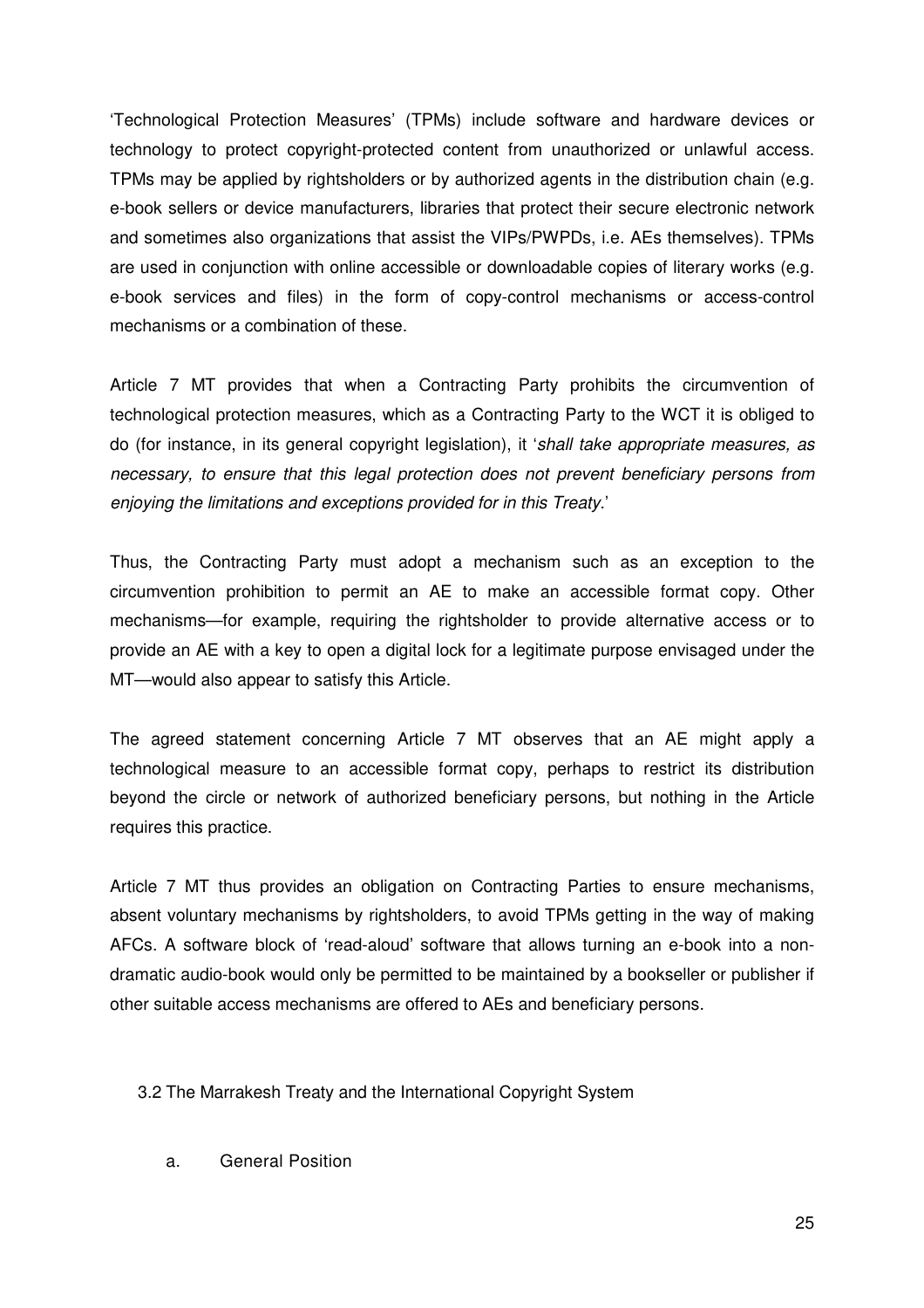There is no requirement to be a member of any other international copyright treaty to join the MT; membership is open to Member States of WIPO and to the European Union as an entity. However, Contracting Parties that receive accessible format copies and do not have obligations to comply with the Three-Step Test under Article 9 of the Berne Convention must ensure that accessible format copies are not redistributed outside their jurisdictions (Art.  $5(4)(a)$  MT).

Also, cross-border transfer by an AE (whether maker, supplier or recipient of an AFC) is not permitted unless the Contracting Party—wherein the AE in question is situated—is a party to the WCT or otherwise applies the Three-Step Test to limitations and exceptions implementing the MT (Art. 5(4)(b) MT).

### b. Reservations/Declarations

The MT is silent on the possibility of reservations, unlike other Copyright Treaties. According to the Vienna Convention, this means that reservations and unilateral declarations are possible on accession and/or ratification, as long as these do not frustrate the inherent objectives of the MT.

An example of a reservation that a Contracting Party may make is the one Australia deposited regarding their domestic legal requirement of 'commercial availability'. AEs must first take the initiative to purchase the accessible material before making use of copyright exceptions and limitations under Article 4 MT. Another example would be a reservation of rights considering the MT as creating only 'soft law' obligations for implementing exceptions and limitations. Such a unilateral declaration could be made in view of interpreting MT consistent with Articles 19 and 20 of the Berne Convention which, on a strict reading, require the MT to remain a 'soft' or voluntary obligation.

### c. Rescinding the MT

There remains the possibility of rescinding the Treaty, according to Article 20 MT.

### 3.3 The Marrakesh Treaty and Publishers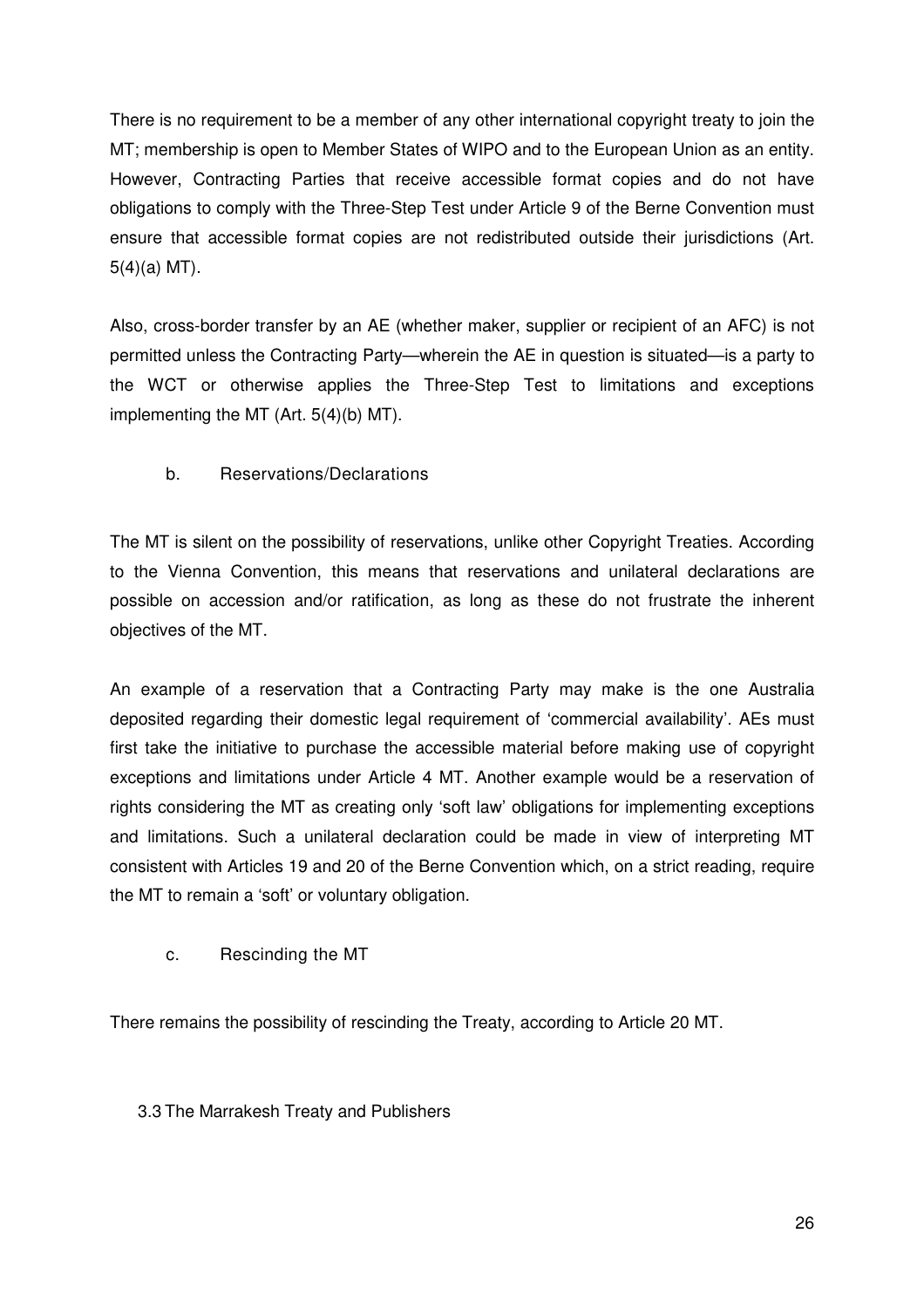# a. Access before the Marrakesh Treaty: the past, transitory and ongoing role of licensing

'Before' the Marrakesh Treaty denotes two time periods: (i) the time before June 2013, i.e. before the treaty was negotiated, and (ii) the time for each national state, whether a member of WIPO or not, before it becomes a 'Contracting Party' to the MT. Both time periods are briefly discussed below.

i. Historical Efforts before the Marrakesh Treaty (before June 2013)

The time before June 2013 concerns the period when the entire issue of copyright and accessibility was a subject of national law and national copyright exceptions. In many countries, publishers and organizations representing or assisting the visually impaired have entertained collaborative schemes and maintained good relations. UNESCO adopted some model provisions in 1982, many of which were carried forward and inspired provisions of the MT. Previously, Brazil, one of the main countries driving the adoption of the MT, had already advocated the need for an international instrument. However, before 2013 all efforts remained collaborative and national in outlook. Certainly, among the more global initiatives were those spearheaded by the World Blind Union and the DAISY Consortium.

The International Publishers Association, some national trade associations and IFRRO had already issued statements, model clauses, model agreements and Memoranda of Understanding facilitating co-operation among organizations for the visually impaired and publishers. These efforts fostered the WIPO Stakeholder Dialogue of Trusted Intermediaries, which adopted Trusted Intermediary Guidelines, a version of which remains accessible here:http://ec.europa.eu/internal\_market/copyright/initiatives/access/index\_en.htm. In the EU a Memorandum of Understanding between Federation of European Publishers (FEP) and the European Blind Union mirrored, within the specificity of the EU, these developments.

# ii. Access mechanisms prior to all countries joining Marrakesh: the transitory role of licensing

The question of access mechanisms clearly comes into play both for Accessible Mainstream Publications (born-accessible e-books) that are produced as an increasing proportion of new titles by publishers themselves, and for the 'legacy' content, i.e. books and other written works that are not accessible but are in demand in countries that have not (yet) joined Marrakesh.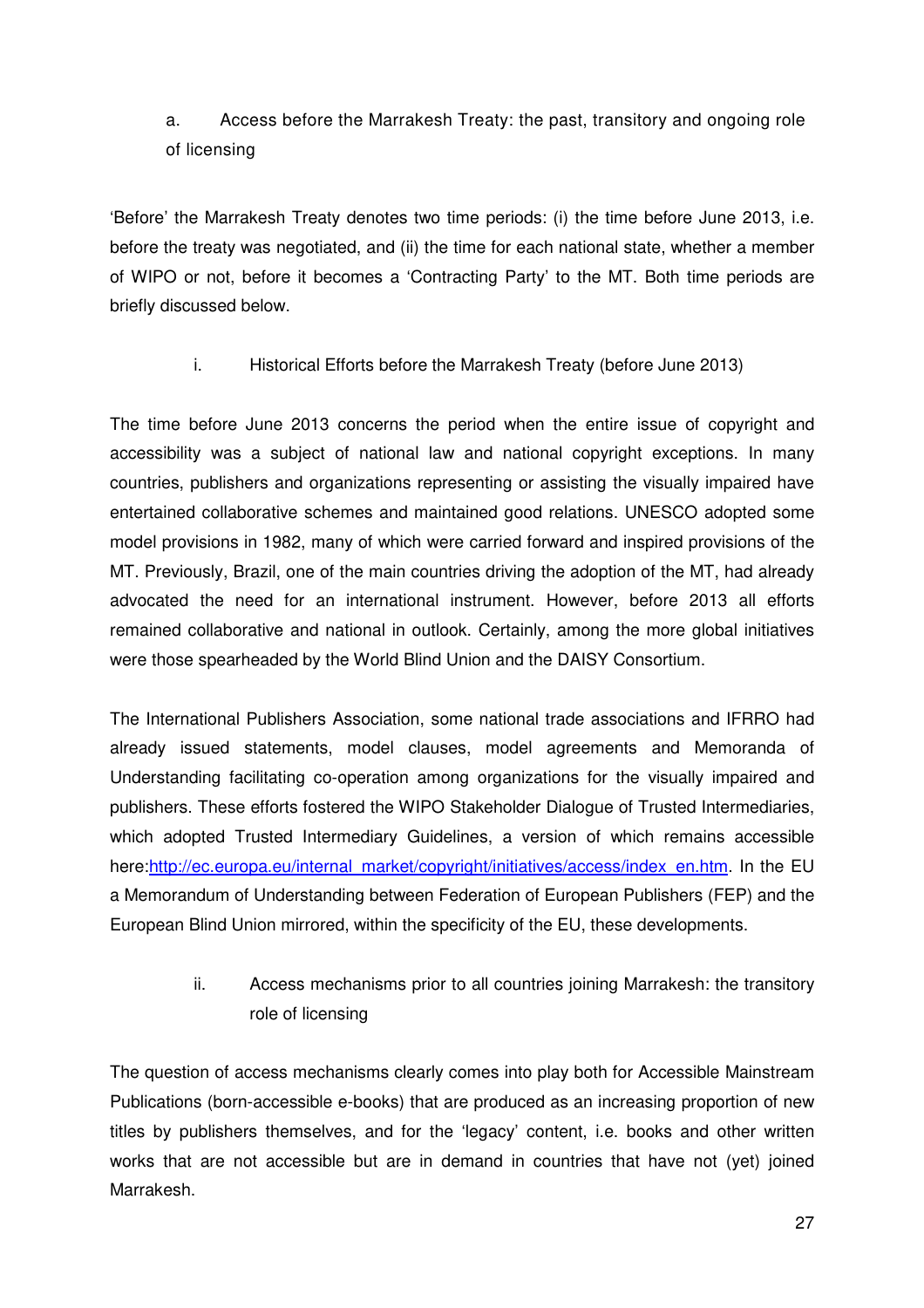Napoleon is credited with having said: 'it is the provisional arrangements that prove to be the lasting ones' (*c'est le provisoire qui dure*). For a considerable time, the international community will live in a world where the Contracting Parties to the MT will exist side by side with many countries that have not acceded to the MT. This raises the question of how the two systems are to interact.

Licensing of copyrights, whether collectively or individually, will remain the pragmatic answer in these situations for some time to come. The Accessible Books Consortium should, in the authors' opinion, not close its doors to countries that are not parties to MT and should offer collaboration between MT countries and countries that for whatever reason have not (yet) chosen to implement and accede to the MT. The answer thus is that for a good many countries and a good many VIPs, PWPDs, for AEs, and for Trusted Intermediaries (existing as quasi-AEs outside the territories of application of the MT) the time 'before the MT' is now and the immediate future. Neither publishers nor AEs should turn their backs on this situation and they should offer pragmatic solutions, including through providers such as Benetech, a California-based technology company that converts publisher-grade and other versions of books into AFCs.

Preferably, publishers that are thinking about their legacy content and are not willing or able to finance the reformatting into accessible formats should consider working with organizations such as Vision Australia or Benetech. In any case, publishers and Collective Management Organizations around the world should not call off or reduce licensing schemes authorizing the production and supply of AFCs through licensing.

b. Access after the Marrakesh Treaty: the continued role of licensing

After MT, among countries that have implemented the MT, which are countries that may fully participate in cross-border exchange of AFCs, the practical mechanisms and arrangements between publishers and organizations, such as AEs, remain of critical importance for the following reasons:

• Pre-publication Licensing: it may appear obvious, but for true Equal Access (same book, same time, same price) publishers need to provide publisher-grade files of inaccessible works to AEs for conversion under license. The alternative is that the MT leads to the foreseeable outcome that VIPs/PWPDs are always served later—an unjust but rational outcome;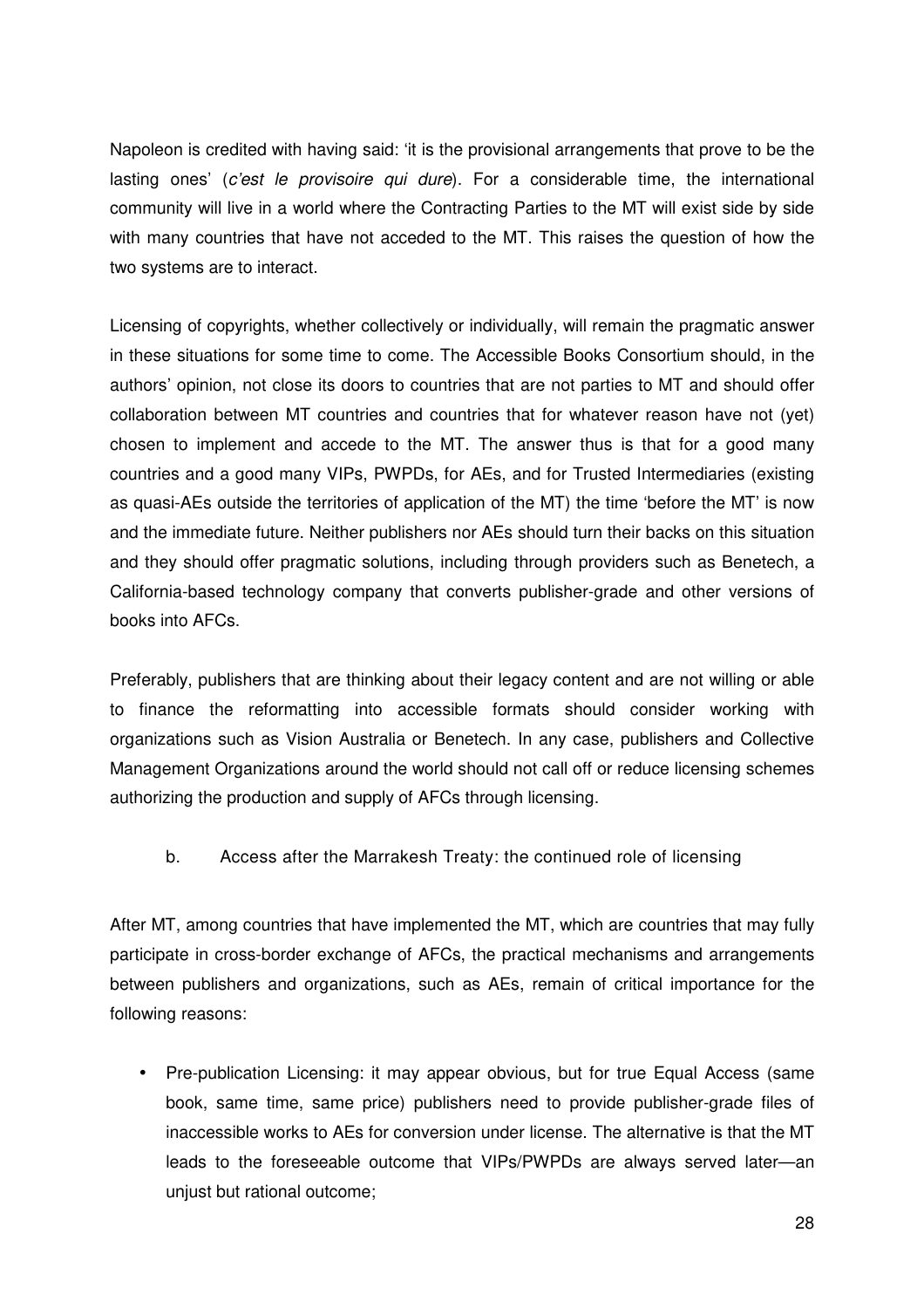- Post-publication Licensing of Supplementary Materials: while not licensing the making of AFCs of published works, publishers may still be called upon to license the making of AFCs (for works not available and not produced from the start as born-accessible works), especially for works containing video tutorials or learning software interactive tools;
- Licensing of AEs for activities in non-MT Countries or MT Countries not Members of Berne or WCT: many of the most able AEs will have a global reach. Publishers should consider entering into licensing and partnership arrangements with AEs and licensing their activity as a 'belt and braces' approach for territories where the AE may be active from time to time prior to the MT being applicable. This should be the order of the day where the AEs are establishing reliable practices;
- Licensing for uses not covered in MT: while the MT and national implementations will be very broad, there may also be uses of copyright works that are not authorized, e.g. producing abridgment, easy readers, or making files for specialized needs that are not truly for VIPs/PWPDs but similar enough to be licensed, especially where there is no risk of a negative effect on the primary market of the publisher.
	- c. Access beyond the Marrakesh Treaty

Similar to the issues outlined above is the notion that accessibility and what constitutes a literary work are both dynamic concepts. Thus, in the future many elements in a book may in fact increasingly capture audio-visual and software content that is not subject to the MT—a video tutorial, for instance, of how to produce a born-accessible book would not fall under the MT, and given the increasing role of video in education and communication, where for persons now at school the ability to produce a video is as fundamental as any debating, presentation and computer literacy skill, it is necessary for publishers to keep interacting with the community of VIPs/PWPDs to ensure that Equal Access is not gained only for there to arise a new accessibility gap due to technological change.

4. General Recommendations for Ratification/Accession and National Implementation of the Marrakesh Treaty

4.1 Countries acceding to or ratifying the MT should actively consider also ratifying the Berne Convention, WCT or TRIPs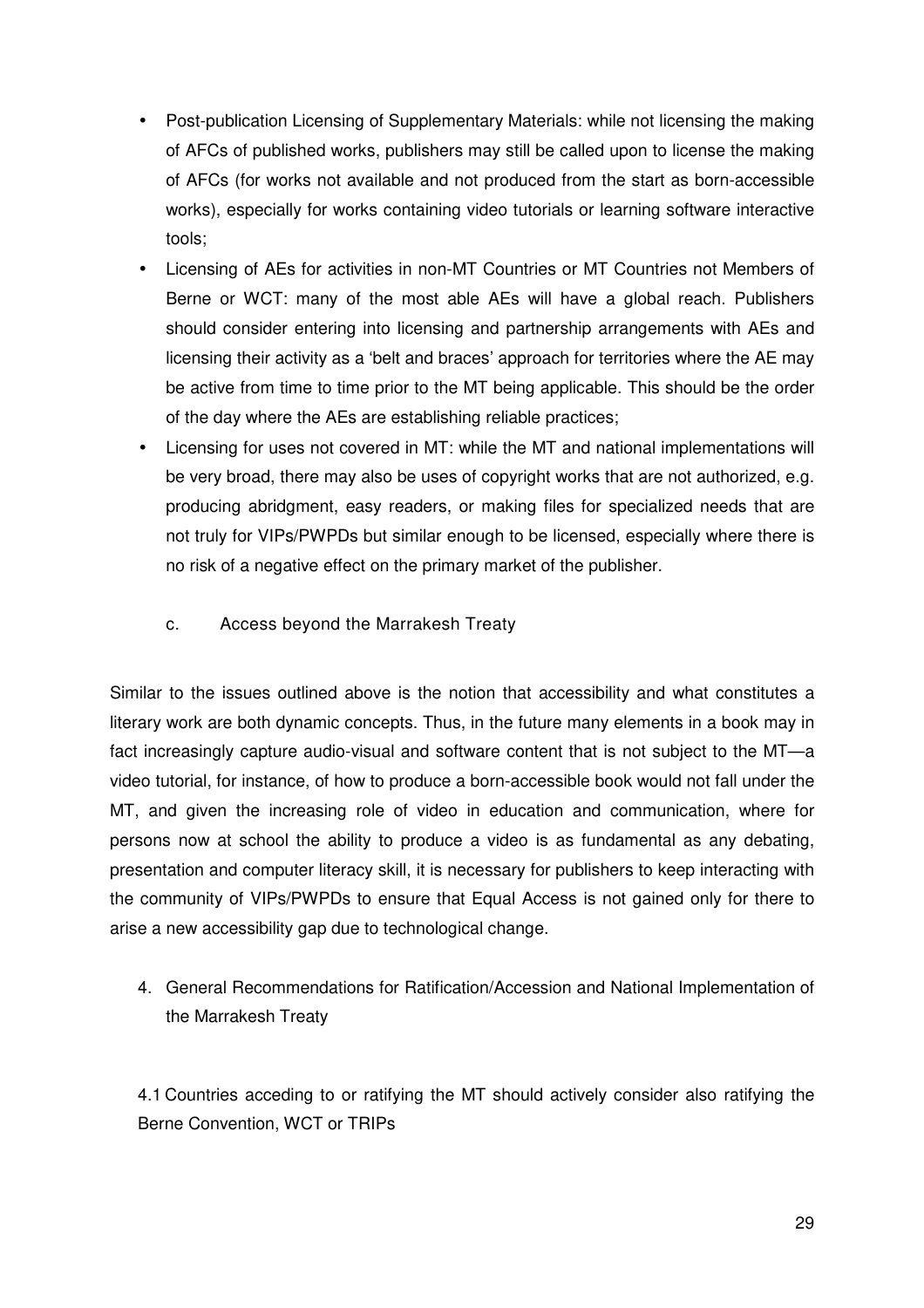Efforts to weaken the copyright system, or to pass national legislation implementing the MT in ways open to misuse or abuse would introduce nothing but harm to both sighted and visually impaired and print disabled readers (and authors), because copyright is the life-blood of authorship and publishing, an incentive to the creation and dissemination of new original works.

4.2 Countries should be clear to insist on lawful access to source copies from which AFCs may only be made

The MT is clear that lawful access is a pre-condition for the legitimate exercise of the exceptions provided in the MT. Thus, countries should be clear in implementing the MT that the following are not suitable source copies for making AFCs, let alone to supply such AFCs from contaminated sources, nationally or cross-border: making an AFC from a copy obtained illegally or from a source copy that itself is an infringing article either by virtue of its production or by virtue of the supply of or other dealings in the source copy; or a copy that has been obtained through online mechanisms for circumventing access or copy control mechanisms; or by gaining access to a secure computer network illegally; or by virtue of password fraud or abuse.

National legislation should oblige AEs to observe reasonable and proportionate security standards in line with international or national best practices to guard against inadvertent use of illegal copies or the making of AFCs other than by lawful access.

4.3 Countries should consider the growing proportion and development of BAPs and the need to carve-out works that are 'commercially available' in accessible formats

Already in 2013, RNIB, the UK organization for the blind, estimated that 76% of the top 1000 bestsellers in the UK are available in accessible formats, published in EPUB 3 or comparable accessible formats by or with the authority of the publisher.

It is reasonable to assume that for trade books (fiction and non-fiction) as opposed to school and academic textbooks or works of science, the proportion of born-accessible books among newly published titles will continuously rise. To the extent that this is the case, efforts to facilitate or increase accessibility of literary works may concentrate on other titles and also on other parts of the book-value chain, such as accessibility of metadata and information about accessible books, and the accessibility of transactions, especially web-based transactions, such as the purchase of BAPs.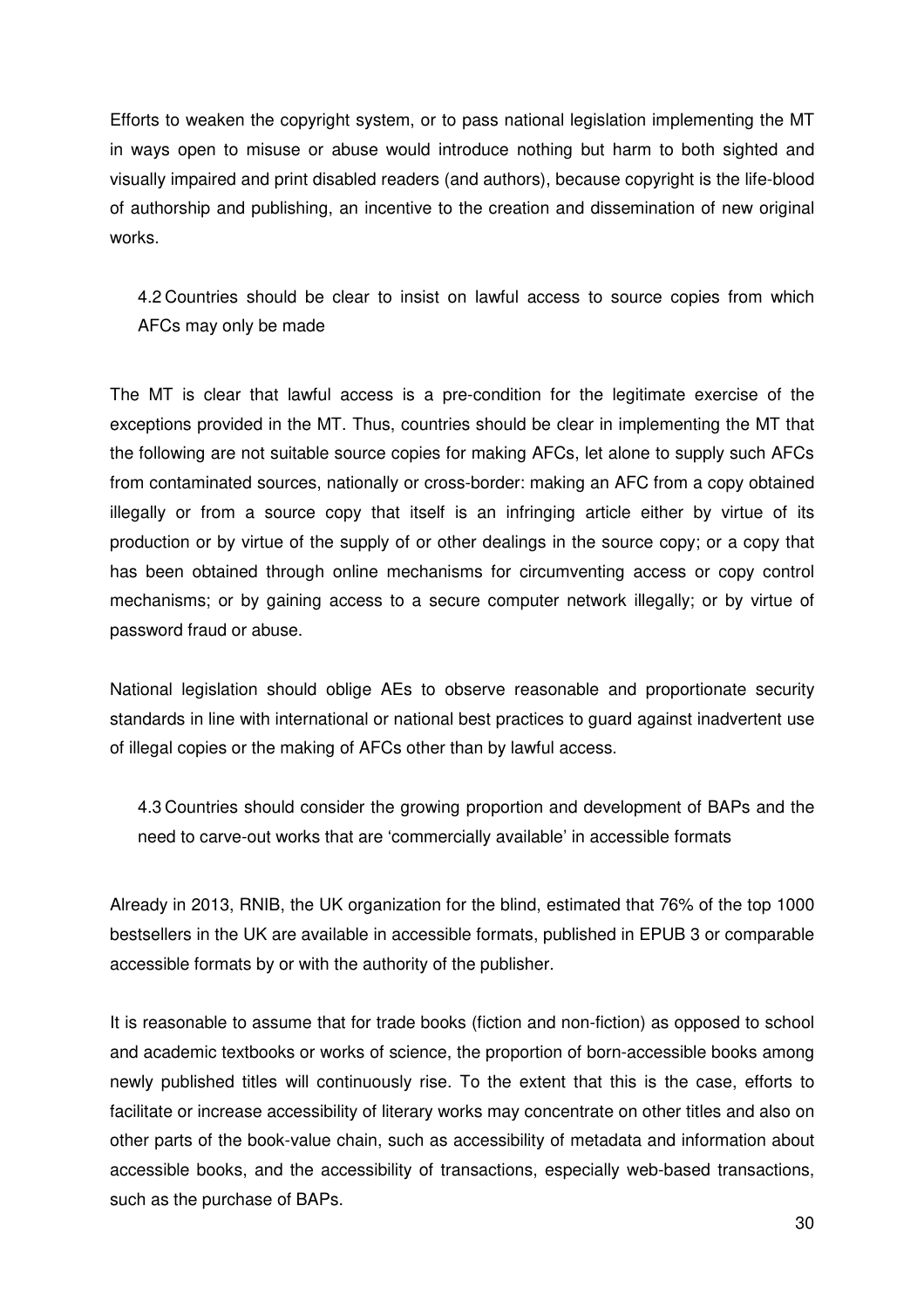#### 4.4 Countries should create a national RoundTable or forum on accessibility

In the  $21<sup>st</sup>$  Century collaboration is fundamental. The single-most important and effective action for any country considering joining the MT is to invigorate its stakeholders to work together and devise appropriate action plans, and then to link up with engaged international NGOs and respective stakeholders.

4.5 Countries should provide for legal mechanisms to correct inappropriate uses or unintended systematic supply of AFCs, especially cross-border

Whether at the point of reception by an AE or at the point of import or—especially—at the point of export, national legislation should provide for the possibility of legal redress where an AE has actual, circumstantial or constructive knowledge of abuse and fails to take appropriate corrective measures. Pragmatically, it will most often be easier to stop the supply of AFCs than to stop the re-export or export to third countries of AFCs after their reception. For this reason, stakeholders and their representative trade bodies should be empowered to apply to an administrative supervisory body or a court to stop the supply by an AE generally or to particular destinations and recipients, e.g. AEs in a specific country or specific AEs whose practices are not consistent with the obligations established in the MT or in national legislation.

Countries should also provide for a minimum transparency obligation on AEs to provide basic up-to-date information on their websites or at their offices. In addition, government should provide and ensure that freedom of information legislation applies to AEs on a par with requirements for public or governmental agencies. Moreover, rightsholders and other interested stakeholders should be entitled to request information from AEs concerning the nature and frequency of uses of their published works, and get information about the number of AFCs received and sent to and from particular AEs situated in the same country or other MT countries.

4.6 Countries should seek transparency from AEs generally regarding their compliance with MT and from AEs that benefit from state or donor funds

Compliance with the conditions of the MT and national legislation should, as a matter of course, be a factor in granting or withdrawing AE status to an AE or aspirant AE. Legislation should provide for obligations of compliance and transparency regarding the 'practices' an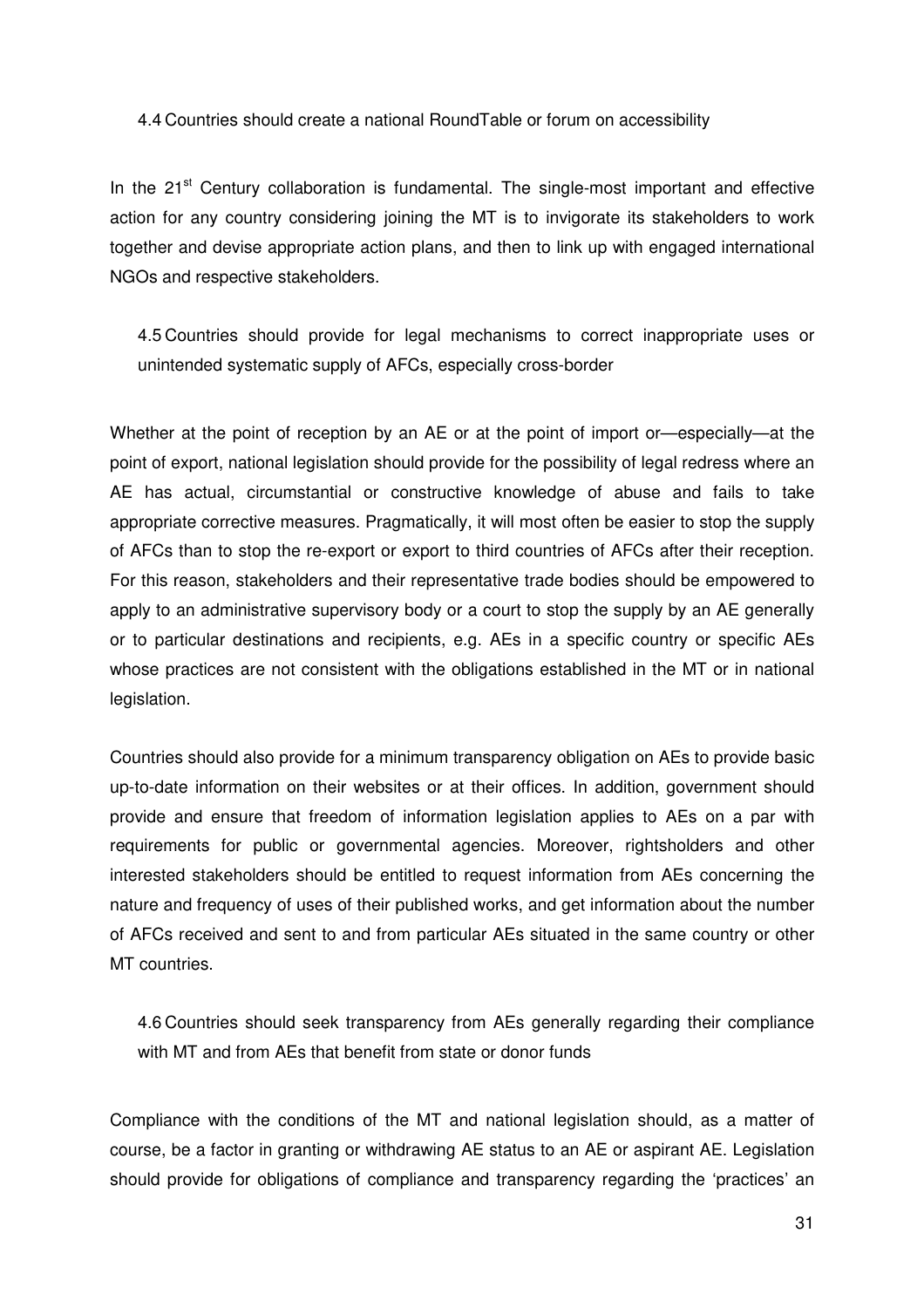AE 'establishes and follows' in order to comply. Compliance should, however, also be a factor in considering subsidies, application for state funding or contributions, or as part of fiduciary duties of foundations pursuing a public or charitable interest and for which state supervision is frequently the norm.

4.7 Countries should guard against extraneous issues advanced to weaken copyright and irrelevant to facilitating greater access

During the negotiation of the MT, several NGOs skeptical of copyright and the very concept of protecting intellectual property as a mechanism to fuel innovation, progress and culture tried to include in the MT provisions designed to undermine copyright, but with little or no connection to advancing the justified cause of equal access for the VIPs/PWPDs. It must be expected that at the national level, as well, such movements will try to use the implementation of the MT as a vehicle to abolish checks and balances. Sometimes these actors may seek to erode or avoid safeguards against the abuse or over-extensive interpretation of exceptions and limitations ostensibly designed for the exclusive accessibility of beneficiary persons. It should be well noted that countries and AEs adhering to their own sound practices to ensure the use of AFCs strictly by persons properly identified to be the intended beneficiary persons would be the most disadvantaged if trust in the system is lost and less collaboration thus takes place between rightsholders and other stakeholders. Much the same may be said regarding the deployment of TPMs by rightsholders and AEs alike: these are suitable mechanisms to increase trust, if and only if properly used TPMs enjoy the protection of the law.

4.8 Countries should guard against the temptation to go beyond equal access to unwarranted free access

Equal access, and the imperative of providing greater access at the same time, for the same price, and of the same content should not be allowed to result in publishers not getting paid by VIPs/PWPDs at all for their books, or not getting a remuneration as compensation for their collaboration; this is particularly the case where rightsholders supply good quality electronic source files for the making of AFCs.

5. Recommendations for the International Publishers Association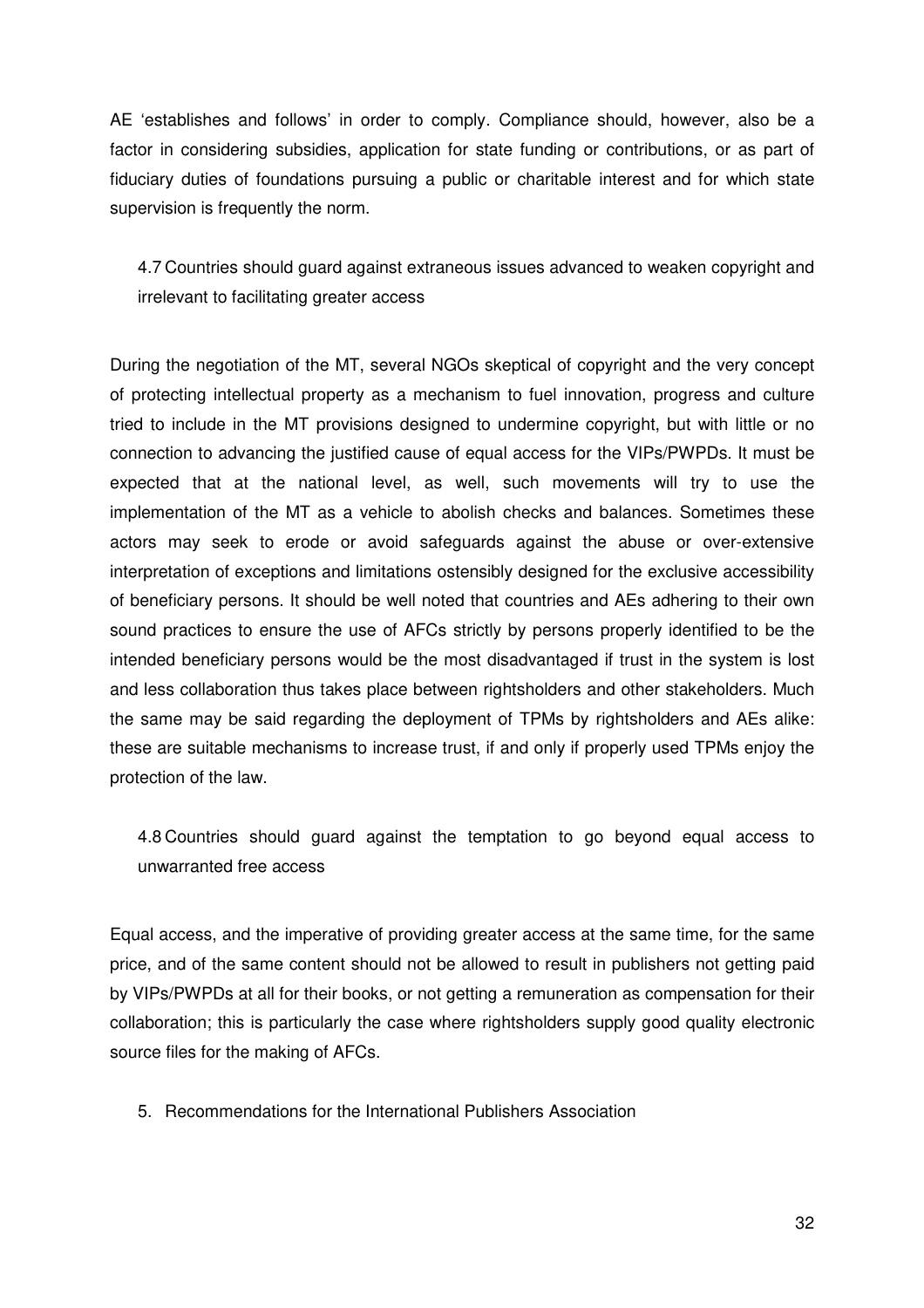5.1 IPA should continue to coordinate at the international level the efforts of stakeholders in the publishing industry and in the value chain from author to reader on issues of accessibility.

5.2 IPA should regularly inform its members about accessibility trends and implementation and application of the MT. IPA should assemble and promote accessibility guidelines such as those of its member trade associations (e.g.http://publishers.org.uk/campaigns/accessibility/publisher-guidelines/)

5.3 IPA should promote and ensure through the ABC that catalogues of a national nature of accessible books are widely discoverable and searchable.

5.4 IPA should remain the natural stakeholder to liaise with WIPO and the World Blind Union and the ABC to improve accessibility, and to support efforts that improve possibilities for collaboration.

5.5 IPA should disseminate information on standards and technology and the evolving publishing best practice landscape in the field of accessibility.

5.6 IPA should monitor the correct implementation and application of the MT provisions as part of the overall international copyright system.

6. Recommendations for National Publisher Associations

6.1 Regional, national and local publisher associations are encouraged to work closely with local organizations representing visually impaired/print disabled persons and to discuss whether and how the MT should be implemented. Demonstrating willingness to collaborate is the best recipe to avoid unbalanced national implementations and for the MT to have an overall positive effect on increasing the accessibility of literary works.

6.2 Publisher Associations should ensure that when the copyright exceptions are implemented, the stipulations and flexibilities of the MT are implemented in such a way that a balanced solution is achieved. These include: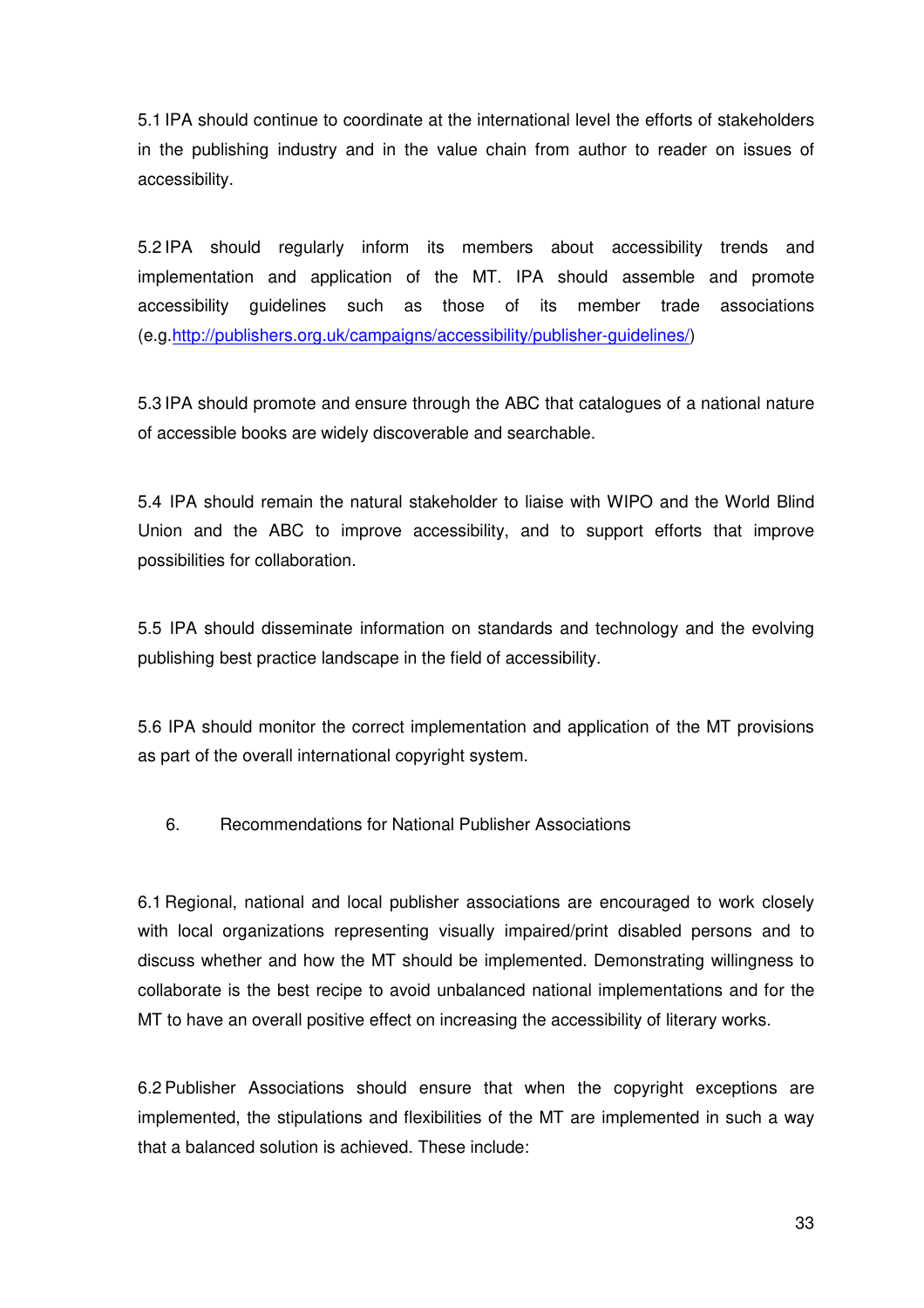- a) Clear and concise definitions of *beneficiaries*, including an appropriate procedure for verification and compliance;
- b) Clear and concise definition of *Authorised Entities* to ensure that they can be identified and that collaboration is possible;
- c) Clear and concise obligations for Authorised Entities, including compliance procedures, transparency, and IT security, nationally and especially for crossborder supply and exchange;
- d) Exceptions and limitations should be limited to works that are *commercially unavailable in the required accessible formats*, both nationally and internationally. Where a Contracting Party does not include the requirement of commercial nonavailability, the Contracting Party should still insist that its AEs recognise and respect the legal requirement present in any country where AFCs may be exported to or imported from as part of the criterion of 'lawful access' or as part of an AE's established practices;
- e) The exceptions or limitations should be framed in such a way that they can be flexibly revisited and adjusted over time;
- f) Collective Management Organisations and other licensing solutions, where established, should be considered as mechanisms of implementation and as complementary mechanisms;
- g) Reference to the Three-Step Test should be made explicit, at least for delivery across borders and for importation.
- 7. Recommendations for Publishing Houses

Individual publishers who are concerned about potential security leaks or commercial losses on digital copies of works should be advised to work with one or several trusted national or international charities and enter into collaborative agreements based on standard licences. Such licences have multiple advantages for both sides.

8. Conclusion

The Marrakesh Treaty is an important milestone to facilitate access to literary works for blind and visually impaired persons and persons with a print disability in the form of so-called 'Accessible Format Copies'—copies that are produced after the fact from books and other written manifestations of literary works.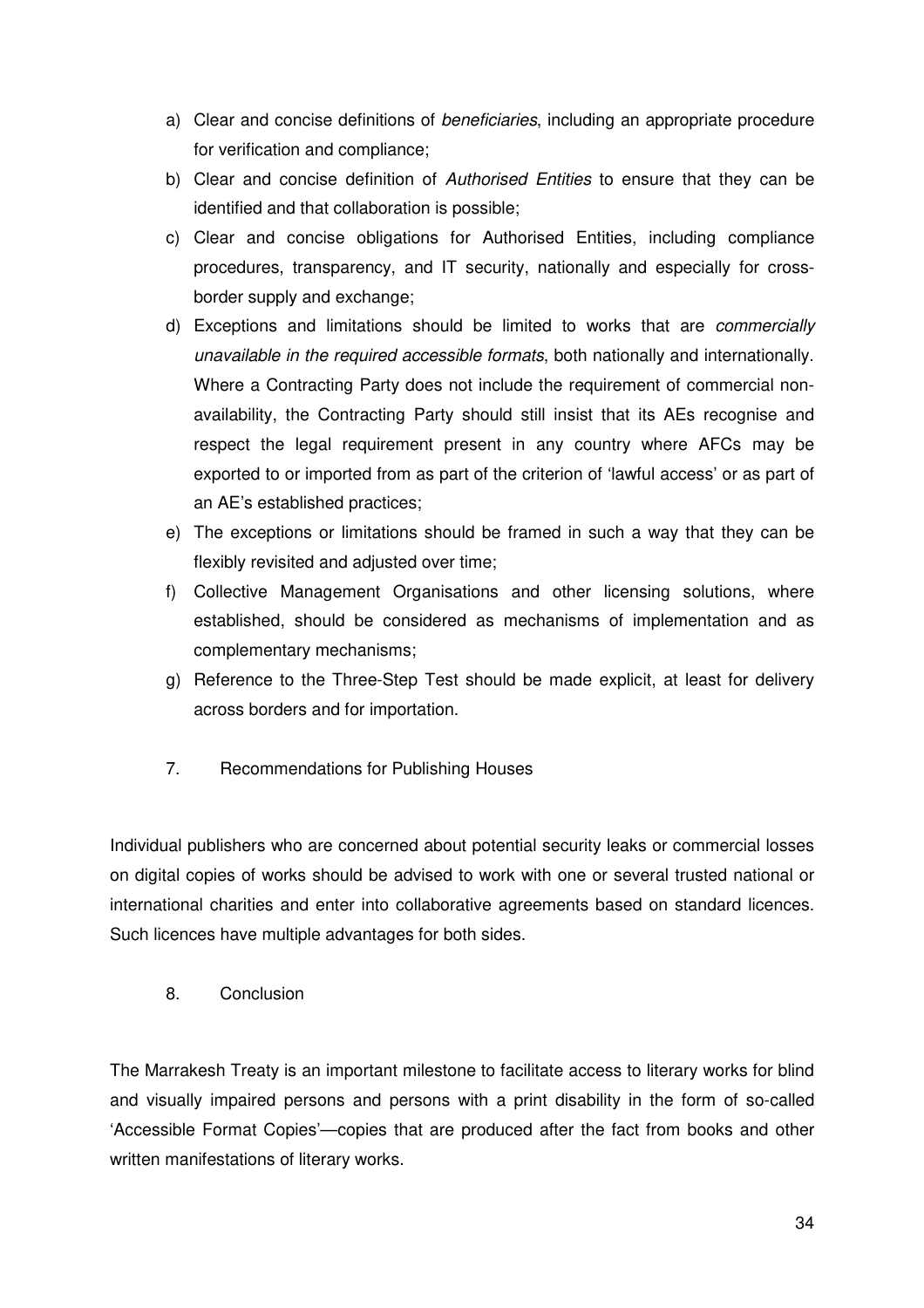The Marrakesh Treaty is thus an important piece in the puzzle leading to greater accessibility, nationally and across borders, but it is not the entire puzzle. For this, technology and the networked capability of collaboration in the  $21<sup>st</sup>$ Century must be harnessed throughout the entire book value chain from author to reader.

Publishers have important contributions to make, not least by publishing from the start in accordance with accessibility standards that ensure the first publication of literary works as 'Accessible Mainstream Publications' (AMPs) or 'Born-Accessible Publications' (BAPs). Publishers also have an important role to play as they constitute a demand and a/the market for suppliers of document definition standard providers, device manufacturers, providers and cataloguers of 'meta-information', information about published works, and how such works may be acquired or accessed online, and how information about works can be discovered.

Lastly, publishers should not neglect the licensing of making accessible format editions of books and of AFCs. Licensing should be considered especially where unpublished works are concerned or where high quality electronic files are supplied to AEs. Licensing should also be considered wherever the legislative environment does not permit making AFCs under exceptions or where the supply of AFCs is not permitted.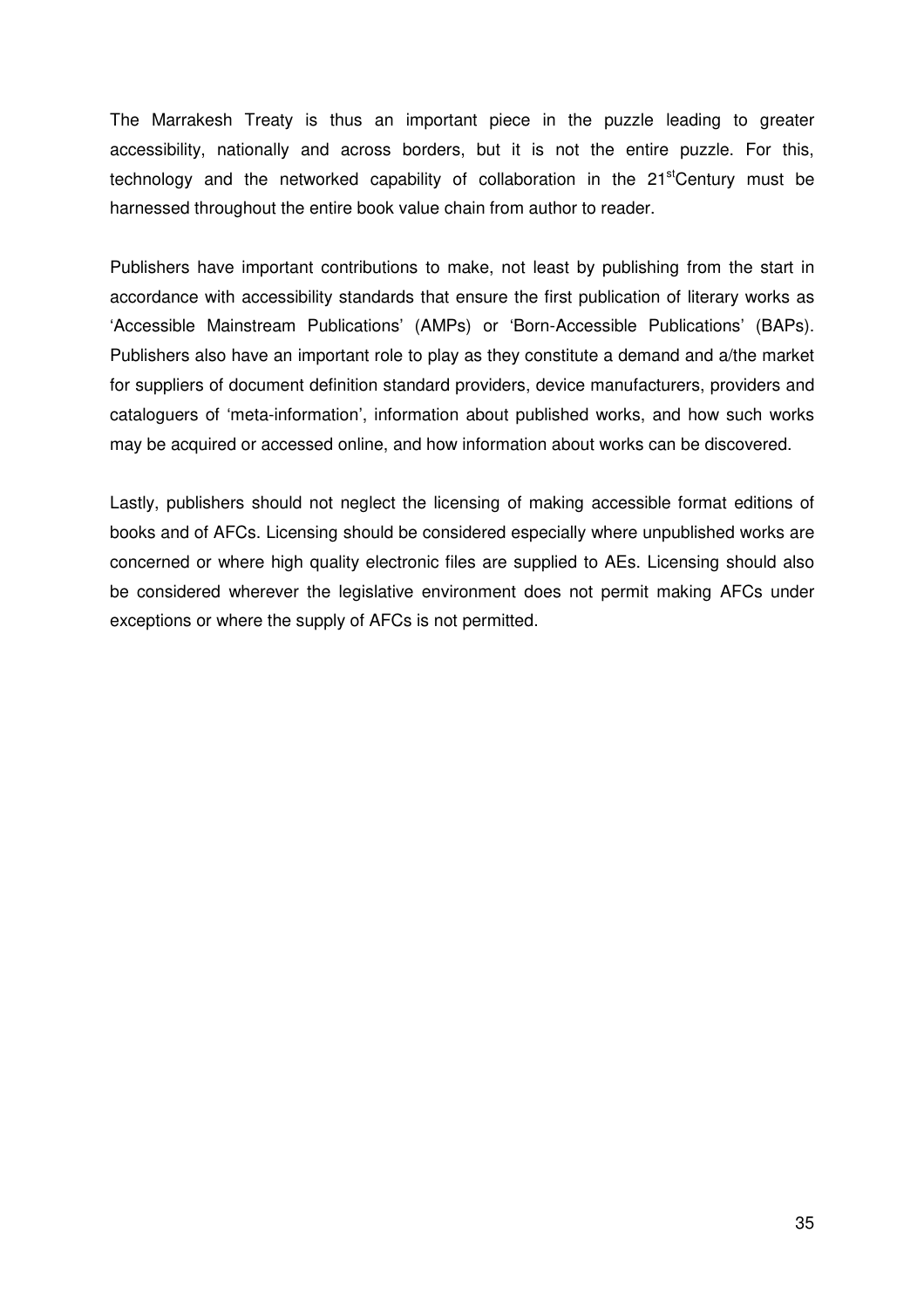### ANNEX 1

### Frequently Asked Questions (FAQs)

a. What is the Marrakesh Treaty?

The Marrakesh Treaty (MT) creates four obligations for Member States that sign up to it:

A national exception or limitation in copyright law for print disabled persons;

− An importation clause for 'Accessible Format Copies' (AFCs) that mirrors the national exception;

− An exception for so-called 'Authorized Entities' ('AEs', e.g. accredited, designated, approved, eligible non-profit organizations) to distribute and make available accessible format copies across borders, including to eligible print disabled persons;

Absent voluntary measures by rightsholders, an obligation to ensure that TPM protection does not prevent authorized entities and print disabled persons, who have lawful access to literary works, from making required accessible format copies.

Thus, Contracting Parties are required to have a limitation or exception to domestic copyright law for VIPs. The rights subject to such limitation or exception are the right of reproduction, the right of distribution, and the right of making available to the public.

The Contracting Parties are further required to allow the import and export of accessible format copies under certain conditions. Regarding importation, when an accessible format copy may be made pursuant to national law, a copy may also be imported without rightsholder authorization.

### b. What is the ABC?

A new multi-stakeholder entity that is working on practical ways to make more accessible books available. The Accessible Books Consortium (ABC) is an alliance that comprises WIPO, organizations that serve persons with print disabilities and organizations that represent authors and publishers, including the following international umbrella organizations: the World Blind Union, the DAISY Consortium, the International Federation of Library Associations and Institutions, the International Publishers Association, the International Federation of Reproduction Rights Organizations and the International Authors' Forum. ABC supports the goal of 'born accessible' publishing and encourages the adoption of an industry-wide accessibility standard.

c. What is TIGAR?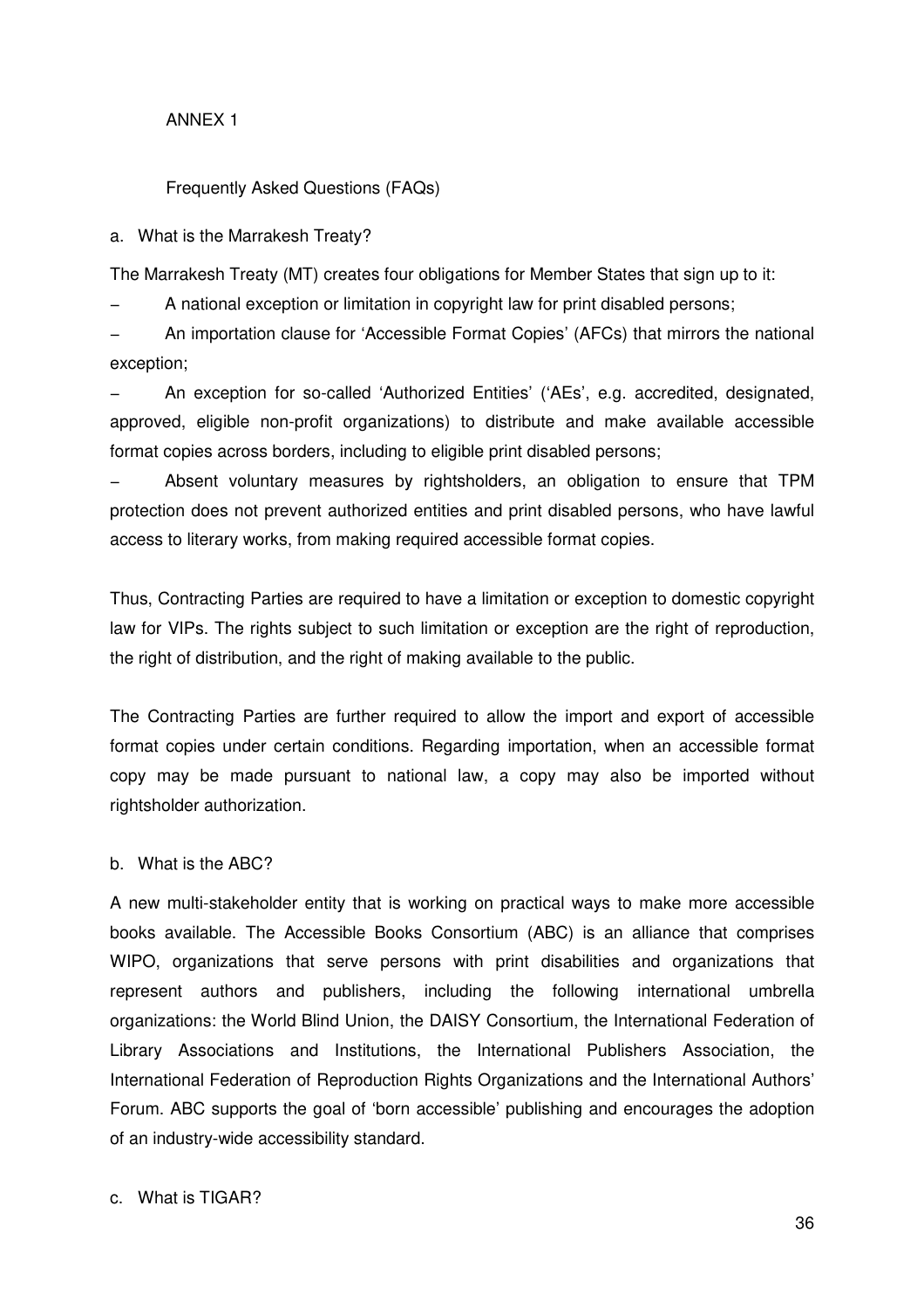Knowing which publications have been converted into accessible formats will also have a critical impact. The ABC is building an international database and book exchange of accessible books called the TIGAR Service. It includes approximately 500,000 titles in 55 languages from the catalogues of libraries from around the world. The goal is to make this international book exchange service the premier repository of accessible titles in the world. Currently, rights must be granted by copyright holders for books to be shared across borders. Once the Marrakesh VIP/PWPD Treaty is effective, this will no longer be needed in those countries that have ratified the treaty. The Accessible Books Consortium secretariat is located at WIPO's headquarters in Geneva, Switzerland, and is audited by the WIPO External Auditor. Its board includes representatives from WIPO, organizations serving persons with print disabilities, including the World Blind Union, organizations representing publishers, including the IPA, and major donors.

#### d. Where can I get the full text of the Treaty?

Full text is available in all UN languages. All language versions are equally valid. http://www.wipo.int/meetings/en/doc\_details.jsp?doc\_id=241683

#### e. What are the practical consequences of the conclusion of the Marrakesh Treaty?

The Marrakesh Treaty (MT), a new international treaty, was finalised and signed by 51 Member States in 2013, including Denmark, Luxembourg, Switzerland and the UK. The signatures create per se no obligation, except to consider ratification and to not act contrary to the purpose of the treaty in the meantime. MT entered into force on 30 September, 2016. Once in force, only the ratifying states have an obligation in international public law towards other contracting states to fulfil the treaty's obligations, which at the time of writing comprise some 25 Contracting Parties. http://www.wipo.int/treaties/en/ShowResults.jsp?treaty\_id=843

As more countries ratify or accede to the MT, it may be expected that the repository of AFCs available to beneficiaries among the Contracting Parties grows and that more AFCs may be made also for works where a purely national demand for AFCs would not justify the cost incurred in making a work accessible. Likewise, a predominantly national repository will increase significantly by the availability of foreign titles. Provided co-ordination and collaboration among all stakeholders can be worked out, duplicative efforts in rendering the same work accessible through multiple AEs may be avoided. This would necessitate coordinated practices, and the efficiency and effectiveness of efforts to avoid duplication may be further increased if BAPs and AMPs are discovered at the same time as AFCs under preparation.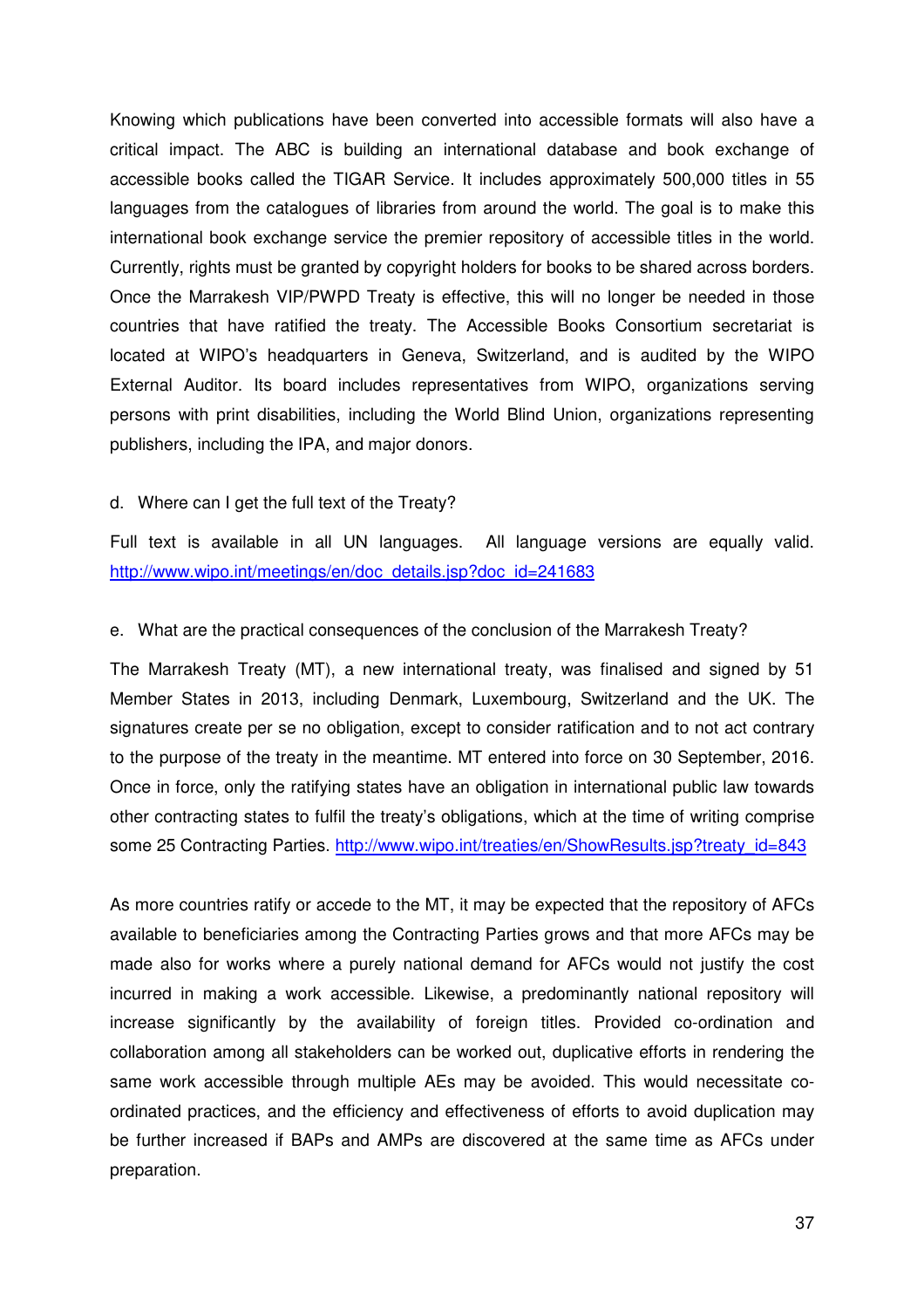f. What is the objective and purpose of the Treaty?

The objective is not expressly formulated, but referenced in Art. 9.4 MT. It can be deduced from elements such as obligations, model law clauses, the treaty title and recitals. The objectives are to:

- facilitate access for persons with print disabilities;
- provide equal access for person with print disabilities;

• avoid duplication of the considerable effort that making Accessible Format Copies (AFCs) requires.

The recitals expressly recognise the role of publishers in making works accessible and the need for balance in copyright law.

- g. What are the obligations of countries that become Contracting Parties?
	- 1. Contracting states must fulfil four obligations: Art.4: Create a national copyright exception or limitation in copyright law 'to the right of reproduction, the right of distribution, and the right of making available to the public… for the purpose of facilitating access for beneficiaries';
	- 2. Art: 5: Allow the distribution and making available of accessible format copies by an authorised entity to Authorised Entities and to eligible print disabled persons in other Contracting Parties;
	- 3. Art, 6: Allow the importation of Accessible Format Copies where these could have been made under national law. This provision also means that if the country of importation has a commercial non-availability requirement, importation is *not* possible;
	- 4. Art. 7: Ensure that TPMs do not hinder the enjoyment of aforementioned exceptions and limitations.

WIPO must create a treaty bureau to manage the parties to the Treaty and an information access point (Article 12).

The MT implies the recognition of the right of distribution and the right of making available. The text explicitly does not require a distribution right or making available right outside of the obligations of this Treaty, but it creates an inconsistency which can most easily be resolved by a full acknowledgement of the distribution and making available rights.

h. What is the impact of the Three-Step Test on the Treaty obligations?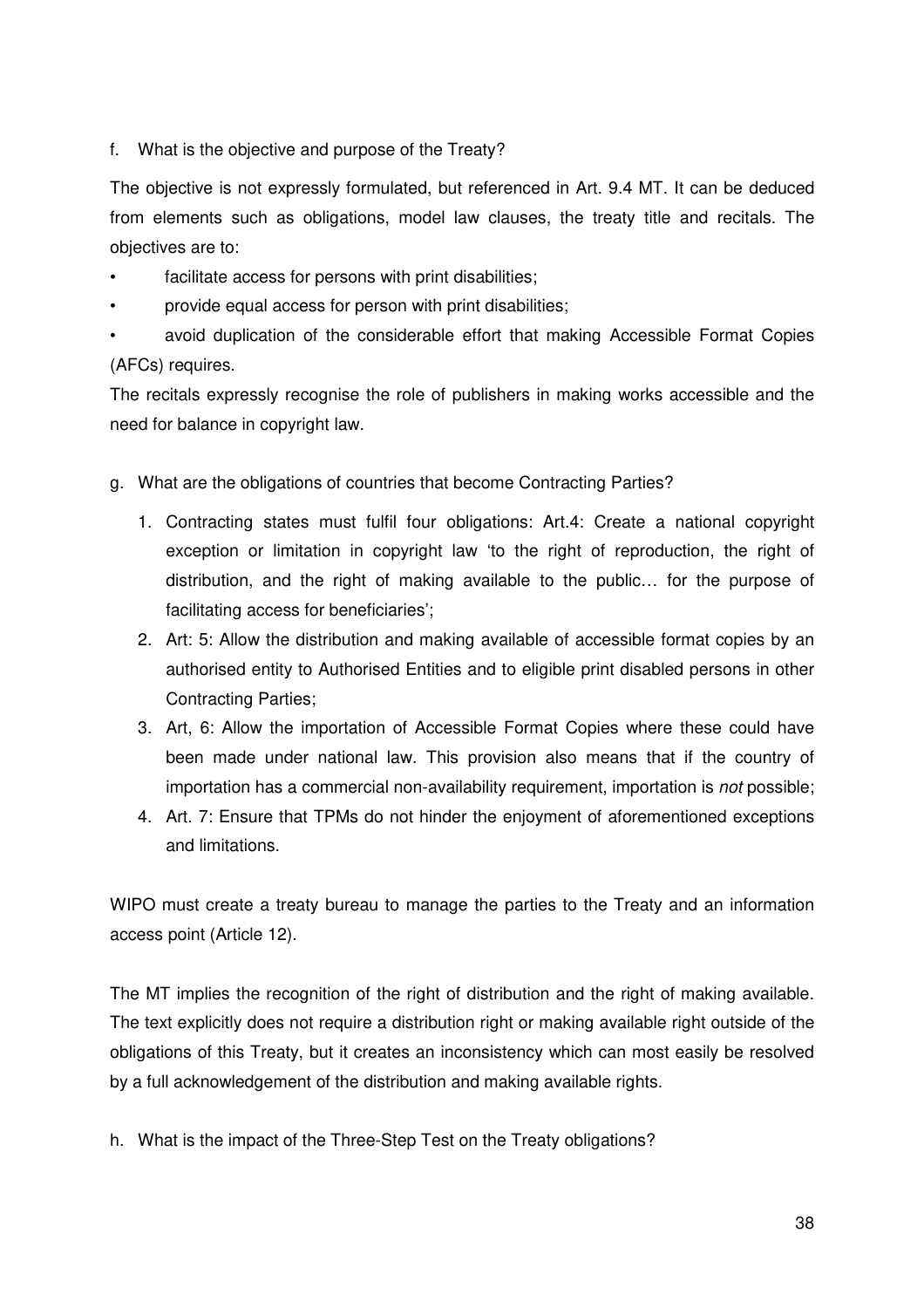All copyright exceptions, whether national copyright exceptions, or the cross-border sending or receiving of accessible format copies, are subject to the Three-Step Test. Special rules apply to countries that are not members of the Berne Convention, which must follow stricter rules nationally and cannot export Accessible Format Copies (AFCs). This applies only to a small group of countries.

All other exceptions and limitations are limited to certain special cases that do not conflict with a normal exploitation of the work and do not unreasonably prejudice the legitimate interests of the author/rightsholder. This, together with certain flexibility clauses in the Treaty, creates policy space for national implementation.

i. What policy space do Contracting Parties (countries adopting the MT) retain when implementing the MT?

The Treaty clearly requires the introduction of exceptions and limitations in national copyright law and for importation and distribution/making available across borders. There is, however, considerable policy space with respect to the details of the implementation:

- Article 10 specifically gives policy space with respect to the method of implementing and refers both to 'legal system and practice'. Existing or special exceptions or limitations may be deemed sufficient.
- Article 12 permits broader, more generous copyright exceptions for persons with print disabilities. This indicates that the exceptions are minimum exceptions and *may* be interpreted more broadly.
- At the same time, the exceptions and limitations are (for virtually all cases) subject to the Three-Step Test. Where there is a risk that the conditions of the Three-Step Test are not met, the implementation regulations must be adapted. In that sense, they may not be interpreted too broadly.
- Article 4 includes 'may' clauses, with respect to commercial availability and remuneration.
- Articles 4 .2 and 5.2 include criteria that illustrate the exception and limitation beyond an abstract or general obligation. These are 'may' clauses but which show that there is further policy space.
- j. May the publisher argue that all exceptions and limitations should be limited to works that are not commercially available in an appropriate accessible format?

Yes. For national exceptions, and therefore also for importation, there is an explicit option in Article 4.4 to carve out works that are commercially available in the accessible format needed by a beneficiary. For exportation (Art. 5 MT) an argument may still be made to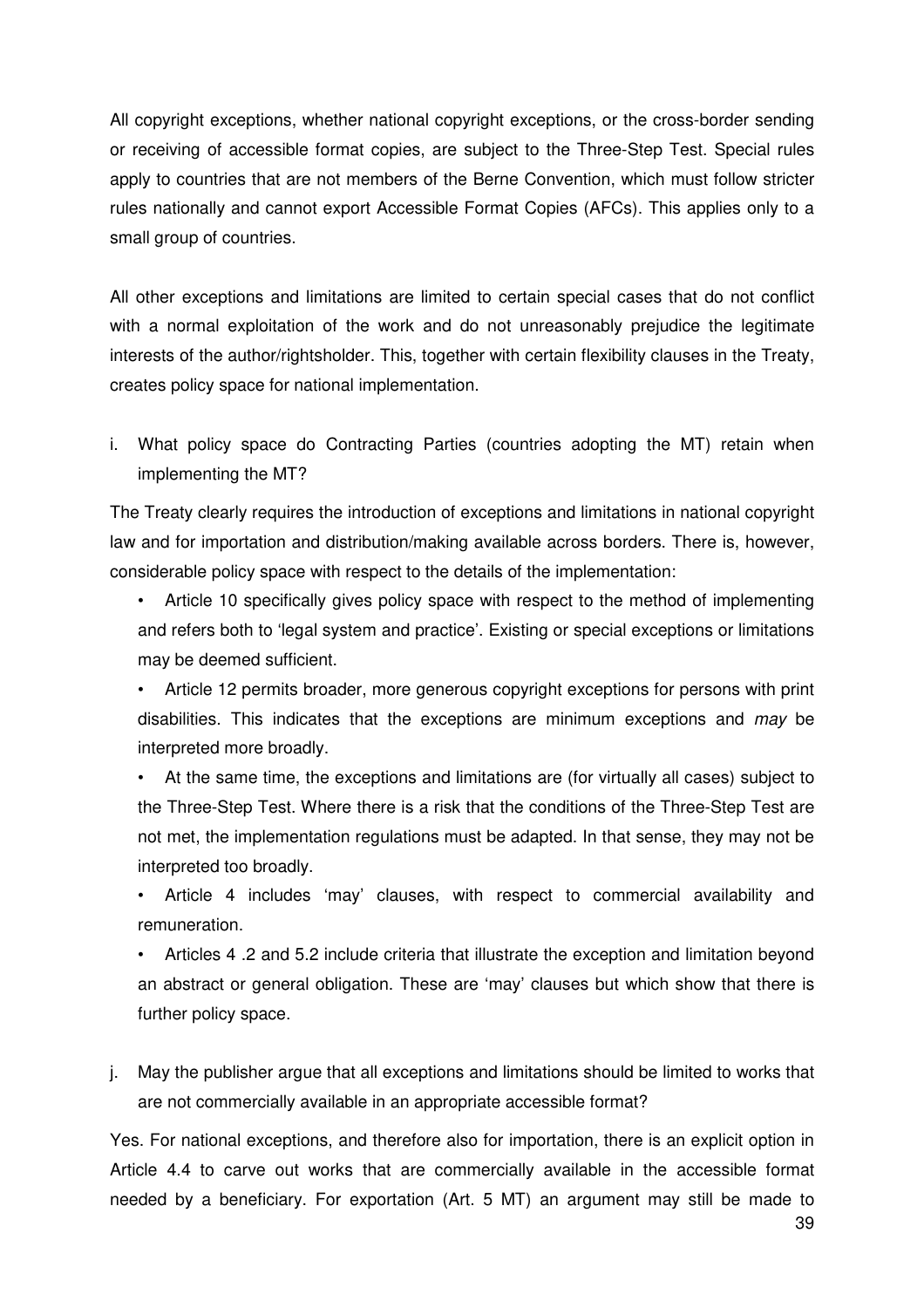require a limitation and exception not to take effect where an Authorised Entity knew or had reasonable grounds to know that a work was commercially available in the importing country (based on Art. 11 MT).

• Commercial availability of a work is a clear indicator that a use would conflict with 'normal exploitation', i.e. step 2 of the Three-Step Test. Agreed statement No. 5 confirms this *e contrario* for the obligations under Article 5 MT (Agreed Statement on 4.4 MT states '*under this Article* [4]', i.e. 4.4 MT).

• The definition of 'Accessible Format Copy' in Article 2 requires an 'alternative' format. If a format is commercially available, converting a work into that format would not make it an 'alternative' format. One could argue that this applies only to formats that require a substantial investment.

• One objective of the Treaty is to promote equal access. This is already achieved where works are available on equal terms to persons with print disabilities.

Much argument has been made on how someone should know whether a work is commercially available. It is very likely that global databases will be developed to signal commercial availability. The wording used in the model clause of Article 5.2 'know or have reasonable grounds to know' is used in a different context, but can be taken up as an example for appropriate wording. For publishers, it should be sufficient if works are excluded where an Authorised Entity 'knows or has reasonable grounds to know' that a work is commercially available.

k. May publishers ask for a reference to the Three-Step Test in the cross-border regulations?

Doing so would be fully in line with the obligations under the Treaty. In practice, more specific clauses with clearer criteria would be easier to observe and to implement.

l. What works are covered by the Treaty?

The types of works that are covered are clearly described, i.e. literary works including ebooks and audio recordings, but not audio-visual works. The Treaty makes, however, no express provisions regarding the 'nationality' of the works. Article 5 makes it clear that the obligation to distribute across borders only extends to 'Contracting Parties'. Technically the treaty can only allow the exchange of works from other Contracting Parties, i.e. states that have signed up to the MT. Third party works would be excluded. Because this is impossible to implement in practice, it is a critical weakness of the Treaty and shows that it will only be effective if all countries with a significant repository of works ratify the Treaty. Taking the definition of domestic works from Article 3 of the Berne Convention would limit this even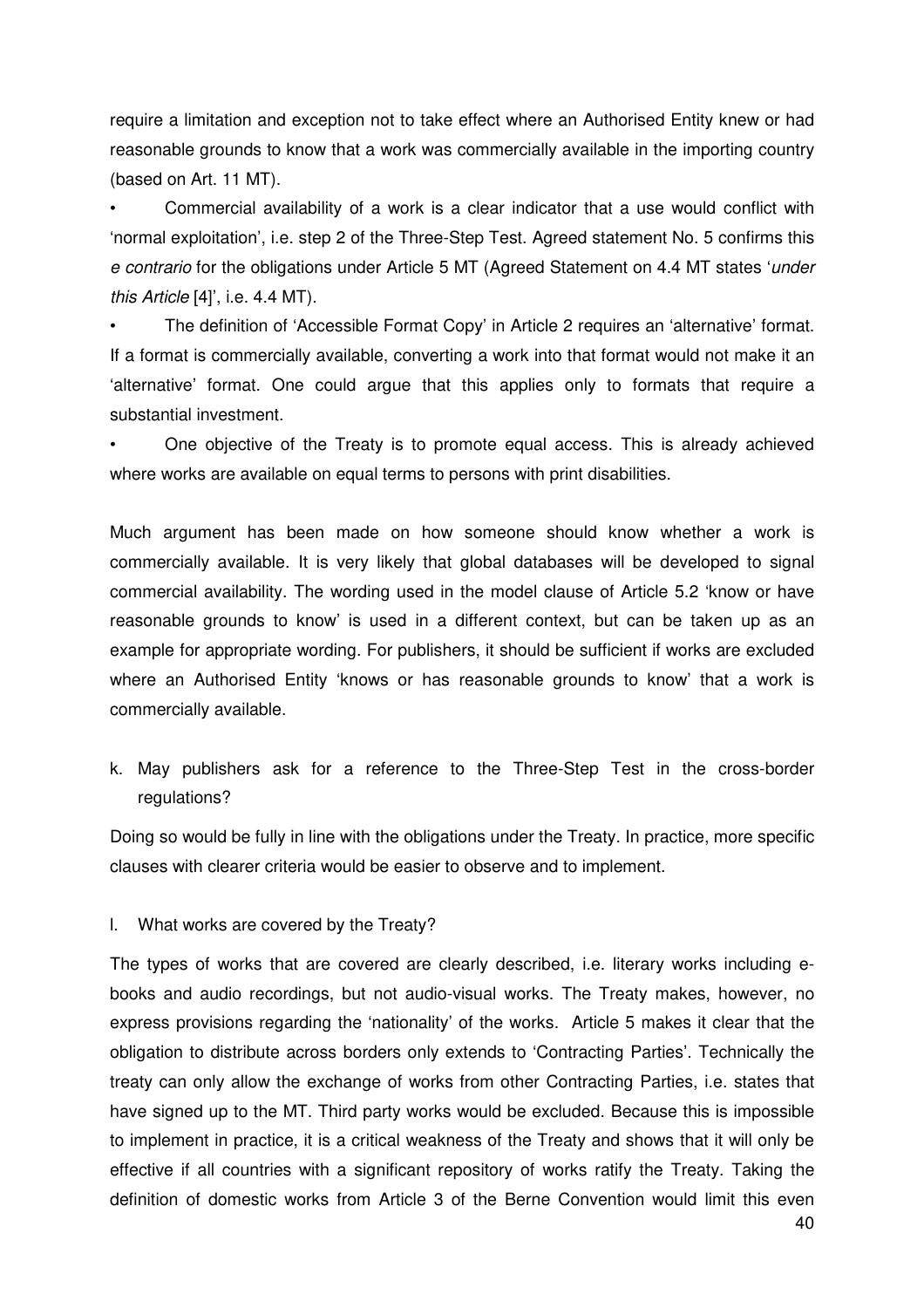further: for example, even translations of works remain works owned under the copyright of the author's nationality.

#### m. Who are beneficiary persons?

A beneficiary person must not include persons with a learning disability or an insufficient command of language or literary ability or literacy. According to Article 3 Beneficiaries include not only blind and visually impaired persons, but also dyslexic persons and persons with a 'perceptual or reading disability'. These are not medical definitions and there is no existing legal definition. It is unclear whether in the light of the Three-Step Test Contracting Parties could limit the implementation to some, but not all, categories of beneficiaries mentioned in this Article. A clear, ideally medical, definition of beneficiary persons is highly desirable to safeguard against abuse.

### n. Is the treaty a precedent for future treaties?

No. The MT is an equal access facilitation treaty, not a mandatory exceptions treaty (otherwise the treaty may arguably violate Art. 19 and/or Art. 20 of the Berne Convention, which, the MT makes clear, is not intended). The treaty seeks to promote equal access by some harmonisation of exceptions for print disabled people.

From a publisher perspective there are three reasons for why this treaty is unique:

- The treaty deals with a specific humanitarian concern, not just any public interest;
- The solution through Authorised Entities and Accessible Format Copies is a solution that is only possible in the particular case where beneficiaries make use of such specialised entities and formats;

• The specific circumstances are unique: these involve special format copies, high costs of creating AFCs, unnecessary duplication of efforts, promotion of born-accessible publications and of accessible mainstream publications.

### o. In what ways does the Treaty reinforce positive practice?

There are some ways in which this treaty reinforces good practice:

• The repeated invocation of the Three-Step Test makes it clear that international transfer is subject to this test;

• The pivotal role of Authorised Entities in international exchange highlights the exceptional nature of cross-border transfers of copyright protected works;

• Commercial availability is mentioned in the national copyright law clause, and is referenced in the importation clause. Furthermore, it is, of course, part of the Three-Step Test;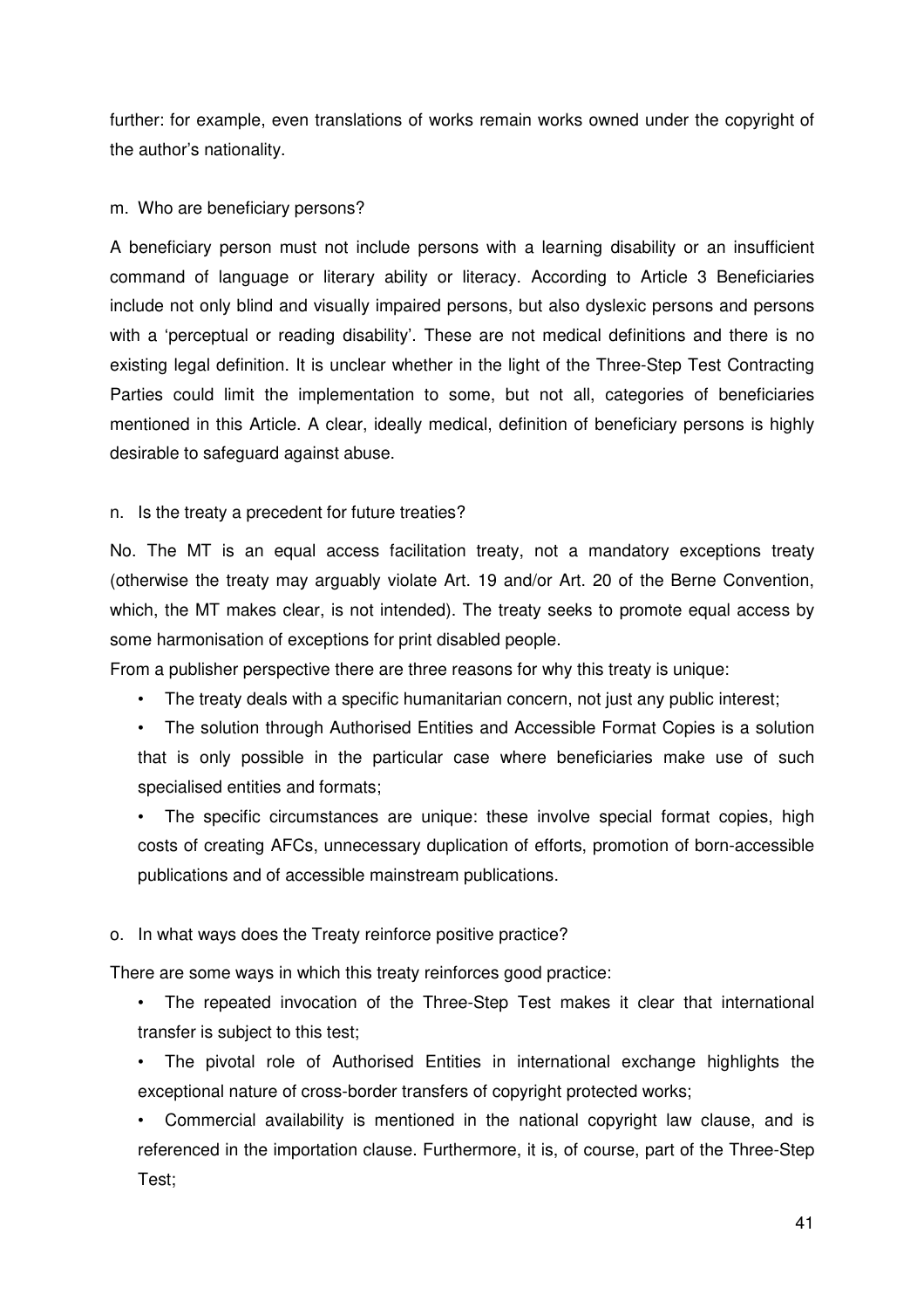• Translations have been pushed out of the treaty remit;

There are some less positive elements as well:

• IPA would have preferred a mandatory reference to commercially available accessible works throughout, and still thinks that incentivising publishers is the best accessibility policy;

• IPA would have preferred to see more clearly spelt out safeguards where crossborder delivery to individuals is concerned. At least the MT makes it clear that the supplying AE must itself assess whether it is supplying an eligible print disabled person (and bear the consequences for insufficiently establishing eligibility).

#### p. How will the Marrakesh Treaty work in practice?

Now that the text of the treaty is fixed, all stakeholders are considering how it will work in practice. The adaptation of national laws and the ratification of the treaty are likely to take some time, perhaps many years. Once these are in force, there are a small number of VIP libraries, mainly in richer, developed countries, such as US, UK, Spain and France, which can exchange accessible files and serve customers abroad. India and other developing countries may also become global sources of accessible copies of e-books, in the same way as they have cheaply digitised books for publishers. International competitiveness to offer and supply such services may develop that could drive changes similar to those in the publishing and library world.

However, a very large proportion of persons with print disabilities in the world will not benefit from this treaty alone: there may be few or no accessible copies in their languages, there may be few or no charities to provide these, and there may be little or no capacity to create accessible copies. Such capacity to produce and exchange files requires capacity building both on the publisher and on the VIP sides in developing countries. All parties would also welcome a simple set of rules that can easily be followed when implementing the treaty and exchanging files at an international level.

This is why IPA continues to support ABC and TIGAR: in the end, these projects have the potential to solve many of the problems related to accessibility. With its work on supporting 'born accessible' publishing and capacity building the ABC has great potential if all stakeholders continue to support it.

\*\*\*\*\*